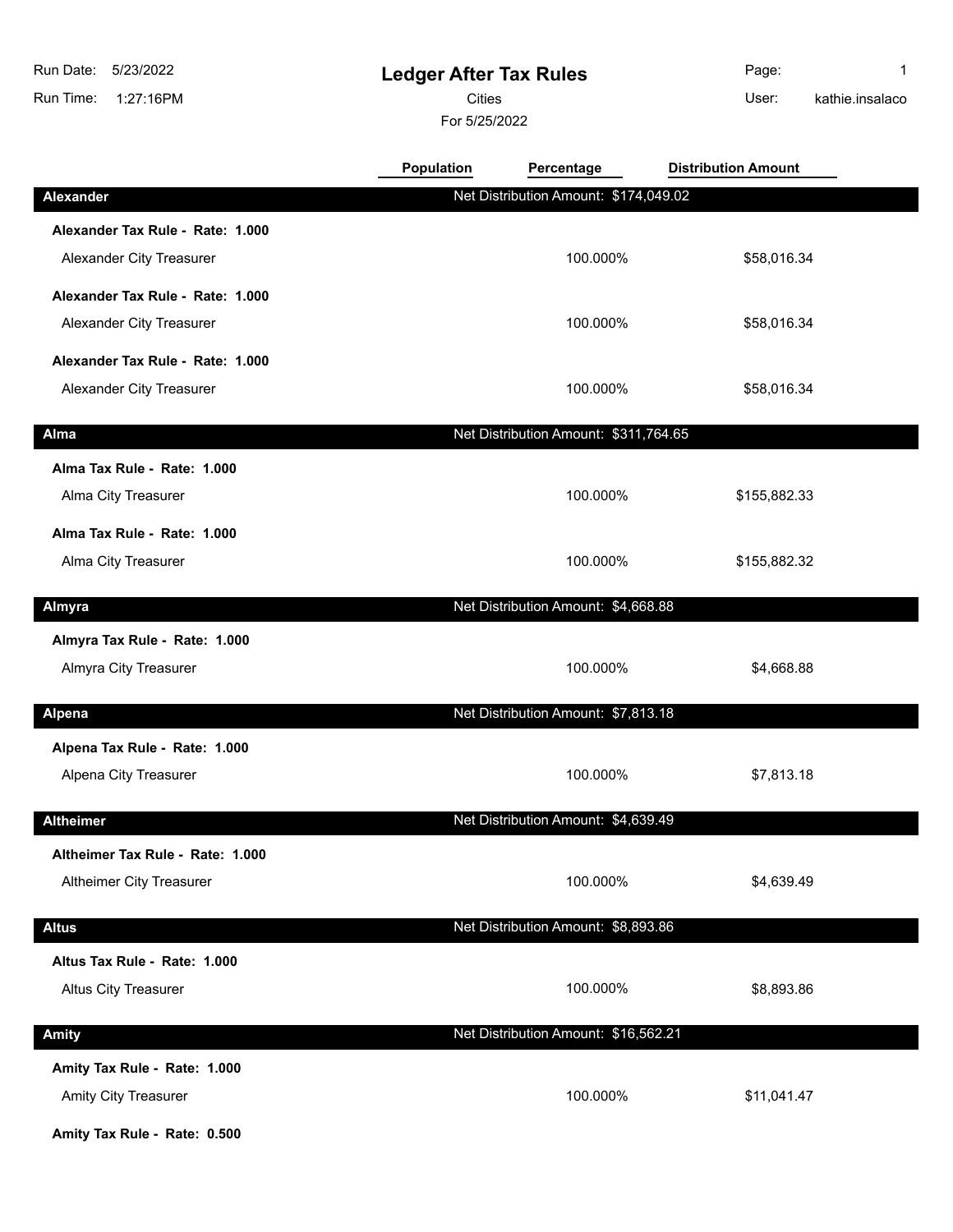| Run Date:<br>5/23/2022<br>Run Time:<br>1:27:16PM | <b>Ledger After Tax Rules</b><br><b>Cities</b><br>For 5/25/2022 |                                       | Page:<br>User:             | 2<br>kathie.insalaco |
|--------------------------------------------------|-----------------------------------------------------------------|---------------------------------------|----------------------------|----------------------|
|                                                  | <b>Population</b>                                               | Percentage                            | <b>Distribution Amount</b> |                      |
| <b>Amity City Treasurer</b>                      |                                                                 | 100.000%                              | \$5,520.74                 |                      |
| Anthonyville                                     |                                                                 | Net Distribution Amount: \$2,052.07   |                            |                      |
| Anthonyville Tax Rule - Rate: 2.000              |                                                                 |                                       |                            |                      |
| Anthonyville City Treasurer                      |                                                                 | 100.000%                              | \$2,052.07                 |                      |
| Arkadelphia                                      |                                                                 | Net Distribution Amount: \$528,615.68 |                            |                      |
| Arkadelphia Tax Rule - Rate: 1.000               |                                                                 |                                       |                            |                      |
| Arkadelphia City Treasurer                       |                                                                 | 100.000%                              | \$264,307.84               |                      |
| Arkadelphia Tax Rule - Rate: 1.000               |                                                                 |                                       |                            |                      |
| Arkadelphia City Treasurer                       |                                                                 | 100.000%                              | \$264,307.84               |                      |
| <b>Arkadelphia AF City</b>                       |                                                                 | Net Distribution Amount: \$697.51     |                            |                      |
| Arkadelphia Tax Rule - Rate: 1.000               |                                                                 |                                       |                            |                      |
| Arkadelphia Municipal Airport                    |                                                                 | 100.000%                              | \$348.76                   |                      |
| Arkadelphia Tax Rule - Rate: 1.000               |                                                                 |                                       |                            |                      |
| Arkadelphia Municipal Airport                    |                                                                 | 100.000%                              | \$348.75                   |                      |
| <b>Ash Flat</b>                                  |                                                                 | Net Distribution Amount: \$139,141.68 |                            |                      |
| Ash Flat Tax Rule - Rate: 1.000                  |                                                                 |                                       |                            |                      |
| Ash Flat City Treasurer                          |                                                                 | 100.000%                              | \$101,193.95               |                      |
| Ash Flat Tax Rule - Rate: 0.380                  |                                                                 |                                       |                            |                      |
| Ash Flat City Treasurer                          |                                                                 | 100.000%                              | \$37,947.73                |                      |
| Ashdown                                          |                                                                 | Net Distribution Amount: \$218,627.87 |                            |                      |
| Ashdown Tax Rule - Rate: 1.000                   |                                                                 |                                       |                            |                      |
| Ashdown City Treasurer                           |                                                                 | 100.000%                              | \$109,313.94               |                      |
| Ashdown Tax Rule - Rate: 1.000                   |                                                                 |                                       |                            |                      |
| Ashdown City Treasurer                           |                                                                 | 100.000%                              | \$109,313.93               |                      |
| <b>Atkins</b>                                    |                                                                 | Net Distribution Amount: \$97,886.17  |                            |                      |
| Atkins Tax Rule - Rate: 0.500                    |                                                                 |                                       |                            |                      |
| <b>Atkins City Treasurer</b>                     |                                                                 | 100.000%                              | \$24,471.54                |                      |

**Atkins Tax Rule - Rate: 1.500**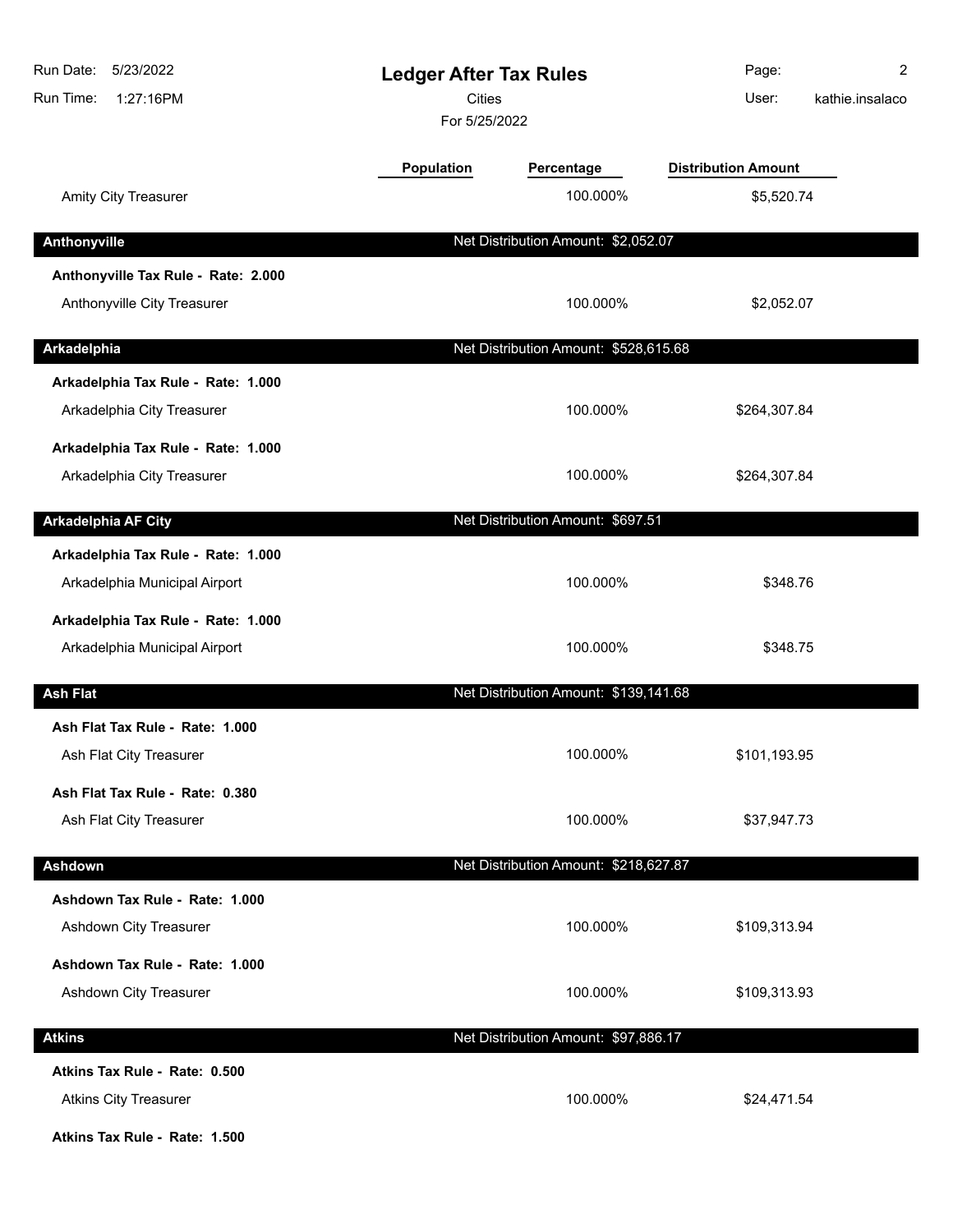| Run Date:<br>5/23/2022<br>Run Time:<br>1:27:16PM | <b>Ledger After Tax Rules</b><br><b>Cities</b><br>For 5/25/2022 |                                       | Page:<br>User:             | 3<br>kathie.insalaco |
|--------------------------------------------------|-----------------------------------------------------------------|---------------------------------------|----------------------------|----------------------|
|                                                  | Population                                                      | Percentage                            | <b>Distribution Amount</b> |                      |
| <b>Atkins City Treasurer</b>                     |                                                                 | 100.000%                              | \$73,414.63                |                      |
| <b>Augusta</b>                                   |                                                                 | Net Distribution Amount: \$30,405.11  |                            |                      |
| Augusta Tax Rule - Rate: 1.000                   |                                                                 |                                       |                            |                      |
| Augusta City Treasurer                           |                                                                 | 100.000%                              | \$30,405.11                |                      |
| <b>Austin</b>                                    |                                                                 | Net Distribution Amount: \$55,431.90  |                            |                      |
| Austin Tax Rule - Rate: 1.000                    |                                                                 |                                       |                            |                      |
| Austin City Treasurer                            |                                                                 | 100.000%                              | \$27,715.95                |                      |
| Austin Tax Rule - Rate: 1.000                    |                                                                 |                                       |                            |                      |
| Austin City Treasurer                            |                                                                 | 100.000%                              | \$27,715.95                |                      |
| Avoca                                            |                                                                 | Net Distribution Amount: \$18,264.04  |                            |                      |
| Avoca Tax Rule - Rate: 1.000                     |                                                                 |                                       |                            |                      |
| Avoca City Treasurer                             |                                                                 | 100.000%                              | \$18,264.04                |                      |
| <b>Bald Knob</b>                                 |                                                                 | Net Distribution Amount: \$62,221.03  |                            |                      |
| Bald Knob Tax Rule - Rate: 0.500                 |                                                                 |                                       |                            |                      |
| <b>Bald Knob City Treasurer</b>                  |                                                                 | 100.000%                              | \$20,740.34                |                      |
| Bald Knob Tax Rule - Rate: 1.000                 |                                                                 |                                       |                            |                      |
| <b>Bald Knob City Treasurer</b>                  |                                                                 | 100.000%                              | \$41,480.69                |                      |
| <b>Barling</b>                                   |                                                                 | Net Distribution Amount: \$87,973.32  |                            |                      |
| Barling Tax Rule - Rate: 1.000                   |                                                                 |                                       |                            |                      |
| <b>Barling City Treasurer</b>                    |                                                                 | 100.000%                              | \$43,986.66                |                      |
| Barling Tax Rule - Rate: 1.000                   |                                                                 |                                       |                            |                      |
| <b>Barling City Treasurer</b>                    |                                                                 | 100.000%                              | \$43,986.66                |                      |
| <b>Batesville</b>                                |                                                                 | Net Distribution Amount: \$930,524.94 |                            |                      |
| Batesville Tax Rule - Rate: 1.000                |                                                                 |                                       |                            |                      |
| <b>Batesville City Treasurer</b>                 |                                                                 | 100.000%                              | \$465,262.47               |                      |
| Batesville Tax Rule - Rate: 0.500                |                                                                 |                                       |                            |                      |
| <b>Batesville City Treasurer</b>                 |                                                                 | 100.000%                              | \$232,631.24               |                      |
| Batesville Tax Rule - Rate: 0.500                |                                                                 |                                       |                            |                      |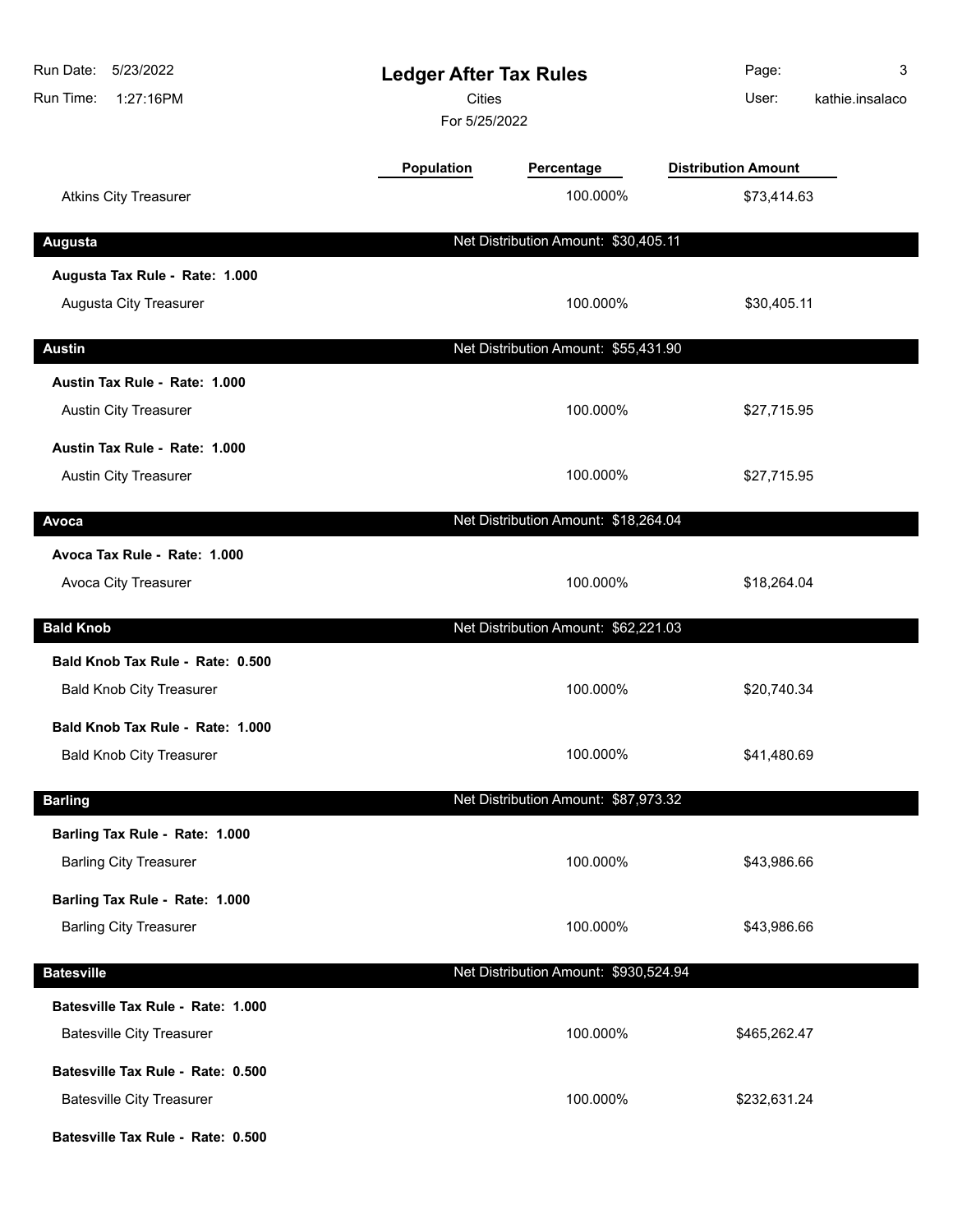| Run Date:<br>5/23/2022<br>Run Time:<br>1:27:16PM             |            | <b>Ledger After Tax Rules</b><br><b>Cities</b><br>For 5/25/2022 |                            | 4<br>kathie.insalaco |
|--------------------------------------------------------------|------------|-----------------------------------------------------------------|----------------------------|----------------------|
|                                                              | Population | Percentage                                                      | <b>Distribution Amount</b> |                      |
| <b>Batesville City Treasurer</b>                             |            | 100.000%                                                        | \$232,631.23               |                      |
| <b>Bauxite</b>                                               |            | Net Distribution Amount: \$29,962.69                            |                            |                      |
| Bauxite Tax Rule - Rate: 1.500                               |            |                                                                 |                            |                      |
| <b>Bauxite City Treasurer</b>                                |            | 100.000%                                                        | \$29,962.69                |                      |
| <b>Bay</b>                                                   |            | Net Distribution Amount: \$19,763.84                            |                            |                      |
| Bay City Tax Rule - Rate: 1.000<br><b>Bay City Treasurer</b> |            | 100.000%                                                        | \$19,763.84                |                      |
| <b>Bearden</b>                                               |            | Net Distribution Amount: \$13,955.12                            |                            |                      |
| Bearden Tax Rule - Rate: 1.000<br>Bearden City Treasurer     |            | 100.000%                                                        | \$13,955.12                |                      |
|                                                              |            |                                                                 |                            |                      |
| <b>Beebe</b>                                                 |            | Net Distribution Amount: \$237,734.97                           |                            |                      |
| Beebe Tax Rule - Rate: 1.000<br><b>Beebe City Treasurer</b>  |            | 100.000%                                                        | \$190,187.98               |                      |
| Beebe Tax Rule - Rate: 0.250                                 |            |                                                                 |                            |                      |
| <b>Beebe City Treasurer</b>                                  |            | 100.000%                                                        | \$47,546.99                |                      |
| <b>Beedeville</b>                                            |            | Net Distribution Amount: \$164.56                               |                            |                      |
| Beedeville Tax Rule - Rate: 0.500                            |            |                                                                 |                            |                      |
| <b>Beedeville City Treasurer</b>                             |            | 100.000%                                                        | \$164.56                   |                      |
| <b>Bella Vista</b>                                           |            | Net Distribution Amount: \$678,181.96                           |                            |                      |
| Bella Vista Tax Rule - Rate: 1.000                           |            |                                                                 |                            |                      |
| <b>Bella Vista City Treasurer</b>                            |            | 100.000%                                                        | \$339,090.98               |                      |
| Bella Vista Tax Rule - Rate: 1.000                           |            |                                                                 |                            |                      |
| Bella Vista City Treasurer                                   |            | 100.000%                                                        | \$339,090.98               |                      |
| <b>Belleville</b>                                            |            | Net Distribution Amount: \$2,947.63                             |                            |                      |
| Belleville Tax Rule - Rate: 1.000                            |            |                                                                 |                            |                      |
| <b>Belleville City Treasurer</b>                             |            | 100.000%                                                        | \$2,947.63                 |                      |
| <b>Benton</b>                                                |            | Net Distribution Amount: \$2,209,827.52                         |                            |                      |

**Benton Tax Rule - Rate: 1.500**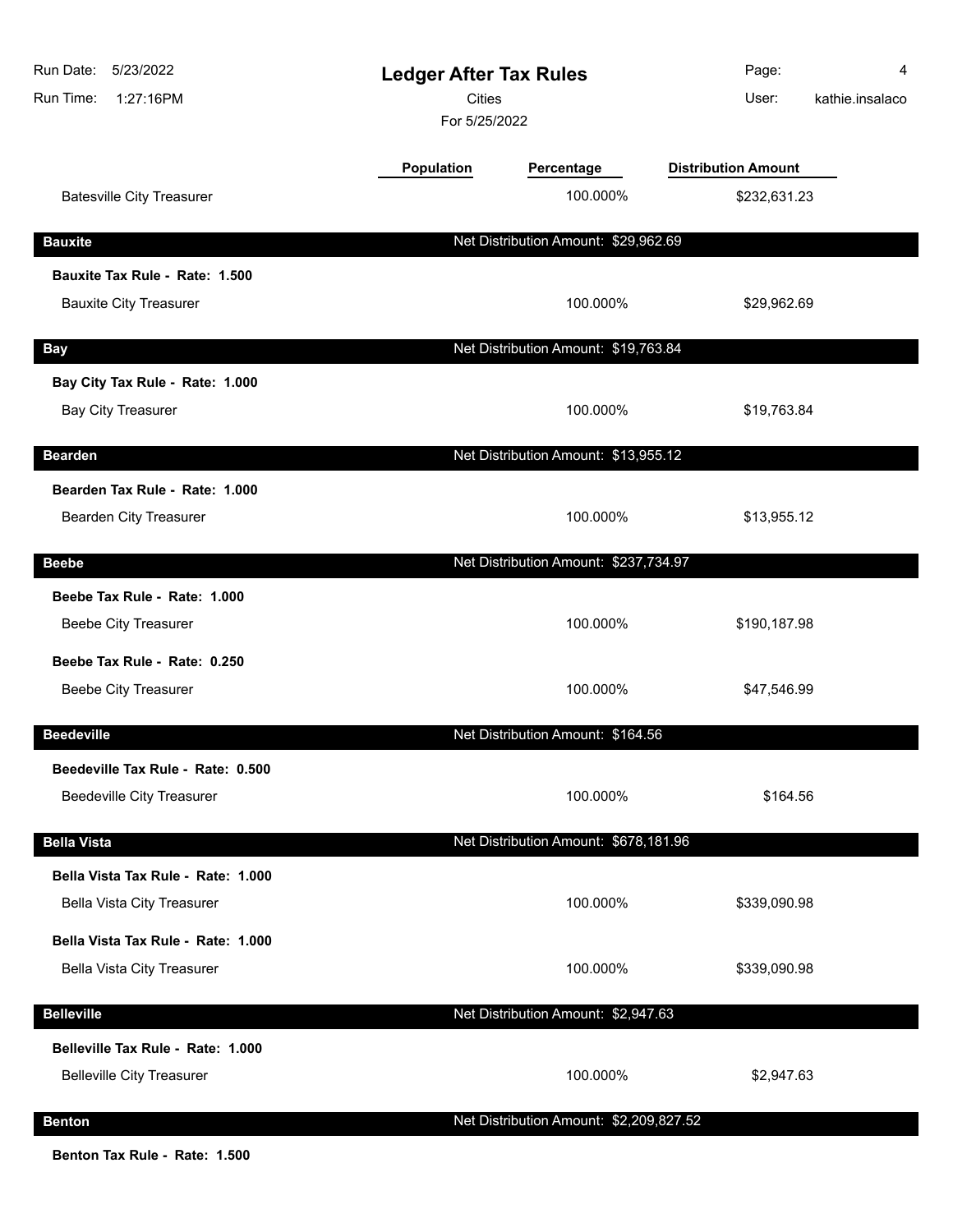## **Ledger After Tax Rules**

For 5/25/2022 Cities **User:** 

Page: 5 kathie.insalaco

|                                      | <b>Population</b> | Percentage                              | <b>Distribution Amount</b> |  |
|--------------------------------------|-------------------|-----------------------------------------|----------------------------|--|
|                                      |                   | 100.000%                                | \$1,325,896.51             |  |
| <b>Benton City Treasurer</b>         |                   | 87.500%                                 | \$1,160,159.45             |  |
| <b>Benton City Treasurer</b>         |                   | 12.500%                                 | \$165,737.06               |  |
| Benton Tax Rule - Rate: 0.500        |                   |                                         |                            |  |
| <b>Benton City Treasurer</b>         |                   | 100.000%                                | \$441,965.50               |  |
| Benton Tax Rule - Rate: 0.500        |                   |                                         |                            |  |
| <b>Benton City Treasurer</b>         |                   | 100.000%                                | \$441,965.51               |  |
| <b>Bentonville</b>                   |                   | Net Distribution Amount: \$4,217,084.42 |                            |  |
| Bentonville Tax Rule - Rate: 1.000   |                   |                                         |                            |  |
| <b>Bentonville City Treasurer</b>    |                   | 100.000%                                | \$2,108,542.21             |  |
| Bentonville Tax Rule - Rate: 1.000   |                   |                                         |                            |  |
| <b>Bentonville City Treasurer</b>    |                   | 100.000%                                | \$2,108,542.21             |  |
| <b>Bentonville AF City</b>           |                   | Net Distribution Amount: \$1,820.24     |                            |  |
| Bentonville Tax Rule - Rate: 1.000   |                   |                                         |                            |  |
| <b>Bentonville Municipal Airport</b> |                   | 100.000%                                | \$910.12                   |  |
| Bentonville Tax Rule - Rate: 1.000   |                   |                                         |                            |  |
| <b>Bentonville Municipal Airport</b> |                   | 100.000%                                | \$910.12                   |  |
| <b>Berryville</b>                    |                   | Net Distribution Amount: \$358,260.64   |                            |  |
| Berryville Tax Rule - Rate: 1.000    |                   |                                         |                            |  |
| <b>Berryville City Treasurer</b>     |                   | 100.000%                                | \$179,130.32               |  |
| Berryville Tax Rule - Rate: 0.500    |                   |                                         |                            |  |
| <b>Berryville City Treasurer</b>     |                   | 100.000%                                | \$89,565.16                |  |
| Berryville Tax Rule - Rate: 0.500    |                   |                                         |                            |  |
| <b>Berryville City Treasurer</b>     |                   | 100.000%                                | \$89,565.16                |  |
| <b>Big Flat</b>                      |                   | Net Distribution Amount: \$666.94       |                            |  |
| Big Flat Tax Rule - Rate: 1.000      |                   |                                         |                            |  |
| <b>Big Flat City Treasurer</b>       |                   | 100.000%                                | \$666.94                   |  |
| <b>Black Rock</b>                    |                   | Net Distribution Amount: \$10,197.83    |                            |  |

**Black Rock Tax Rule - Rate: 1.000**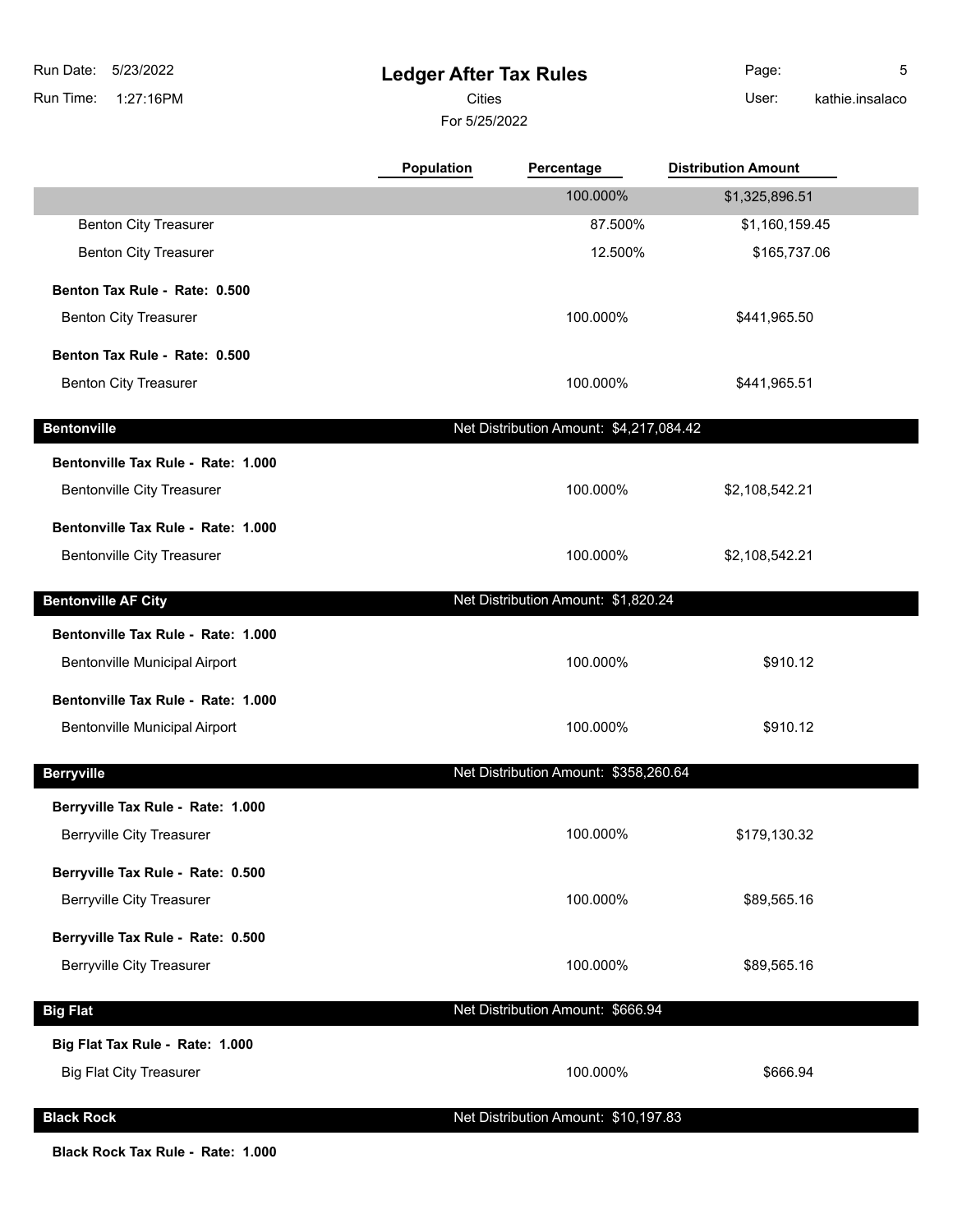| Run Date:<br>5/23/2022<br>Run Time:<br>1:27:16PM | <b>Ledger After Tax Rules</b><br><b>Cities</b><br>For 5/25/2022 |                                       | Page:<br>User:             | 6<br>kathie.insalaco |
|--------------------------------------------------|-----------------------------------------------------------------|---------------------------------------|----------------------------|----------------------|
|                                                  | <b>Population</b>                                               | Percentage                            | <b>Distribution Amount</b> |                      |
| <b>Black Rock City Treasurer</b>                 |                                                                 | 100.000%                              | \$10,197.83                |                      |
| <b>Blevins</b>                                   |                                                                 | Net Distribution Amount: \$4,998.38   |                            |                      |
| Blevins Tax Rule - Rate: 1.500                   |                                                                 |                                       |                            |                      |
| <b>Blevins City Treasurer</b>                    |                                                                 | 100.000%                              | \$4,998.38                 |                      |
| <b>Blue Mountain</b>                             |                                                                 | Net Distribution Amount: \$521.66     |                            |                      |
| Blue Mountain Tax Rule - Rate: 1.000             |                                                                 |                                       |                            |                      |
| <b>Blue Mountain City Treasurer</b>              |                                                                 | 100.000%                              | \$521.66                   |                      |
| <b>Blytheville</b>                               |                                                                 | Net Distribution Amount: \$484,981.84 |                            |                      |
| Blytheville Tax Rule - Rate: 0.250               |                                                                 |                                       |                            |                      |
| <b>Blytheville City Treasurer</b>                |                                                                 | 100.000%                              | \$80,830.31                |                      |
| Blytheville Tax Rule - Rate: 0.250               |                                                                 |                                       |                            |                      |
| <b>Blytheville City Treasurer</b>                |                                                                 | 100.000%                              | \$80,830.31                |                      |
| Blytheville Tax Rule - Rate: 0.250               |                                                                 |                                       |                            |                      |
| <b>Blytheville City Treasurer</b>                |                                                                 | 100.000%                              | \$80,830.31                |                      |
| Blytheville Tax Rule - Rate: 0.250               |                                                                 |                                       |                            |                      |
| <b>Blytheville City Treasurer</b>                |                                                                 | 100.000%                              | \$80,830.31                |                      |
| Blytheville Tax Rule - Rate: 0.500               |                                                                 |                                       |                            |                      |
| <b>Blytheville City Treasurer</b>                |                                                                 | 100.000%                              | \$161,660.60               |                      |
| <b>Blytheville AF City</b>                       |                                                                 | Net Distribution Amount: \$547.24     |                            |                      |
| Blytheville Tax Rule - Rate: 0.250               |                                                                 |                                       |                            |                      |
| <b>Blytheville Municipal Airport</b>             |                                                                 | 100.000%                              | \$91.21                    |                      |
| Blytheville Tax Rule - Rate: 0.250               |                                                                 |                                       |                            |                      |
| <b>Blytheville Municipal Airport</b>             |                                                                 | 100.000%                              | \$91.21                    |                      |
| Blytheville Tax Rule - Rate: 0.250               |                                                                 |                                       |                            |                      |
| <b>Blytheville Municipal Airport</b>             |                                                                 | 100.000%                              | \$91.21                    |                      |
| Blytheville Tax Rule - Rate: 0.250               |                                                                 |                                       |                            |                      |
| <b>Blytheville Municipal Airport</b>             |                                                                 | 100.000%                              | \$91.21                    |                      |
| Bytheville Tax Rule - Rate: 0.500                |                                                                 |                                       |                            |                      |
| <b>Blytheville Municipal Airport</b>             |                                                                 | 100.000%                              | \$182.40                   |                      |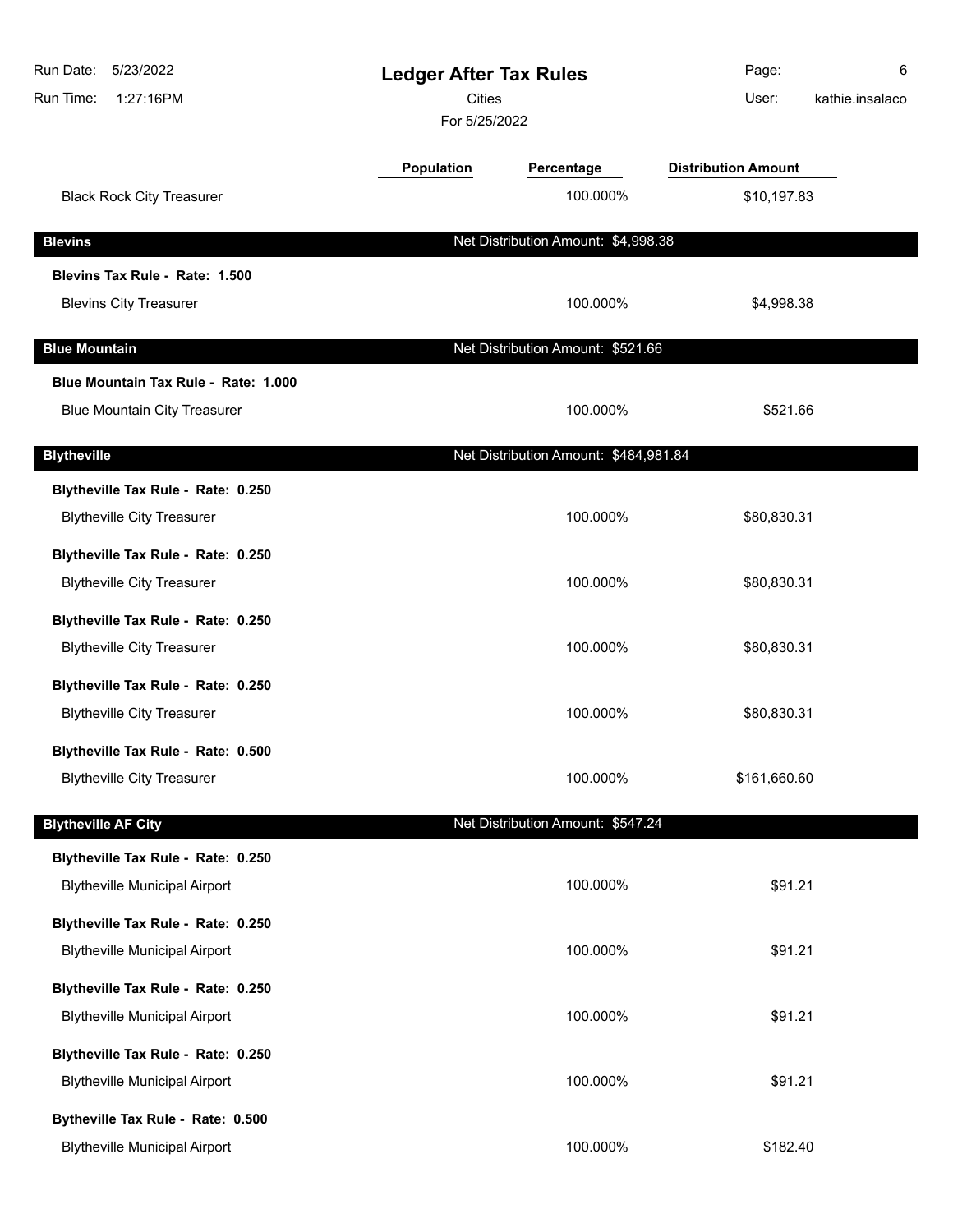| 5/23/2022<br>Run Date:<br>Run Time:<br>1:27:16PM | <b>Ledger After Tax Rules</b><br>Cities<br>For 5/25/2022 |                                       | Page:<br>User:             | 7<br>kathie.insalaco |
|--------------------------------------------------|----------------------------------------------------------|---------------------------------------|----------------------------|----------------------|
|                                                  | Population                                               | Percentage                            | <b>Distribution Amount</b> |                      |
| <b>Bonanza</b>                                   |                                                          | Net Distribution Amount: \$2,967.60   |                            |                      |
| Bonanza Tax Rule - Rate: 1.000                   |                                                          |                                       |                            |                      |
| <b>Bonanza City Treasurer</b>                    |                                                          | 100.000%                              | \$2,967.60                 |                      |
| <b>Bono</b>                                      |                                                          | Net Distribution Amount: \$26,604.89  |                            |                      |
| Bono City Tax Rule - Rate: 1.000                 |                                                          |                                       |                            |                      |
| <b>Bono City Treasurer</b>                       |                                                          | 100.000%                              | \$26,604.89                |                      |
| <b>Boone County AF Harrison</b>                  |                                                          | Net Distribution Amount: \$98.00      |                            |                      |
| Harrison Tax Rule - Rate: 0.250                  |                                                          |                                       |                            |                      |
| <b>Boone County Airport</b>                      |                                                          | 100.000%                              | \$14.00                    |                      |
| Harrison Tax Rule - Rate: 0.500                  |                                                          |                                       |                            |                      |
| <b>Boone County Airport</b>                      |                                                          | 100.000%                              | \$28.00                    |                      |
| Harrison Tax Rule - Rate: 0.250                  |                                                          |                                       |                            |                      |
| <b>Boone County Airport</b>                      |                                                          | 100.000%                              | \$14.00                    |                      |
| Harrison Tax Rule - Rate: 0.250                  |                                                          |                                       |                            |                      |
| <b>Boone County Airport</b>                      |                                                          | 100.000%                              | \$14.00                    |                      |
| Harrison Tax Rule - Rate: 0.250                  |                                                          |                                       |                            |                      |
| <b>Boone County Airport</b>                      |                                                          | 100.000%                              | \$14.00                    |                      |
| Harrison Tax Rule - Rate: 0.250                  |                                                          |                                       |                            |                      |
| <b>Boone County Airport</b>                      |                                                          | 100.000%                              | \$14.00                    |                      |
| <b>Booneville</b>                                |                                                          | Net Distribution Amount: \$160,133.25 |                            |                      |
| Booneville Tax Rule - Rate: 1.000                |                                                          |                                       |                            |                      |
| <b>Booneville City Treasurer</b>                 |                                                          | 100.000%                              | \$80,066.63                |                      |
| Booneville Tax Rule - Rate: 1.000                |                                                          |                                       |                            |                      |
| <b>Booneville City Treasurer</b>                 |                                                          | 100.000%                              | \$80,066.62                |                      |
| <b>Bradford</b>                                  |                                                          | Net Distribution Amount: \$20,317.38  |                            |                      |
| Bradford Tax Rule - Rate: 2.000                  |                                                          |                                       |                            |                      |
| <b>Bradford City Treasurer</b>                   |                                                          | 100.000%                              | \$20,317.38                |                      |
| <b>Bradley</b>                                   |                                                          | Net Distribution Amount: \$5,049.37   |                            |                      |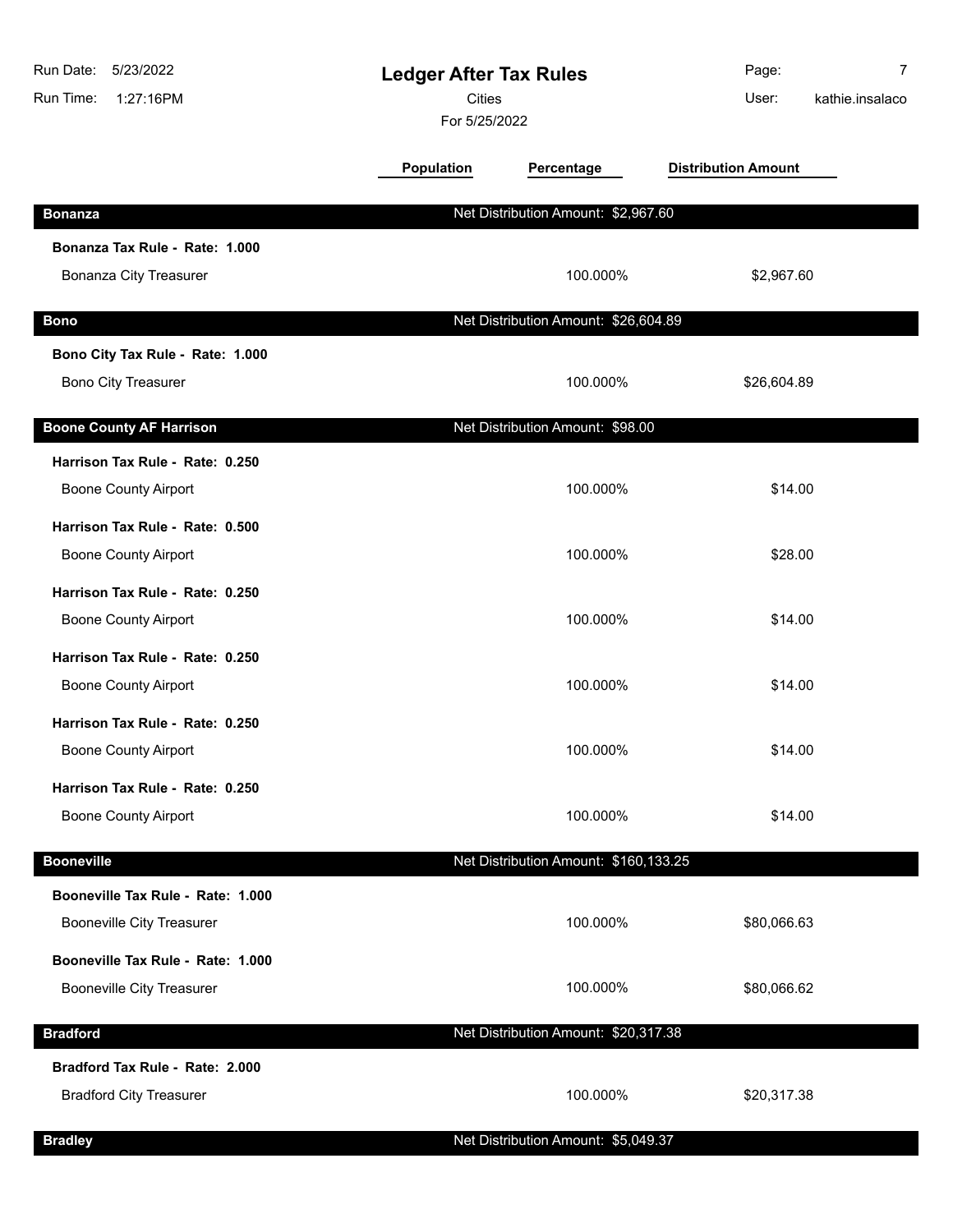| Run Date:<br>5/23/2022<br>Run Time:<br>1:27:16PM | <b>Ledger After Tax Rules</b><br><b>Cities</b><br>For 5/25/2022 |                                         | Page:<br>User:             | 8<br>kathie.insalaco |
|--------------------------------------------------|-----------------------------------------------------------------|-----------------------------------------|----------------------------|----------------------|
|                                                  | Population                                                      | Percentage                              | <b>Distribution Amount</b> |                      |
| Bradley Tax Rule - Rate: 1.000                   |                                                                 |                                         |                            |                      |
| <b>Bradley City Treasurer</b>                    |                                                                 | 100.000%                                | \$5,049.37                 |                      |
| <b>Branch</b>                                    |                                                                 | Net Distribution Amount: \$2,658.27     |                            |                      |
| Branch Tax Rule - Rate: 1.000                    |                                                                 |                                         |                            |                      |
| <b>Branch City Treasurer</b>                     |                                                                 | 100.000%                                | \$2,658.27                 |                      |
| <b>Briarcliff</b>                                |                                                                 | Net Distribution Amount: \$1,789.24     |                            |                      |
| Briarcliff Tax Rule - Rate: 1.000                |                                                                 |                                         |                            |                      |
| <b>Briarcliff City Treasurer</b>                 |                                                                 | 100.000%                                | \$1,789.24                 |                      |
| <b>Brinkley</b>                                  |                                                                 | Net Distribution Amount: \$200,508.82   |                            |                      |
| Brinkley Tax Rule - Rate: 1.000                  |                                                                 |                                         |                            |                      |
| <b>Brinkley City Treasurer</b>                   |                                                                 | 100.000%                                | \$66,836.27                |                      |
| Brinkley Tax Rule - Rate: 1.000                  |                                                                 |                                         |                            |                      |
| <b>Brinkley City Treasurer</b>                   |                                                                 | 100.000%                                | \$66,836.27                |                      |
| Brinkley Tax Rule - Rate: 1.000                  |                                                                 |                                         |                            |                      |
| <b>Brinkley City Treasurer</b>                   |                                                                 | 100.000%                                | \$66,836.28                |                      |
| <b>Brookland</b>                                 |                                                                 | Net Distribution Amount: \$121,125.46   |                            |                      |
| Brookland City Tax Rule - Rate: 1.000            |                                                                 |                                         |                            |                      |
| <b>Brookland City Treasurer</b>                  |                                                                 | 100.000%                                | \$40,375.15                |                      |
| Brookland City Tax Rule - Rate: 2.000            |                                                                 |                                         |                            |                      |
| <b>Brookland City Treasurer</b>                  |                                                                 | 100.000%                                | \$80,750.31                |                      |
| <b>Bryant</b>                                    |                                                                 | Net Distribution Amount: \$1,607,145.99 |                            |                      |
| Bryant Tax Rule - Rate: 1.000                    |                                                                 |                                         |                            |                      |
| <b>Bryant City Treasurer</b>                     |                                                                 | 100.000%                                | \$535,715.33               |                      |
| Bryant Tax Rule - Rate: 0.500                    |                                                                 |                                         |                            |                      |
| <b>Bryant City Treasurer</b>                     |                                                                 | 100.000%                                | \$267,857.67               |                      |
| Bryant Tax Rule - Rate: 0.130                    |                                                                 |                                         |                            |                      |
| <b>Bryant City Treasurer</b>                     |                                                                 | 100.000%                                | \$66,964.42                |                      |
| Bryant Tax Rule - Rate: 1.000                    |                                                                 |                                         |                            |                      |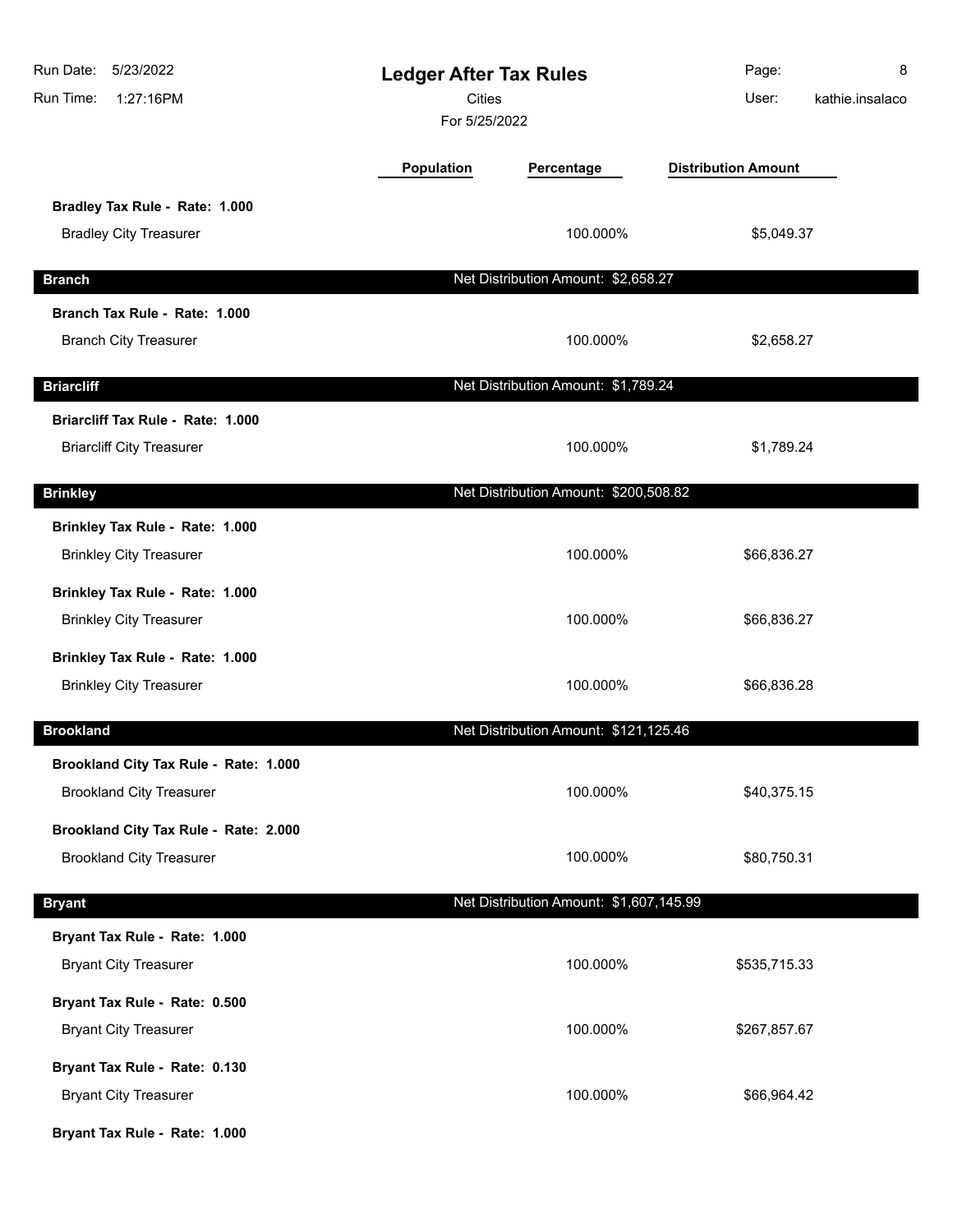| Run Date:<br>5/23/2022<br>Run Time:<br>1:27:16PM | <b>Ledger After Tax Rules</b><br><b>Cities</b><br>For 5/25/2022 |                                         | Page:<br>User:             | 9<br>kathie.insalaco |
|--------------------------------------------------|-----------------------------------------------------------------|-----------------------------------------|----------------------------|----------------------|
|                                                  | Population                                                      | Percentage                              | <b>Distribution Amount</b> |                      |
| <b>Bryant City Treasurer</b>                     |                                                                 | 100.000%                                | \$535,715.33               |                      |
| Bryant Tax Rule - Rate: 0.380                    |                                                                 |                                         |                            |                      |
| <b>Bryant City Treasurer</b>                     |                                                                 | 100.000%                                | \$200,893.24               |                      |
| <b>Bull Shoals</b>                               |                                                                 | Net Distribution Amount: \$42,295.05    |                            |                      |
| Bull Shoals Tax Rule - Rate: 1.000               |                                                                 |                                         |                            |                      |
| <b>Bull Shoals City Treasurer</b>                |                                                                 | 100.000%                                | \$21,147.53                |                      |
| Bull Shoals Tax Rule - Rate: 1.000               |                                                                 |                                         |                            |                      |
| <b>Bull Shoals City Treasurer</b>                |                                                                 | 100.000%                                | \$21,147.52                |                      |
| Cabot                                            |                                                                 | Net Distribution Amount: \$1,149,136.91 |                            |                      |
| Cabot Tax Rule - Rate: 1.000                     |                                                                 |                                         |                            |                      |
| Cabot City Treasurer                             |                                                                 | 100.000%                                | \$574,568.46               |                      |
| Cabot Tax Rule - Rate: 1.000                     |                                                                 |                                         |                            |                      |
| Cabot City Treasurer                             |                                                                 | 100.000%                                | \$574,568.45               |                      |
| <b>Caddo Valley</b>                              |                                                                 | Net Distribution Amount: \$58,854.95    |                            |                      |
| Caddo Valley Tax Rule - Rate: 1.000              |                                                                 |                                         |                            |                      |
| Caddo Valley City Treasurer                      |                                                                 | 100.000%                                | \$29,427.48                |                      |
| Caddo Valley Tax Rule - Rate: 1.000              |                                                                 |                                         |                            |                      |
| Caddo Valley City Treasurer                      |                                                                 | 100.000%                                | \$29,427.47                |                      |
| <b>Calico Rock</b>                               |                                                                 | Net Distribution Amount: \$57,614.30    |                            |                      |
| Calico Rock Tax Rule - Rate: 1.000               |                                                                 |                                         |                            |                      |
| Calico Rock City Treasurer                       |                                                                 | 100.000%                                | \$19,204.77                |                      |
| Calico Rock Tax Rule - Rate: 1.000               |                                                                 |                                         |                            |                      |
| Calico Rock City Treasurer                       |                                                                 | 100.000%                                | \$19,204.77                |                      |
| Calico Rock Tax Rule - Rate: 1.000               |                                                                 |                                         |                            |                      |
| Calico Rock City Treasurer                       |                                                                 | 100.000%                                | \$19,204.76                |                      |
| Camden                                           |                                                                 | Net Distribution Amount: \$407,244.45   |                            |                      |
| Camden Tax Rule - Rate: 1.000                    |                                                                 |                                         |                            |                      |
| <b>Camden City Treasurer</b>                     |                                                                 | 100.000%                                | \$232,711.11               |                      |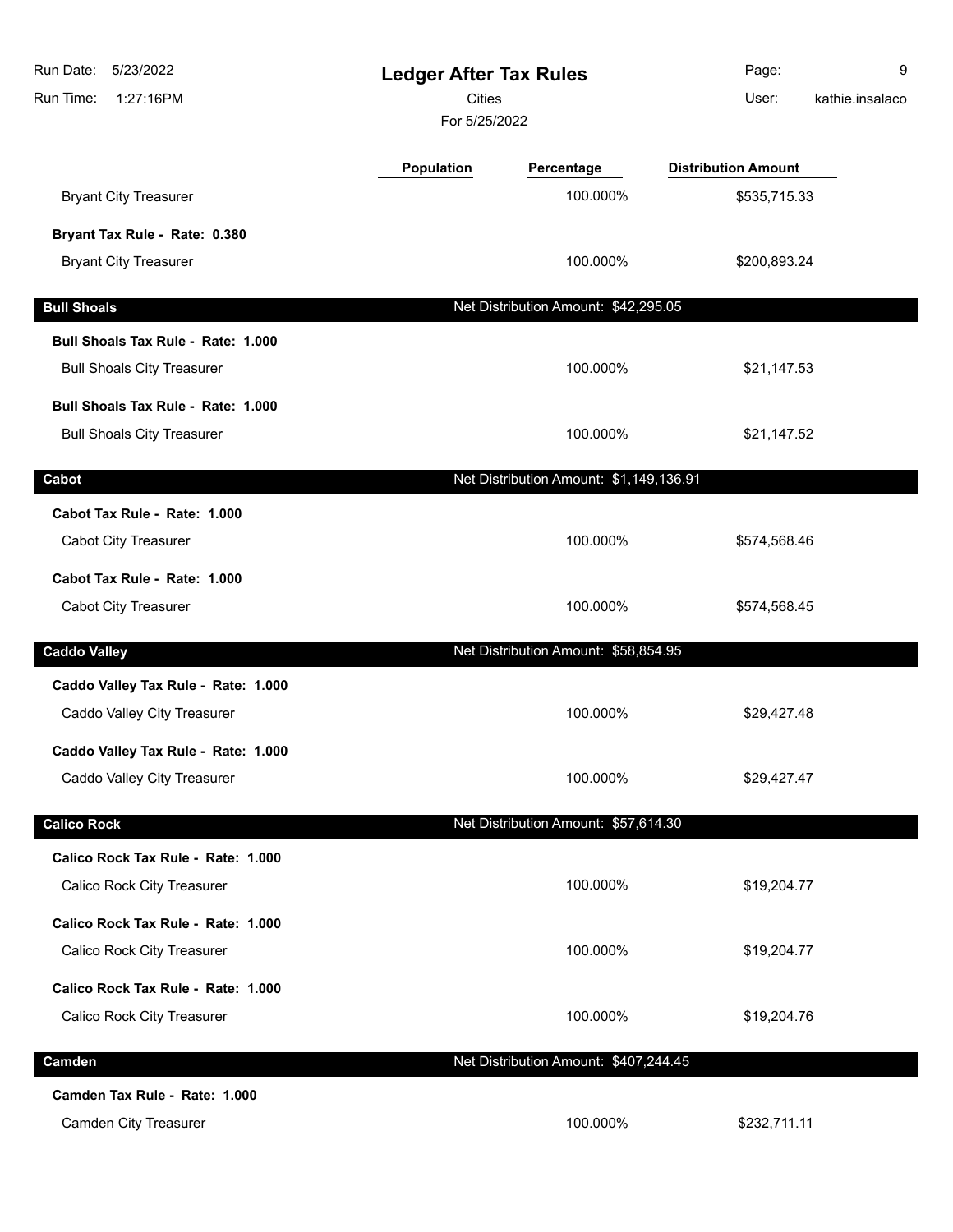| Run Date:<br>5/23/2022<br>Run Time:<br>1:27:16PM | <b>Ledger After Tax Rules</b><br><b>Cities</b><br>For 5/25/2022 |                                       | Page:<br>User:             | 10<br>kathie.insalaco |
|--------------------------------------------------|-----------------------------------------------------------------|---------------------------------------|----------------------------|-----------------------|
|                                                  | Population                                                      | Percentage                            | <b>Distribution Amount</b> |                       |
| Camden Tax Rule - Rate: 0.750                    |                                                                 | 100.000%                              |                            |                       |
| Camden City Treasurer                            |                                                                 |                                       | \$174,533.34               |                       |
| Caraway                                          |                                                                 | Net Distribution Amount: \$10,111.37  |                            |                       |
| Caraway Tax Rule - Rate: 1.000                   |                                                                 |                                       |                            |                       |
| Caraway City Treasurer                           |                                                                 | 100.000%                              | \$10,111.37                |                       |
| <b>Carlisle</b>                                  |                                                                 | Net Distribution Amount: \$72,032.48  |                            |                       |
| Carlisle Tax Rule - Rate: 0.880                  |                                                                 |                                       |                            |                       |
| Carlisle City Treasurer                          |                                                                 | 100.000%                              | \$29,660.43                |                       |
| Carlisle Tax Rule - Rate: 1.000                  |                                                                 |                                       |                            |                       |
| Carlisle City Treasurer                          |                                                                 | 100.000%                              | \$33,897.64                |                       |
| Carlisle Tax Rule - Rate: 0.250                  |                                                                 |                                       |                            |                       |
| Carlisle City Treasurer                          |                                                                 | 100.000%                              | \$8,474.41                 |                       |
| <b>Carlisle AF City</b>                          |                                                                 | Net Distribution Amount: \$129.05     |                            |                       |
| Carlisle Tax Rule - Rate: 1.000                  |                                                                 |                                       |                            |                       |
| Carlisle Municipal Airport                       |                                                                 | 100.000%                              | \$60.73                    |                       |
| Carlisle Tax Rule - Rate: 0.250                  |                                                                 |                                       |                            |                       |
| Carlisle Municipal Airport                       |                                                                 | 100.000%                              | \$15.18                    |                       |
| Carlisle Tax Rule - Rate: 0.880                  |                                                                 |                                       |                            |                       |
| <b>Carlisle Municipal Airport</b>                |                                                                 | 100.000%                              | \$53.14                    |                       |
| Cash                                             |                                                                 | Net Distribution Amount: \$3,518.75   |                            |                       |
| Cash Tax Rule - Rate: 1.000                      |                                                                 |                                       |                            |                       |
| Cash City Treasurer                              |                                                                 | 100.000%                              | \$3,518.75                 |                       |
| <b>Cave City</b>                                 |                                                                 | Net Distribution Amount: \$32,940.62  |                            |                       |
| Cave City Tax Rule - Rate: 1.000                 |                                                                 |                                       |                            |                       |
| Cave City Treasurer                              |                                                                 | 100.000%                              | \$32,940.62                |                       |
| <b>Cave Springs</b>                              |                                                                 | Net Distribution Amount: \$147,170.13 |                            |                       |
| Cave Springs Tax Rule - Rate: 1.000              |                                                                 |                                       |                            |                       |
| <b>Cave Springs City Treasurer</b>               |                                                                 | 100.000%                              | \$65,408.95                |                       |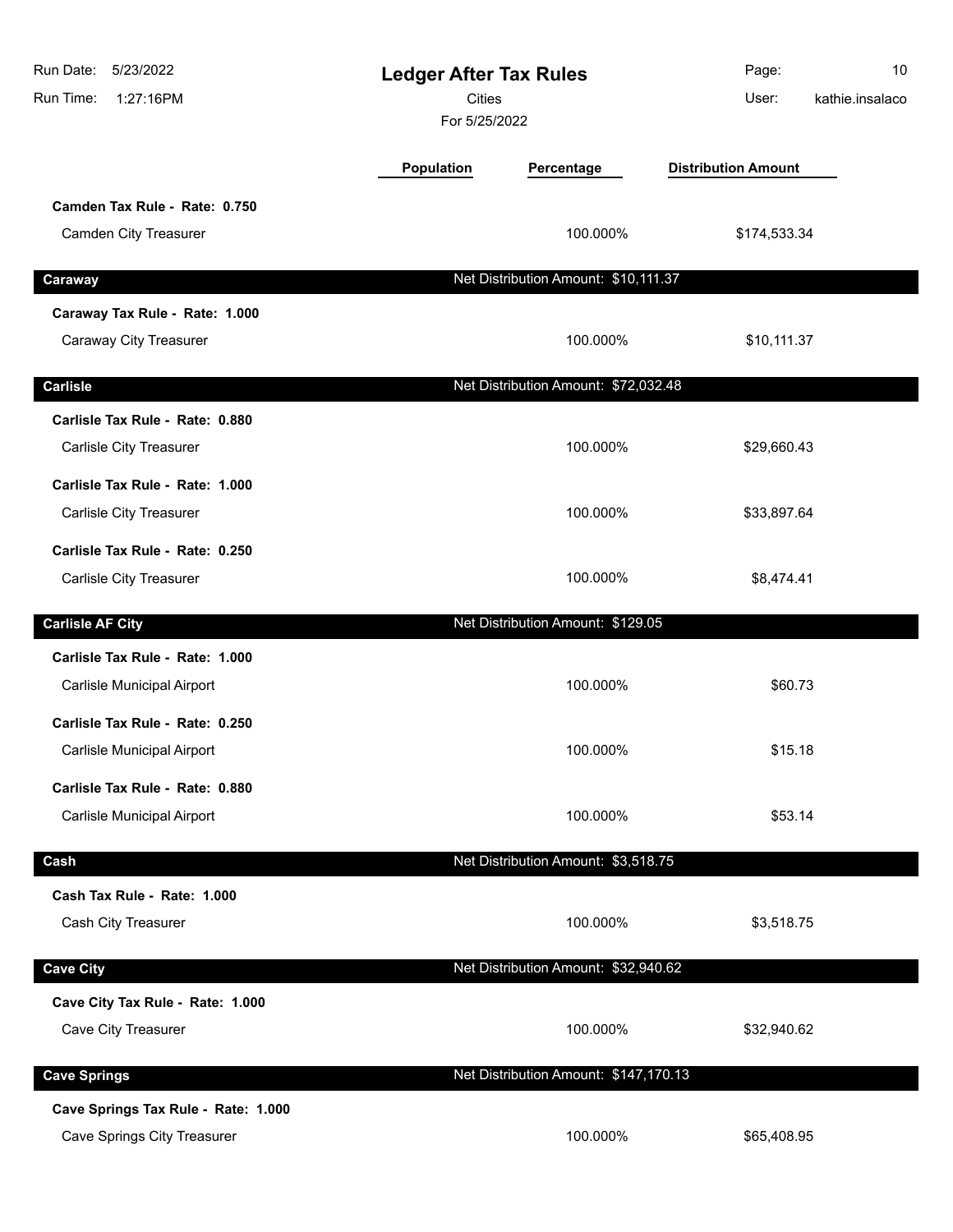| Run Date:<br>5/23/2022<br>Run Time:<br>1:27:16PM | <b>Ledger After Tax Rules</b><br><b>Cities</b><br>For 5/25/2022 |                                       | Page:<br>User:             | 11<br>kathie.insalaco |
|--------------------------------------------------|-----------------------------------------------------------------|---------------------------------------|----------------------------|-----------------------|
|                                                  | <b>Population</b>                                               | Percentage                            | <b>Distribution Amount</b> |                       |
| Cave Springs Tax Rule - Rate: 1.250              |                                                                 |                                       |                            |                       |
| <b>Cave Springs City Treasurer</b>               |                                                                 | 100.000%                              | \$81,761.18                |                       |
| Cedarville                                       |                                                                 | Net Distribution Amount: \$9,812.88   |                            |                       |
| Cedarville Tax Rule - Rate: 1.000                |                                                                 |                                       |                            |                       |
| Cedarville City Treasurer                        |                                                                 | 12.500%                               | \$1,226.61                 |                       |
| Cedarville City Treasurer                        |                                                                 | 12.500%                               | \$1,226.61                 |                       |
| Cedarville City Treasurer                        |                                                                 | 75.000%                               | \$7,359.66                 |                       |
| <b>Centerton</b>                                 |                                                                 | Net Distribution Amount: \$493,679.49 |                            |                       |
| Centerton Tax Rule - Rate: 1.000                 |                                                                 |                                       |                            |                       |
| Centerton City Treasurer                         |                                                                 | 100.000%                              | \$246,839.75               |                       |
| Centerton Tax Rule - Rate: 1.000                 |                                                                 |                                       |                            |                       |
| <b>Centerton City Treasurer</b>                  |                                                                 | 100.000%                              | \$246,839.74               |                       |
| <b>Charleston</b>                                |                                                                 | Net Distribution Amount: \$43,214.53  |                            |                       |
| Charleston Tax Rule - Rate: 1.000                |                                                                 |                                       |                            |                       |
| <b>Charleston City Treasurer</b>                 |                                                                 | 100.000%                              | \$28,809.69                |                       |
| <b>Charleston Tax Rule - Rate: 0.500</b>         |                                                                 |                                       |                            |                       |
| <b>Charleston City Treasurer</b>                 |                                                                 | 100.000%                              | \$14,404.84                |                       |
| <b>Cherokee Village</b>                          |                                                                 | Net Distribution Amount: \$35,816.11  |                            |                       |
| Cherokee Village Tax Rule - Rate: 1.000          |                                                                 |                                       |                            |                       |
| Cherokee Village City Treasurer                  |                                                                 | 100.000%                              | \$35,816.11                |                       |
| <b>Cherry Valley</b>                             |                                                                 | Net Distribution Amount: \$7,119.32   |                            |                       |
| Cherry Valley Tax Rule - Rate: 0.750             |                                                                 |                                       |                            |                       |
| <b>Cherry Valley City Treasurer</b>              |                                                                 | 100.000%                              | \$5,339.49                 |                       |
| Cherry Valley Tax Rule - Rate: 0.250             |                                                                 |                                       |                            |                       |
| <b>Cherry Valley City Treasurer</b>              |                                                                 | 100.000%                              | \$1,779.83                 |                       |
| <b>Chidester</b>                                 |                                                                 | Net Distribution Amount: \$5,614.35   |                            |                       |
| Chidester Tax Rule - Rate: 1.000                 |                                                                 |                                       |                            |                       |
| <b>Chidester City Treasurer</b>                  |                                                                 | 100.000%                              | \$2,807.18                 |                       |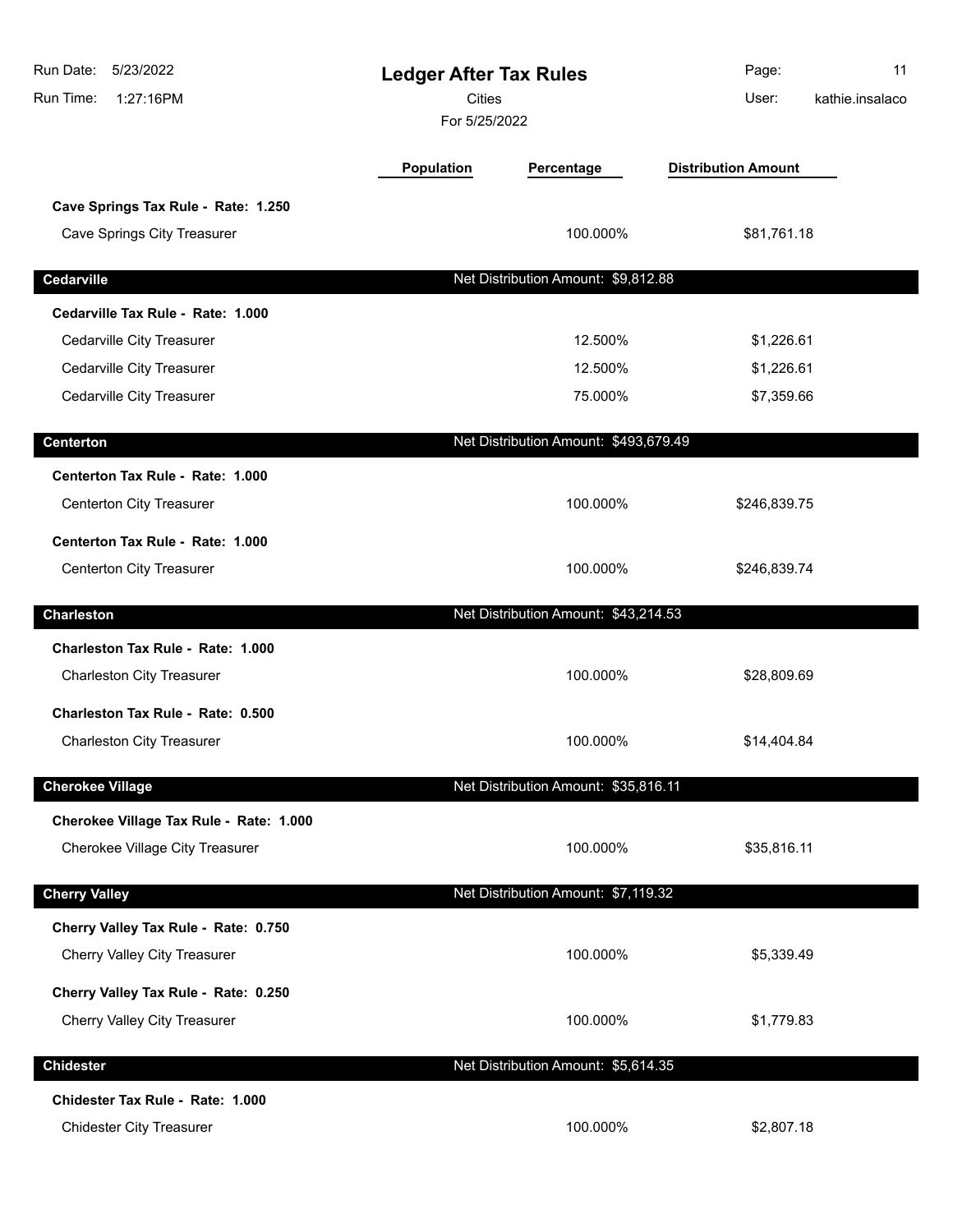| Run Date:<br>5/23/2022<br>Run Time:<br>1:27:16PM                            | <b>Ledger After Tax Rules</b><br><b>Cities</b><br>For 5/25/2022 |                                       | Page:<br>User:             | 12<br>kathie.insalaco |
|-----------------------------------------------------------------------------|-----------------------------------------------------------------|---------------------------------------|----------------------------|-----------------------|
|                                                                             | Population                                                      | Percentage                            | <b>Distribution Amount</b> |                       |
| Chidester Tax Rule - Rate: 1.000<br><b>Chidester City Treasurer</b>         |                                                                 | 100.000%                              | \$2,807.17                 |                       |
| Clarendon                                                                   |                                                                 | Net Distribution Amount: \$62,274.64  |                            |                       |
| Clarendon Tax Rule - Rate: 1.000<br><b>Clarendon City Treasurer</b>         |                                                                 | 100.000%                              | \$20,758.21                |                       |
| Clarendon Tax Rule - Rate: 1.000<br><b>Clarendon City Treasurer</b>         |                                                                 | 100.000%                              | \$20,758.21                |                       |
| Clarendon Tax Rule - Rate: 1.000<br><b>Clarendon City Treasurer</b>         |                                                                 | 100.000%                              | \$20,758.22                |                       |
| <b>Clarksville</b>                                                          |                                                                 | Net Distribution Amount: \$557,338.09 |                            |                       |
| Clarksville Tax Rule - Rate: 1.000<br><b>Clarksville City Treasurer</b>     |                                                                 | 100.000%                              | \$278,669.05               |                       |
| Clarksville Tax Rule - Rate: 0.250<br><b>Clarksville City Treasurer</b>     |                                                                 | 100.000%                              | \$69,667.26                |                       |
| Clarksville Tax Rule - Rate: 0.750<br><b>Clarksville City Treasurer</b>     |                                                                 | 100.000%                              | \$209,001.78               |                       |
| <b>Clarksville AF City</b>                                                  |                                                                 | Net Distribution Amount: \$143.60     |                            |                       |
| Clarksville Tax Rule - Rate: 1.000<br><b>Clarksville Airport Commission</b> |                                                                 | 100.000%                              | \$71.80                    |                       |
| Clarksville Tax Rule - Rate: 0.250<br><b>Clarksville Airport Commission</b> |                                                                 | 100.000%                              | \$17.95                    |                       |
| Clarksville Tax Rule - Rate: 0.750<br><b>Clarksville Airport Commission</b> |                                                                 | 100.000%                              | \$53.85                    |                       |
| <b>Clinton</b>                                                              |                                                                 | Net Distribution Amount: \$130,846.64 |                            |                       |
| Clinton Tax Rule - Rate: 1.000<br><b>Clinton City Treasurer</b>             |                                                                 | 100.000%                              | \$130,846.64               |                       |
| <b>Clinton AF City</b>                                                      |                                                                 | Net Distribution Amount: \$31.05      |                            |                       |
| Clinton Tax Rule - Rate: 1.000                                              |                                                                 |                                       |                            |                       |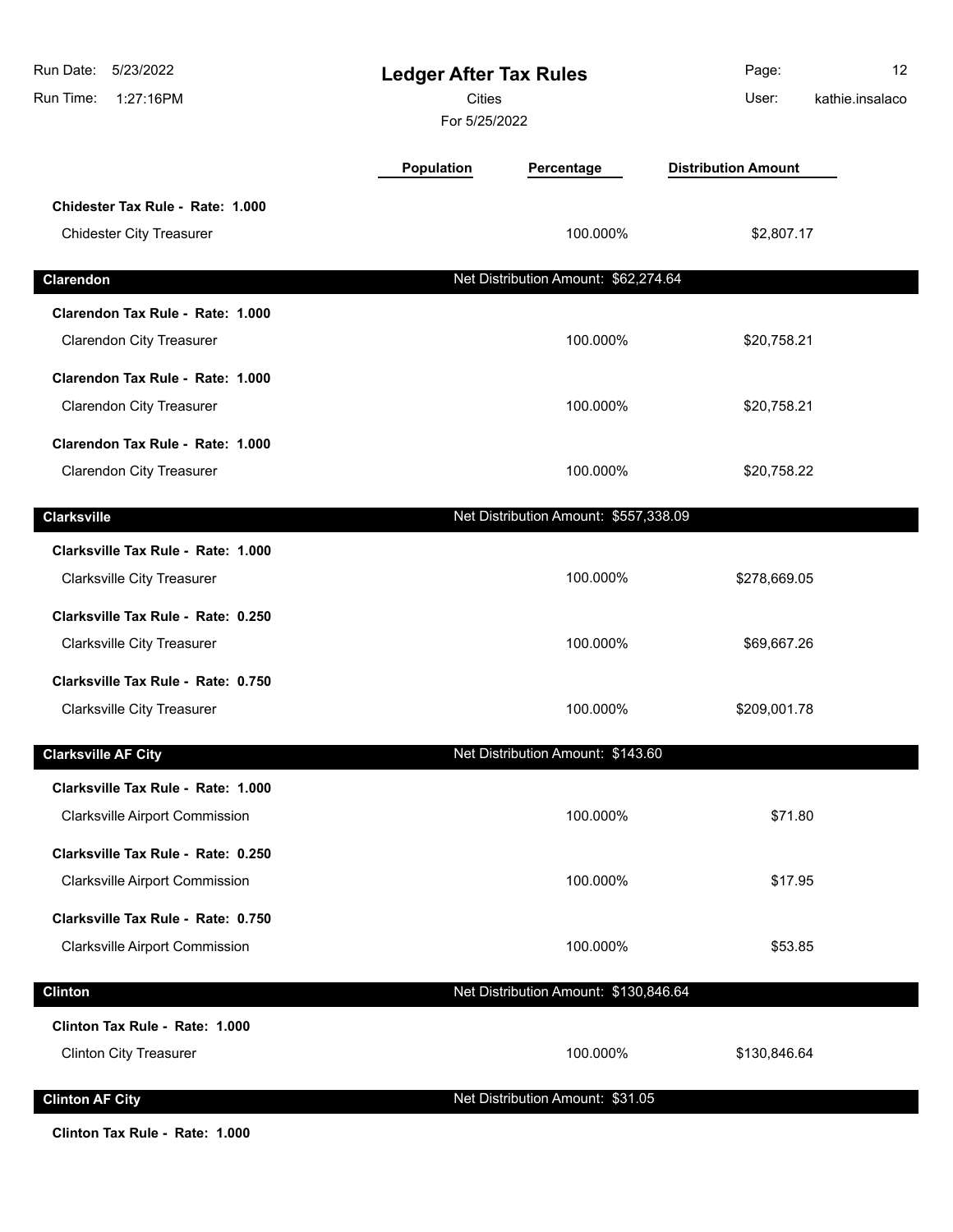| Run Date:<br>5/23/2022<br>Run Time:<br>1:27:16PM | <b>Ledger After Tax Rules</b><br>Cities<br>For 5/25/2022 |                                         | Page:<br>User:             | 13<br>kathie.insalaco |
|--------------------------------------------------|----------------------------------------------------------|-----------------------------------------|----------------------------|-----------------------|
|                                                  | Population                                               | Percentage                              | <b>Distribution Amount</b> |                       |
| <b>Clinton Municipal Airport</b>                 |                                                          | 100.000%                                | \$31.05                    |                       |
| <b>Coal Hill</b>                                 |                                                          | Net Distribution Amount: \$5,960.34     |                            |                       |
| Coal Hill Tax Rule - Rate: 1.000                 |                                                          |                                         |                            |                       |
| Coal Hill City Treasurer                         |                                                          | 100.000%                                | \$5,960.34                 |                       |
| Concord                                          |                                                          | Net Distribution Amount: \$4,531.98     |                            |                       |
| Concord Tax Rule - Rate: 1.000                   |                                                          |                                         |                            |                       |
| <b>Concord City Treasurer</b>                    |                                                          | 100.000%                                | \$4,531.98                 |                       |
| Conway                                           |                                                          | Net Distribution Amount: \$3,804,923.90 |                            |                       |
| Conway Tax Rule - Rate: 1.000                    |                                                          |                                         |                            |                       |
| Conway City Treasurer                            |                                                          | 100.000%                                | \$1,790,552.42             |                       |
| Conway Tax Rule - Rate: 0.130                    |                                                          |                                         |                            |                       |
| Conway City Treasurer                            |                                                          | 100.000%                                | \$223,819.05               |                       |
| Conway Tax Rule - Rate: 0.130                    |                                                          |                                         |                            |                       |
| Conway City Treasurer                            |                                                          | 100.000%                                | \$223,819.05               |                       |
| Conway Tax Rule - Rate: 0.250                    |                                                          |                                         |                            |                       |
| Conway City Treasurer                            |                                                          | 100.000%                                | \$447,638.11               |                       |
| Conway Tax Rule - Rate: 0.250                    |                                                          |                                         |                            |                       |
| Conway City Treasurer                            |                                                          | 100.000%                                | \$447,638.11               |                       |
| Conway Tax Rule - Rate: 0.380                    |                                                          |                                         |                            |                       |
| Conway City Treasurer                            |                                                          | 100.000%                                | \$671,457.16               |                       |
| Corning                                          |                                                          | Net Distribution Amount: \$90,474.44    |                            |                       |
| Corning Tax Rule - Rate: 1.000                   |                                                          |                                         |                            |                       |
| <b>Corning City Treasurer</b>                    |                                                          | 100.000%                                | \$51,699.68                |                       |
| Corning Tax Rule - Rate: 0.750                   |                                                          |                                         |                            |                       |
| <b>Corning City Treasurer</b>                    |                                                          | 100.000%                                | \$38,774.76                |                       |
| <b>Cotter</b>                                    |                                                          | Net Distribution Amount: \$19,022.27    |                            |                       |
| Cotter Tax Rule - Rate: 1.000                    |                                                          |                                         |                            |                       |
| <b>Cotter City Treasurer</b>                     |                                                          | 100.000%                                | \$9,511.14                 |                       |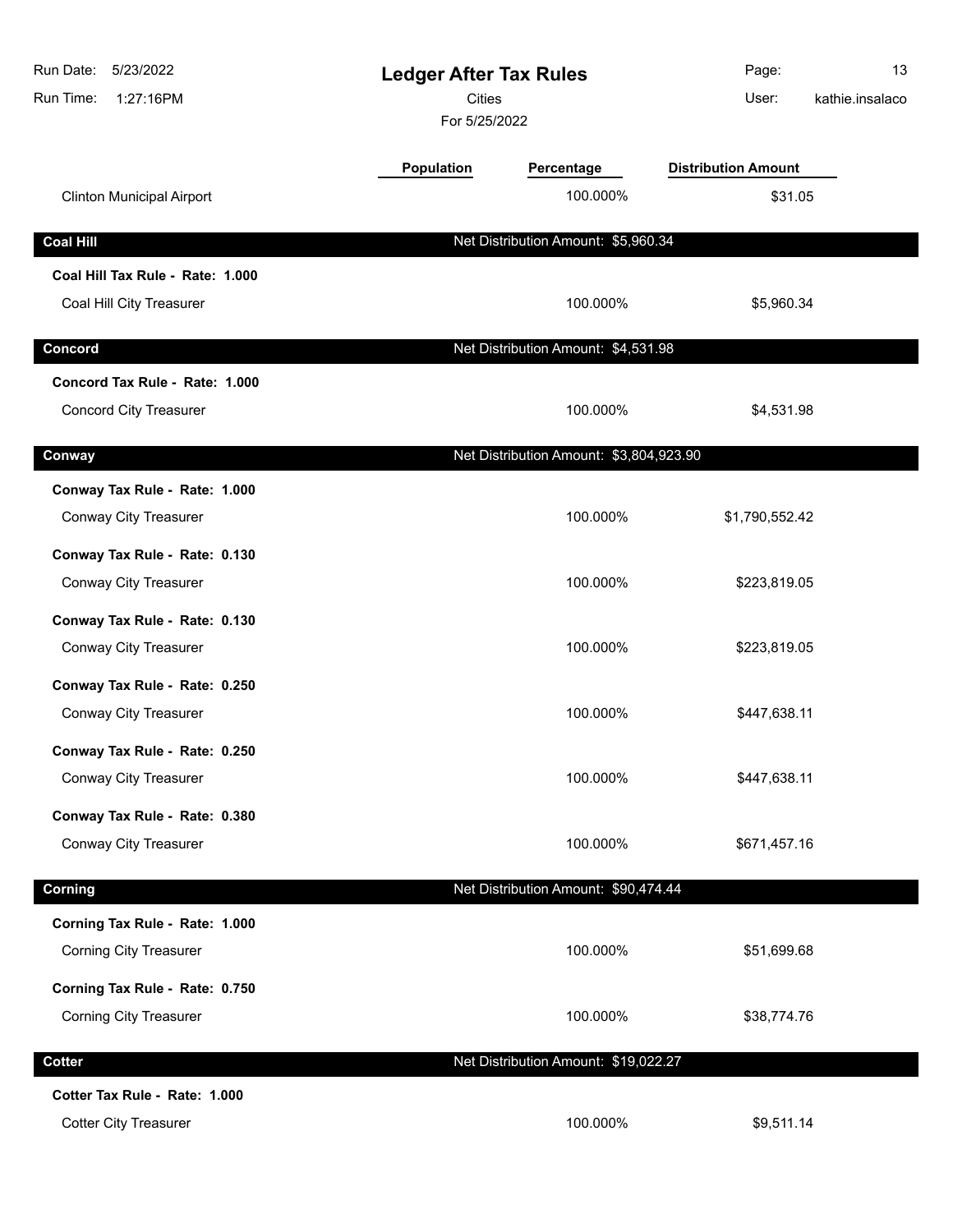| Run Date:<br>5/23/2022<br>Run Time:<br>1:27:16PM                          | <b>Ledger After Tax Rules</b><br><b>Cities</b><br>For 5/25/2022 |                                       | Page:<br>User:             | 14<br>kathie.insalaco |
|---------------------------------------------------------------------------|-----------------------------------------------------------------|---------------------------------------|----------------------------|-----------------------|
|                                                                           | Population                                                      | Percentage                            | <b>Distribution Amount</b> |                       |
| Cotter Tax Rule - Rate: 1.000<br><b>Cotter City Treasurer</b>             |                                                                 | 100.000%                              | \$9,511.13                 |                       |
| <b>Cotton Plant</b>                                                       |                                                                 | Net Distribution Amount: \$1,661.46   |                            |                       |
| Cotton Plant Tax Rule - Rate: 1.000<br><b>Cotton Plant City Treasurer</b> |                                                                 | 100.000%                              | \$1,661.46                 |                       |
| Cove                                                                      |                                                                 | Net Distribution Amount: \$16,255.17  |                            |                       |
| Cove Tax Rule - Rate: 1.000<br>Cove City Treasurer                        |                                                                 | 100.000%                              | \$8,127.59                 |                       |
| Cove Tax Rule - Rate: 1.000<br>Cove City Treasurer                        |                                                                 | 100.000%                              | \$8,127.58                 |                       |
| Crawfordsville                                                            |                                                                 | Net Distribution Amount: \$14,394.69  |                            |                       |
| Crawfordsville Tax Rule - Rate: 2.000<br>Crawfordsville City Treasurer    |                                                                 | 100.000%                              | \$14,394.69                |                       |
| <b>Crossett</b>                                                           |                                                                 | Net Distribution Amount: \$280,319.73 |                            |                       |
| Crossett Tax Rule - Rate: 1.000<br><b>Crossett City Treasurer</b>         |                                                                 | 100.000%                              | \$160,182.70               |                       |
| Crossett Tax Rule - Rate: 0.250<br><b>Crossett City Treasurer</b>         |                                                                 | 100.000%                              | \$40,045.68                |                       |
| Crossett Tax Rule - Rate: 0.500<br><b>Crossett City Treasurer</b>         |                                                                 | 100.000%                              | \$80,091.35                |                       |
| <b>Damascus</b>                                                           |                                                                 | Net Distribution Amount: \$9,670.51   |                            |                       |
| Damascus City Tax - Rate: 1.000<br>Damascus City Treasurer                |                                                                 | 100.000%                              | \$9,670.51                 |                       |
| <b>Danville</b>                                                           |                                                                 | Net Distribution Amount: \$60,217.78  |                            |                       |
| Danville Tax Rule - Rate: 1.000<br>Danville City Treasurer                |                                                                 | 100.000%                              | \$40,145.19                |                       |
| Danville Tax Rule - Rate: 0.130<br>Danville City Treasurer                |                                                                 | 100.000%                              | \$5,018.15                 |                       |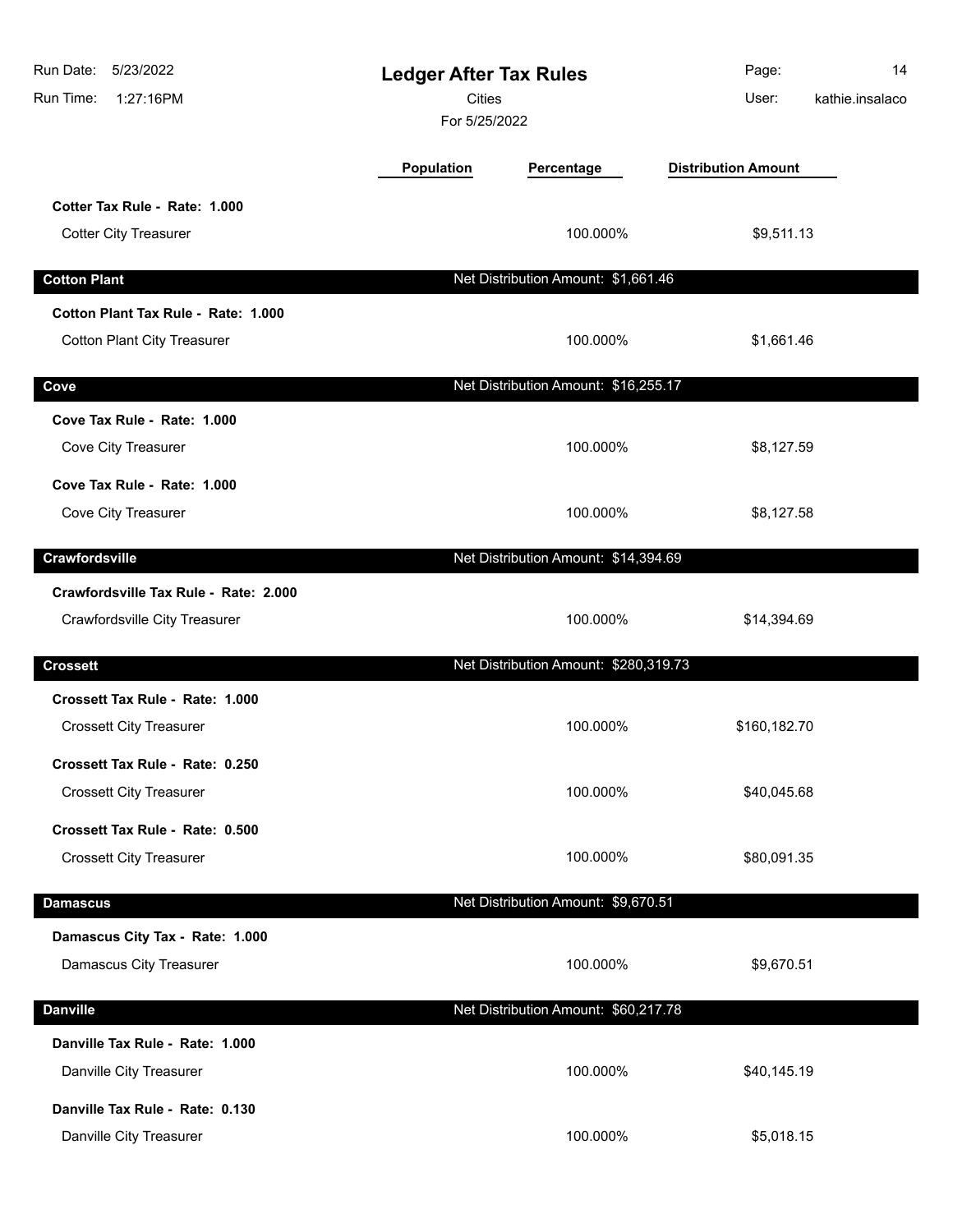| Run Date:<br>5/23/2022<br>Run Time:<br>1:27:16PM | <b>Ledger After Tax Rules</b><br><b>Cities</b><br>For 5/25/2022 |                                       | Page:<br>User:             | 15<br>kathie.insalaco |
|--------------------------------------------------|-----------------------------------------------------------------|---------------------------------------|----------------------------|-----------------------|
|                                                  | <b>Population</b>                                               | Percentage                            | <b>Distribution Amount</b> |                       |
| Danville Tax Rule - Rate: 0.380                  |                                                                 |                                       |                            |                       |
| Danville City Treasurer                          |                                                                 | 100.000%                              | \$15,054.44                |                       |
| <b>Dardanelle</b>                                |                                                                 | Net Distribution Amount: \$212,841.09 |                            |                       |
| Dardanelle Tax Rule - Rate: 1.000                |                                                                 |                                       |                            |                       |
| Dardanelle City Treasurer                        |                                                                 | 100.000%                              | \$106,420.55               |                       |
| Dardanelle Tax Rule - Rate: 1.000                |                                                                 |                                       |                            |                       |
| Dardanelle City Treasurer                        |                                                                 | 100.000%                              | \$106,420.54               |                       |
| <b>Decatur</b>                                   |                                                                 | Net Distribution Amount: \$21,618.80  |                            |                       |
| Decatur Tax Rule - Rate: 1.000                   |                                                                 |                                       |                            |                       |
| Decatur City Treasurer                           |                                                                 | 100.000%                              | \$21,618.80                |                       |
| <b>Delight</b>                                   |                                                                 | Net Distribution Amount: \$6,575.04   |                            |                       |
| Delight Tax Rule - Rate: 1.000                   |                                                                 |                                       |                            |                       |
| Delight City Treasurer                           |                                                                 | 100.000%                              | \$6,575.04                 |                       |
| <b>Dennis Cantrell AF Conway</b>                 |                                                                 | Net Distribution Amount: \$2,797.31   |                            |                       |
| Conway Tax Rule - Rate: 0.250                    |                                                                 |                                       |                            |                       |
| <b>Dennis Cantrell Field</b>                     |                                                                 | 100.000%                              | \$329.10                   |                       |
| Conway Tax Rule - Rate: 1.000                    |                                                                 |                                       |                            |                       |
| <b>Dennis Cantrell Field</b>                     |                                                                 | 100.000%                              | \$1,316.38                 |                       |
| Conway Tax Rule - Rate: 0.130                    |                                                                 |                                       |                            |                       |
| <b>Dennis Cantrell Field</b>                     |                                                                 | 100.000%                              | \$164.55                   |                       |
| Conway Tax Rule - Rate: 0.130                    |                                                                 |                                       |                            |                       |
| <b>Dennis Cantrell Field</b>                     |                                                                 | 100.000%                              | \$164.55                   |                       |
| Conway Tax Rule - Rate: 0.250                    |                                                                 |                                       |                            |                       |
| <b>Dennis Cantrell Field</b>                     |                                                                 | 100.000%                              | \$329.10                   |                       |
| Conway Tax Rule - Rate: 0.380                    |                                                                 |                                       |                            |                       |
| <b>Dennis Cantrell Field</b>                     |                                                                 | 100.000%                              | \$493.63                   |                       |
| <b>DeQueen</b>                                   |                                                                 | Net Distribution Amount: \$161,677.78 |                            |                       |

**DeQueen Tax Rule - Rate: 1.000**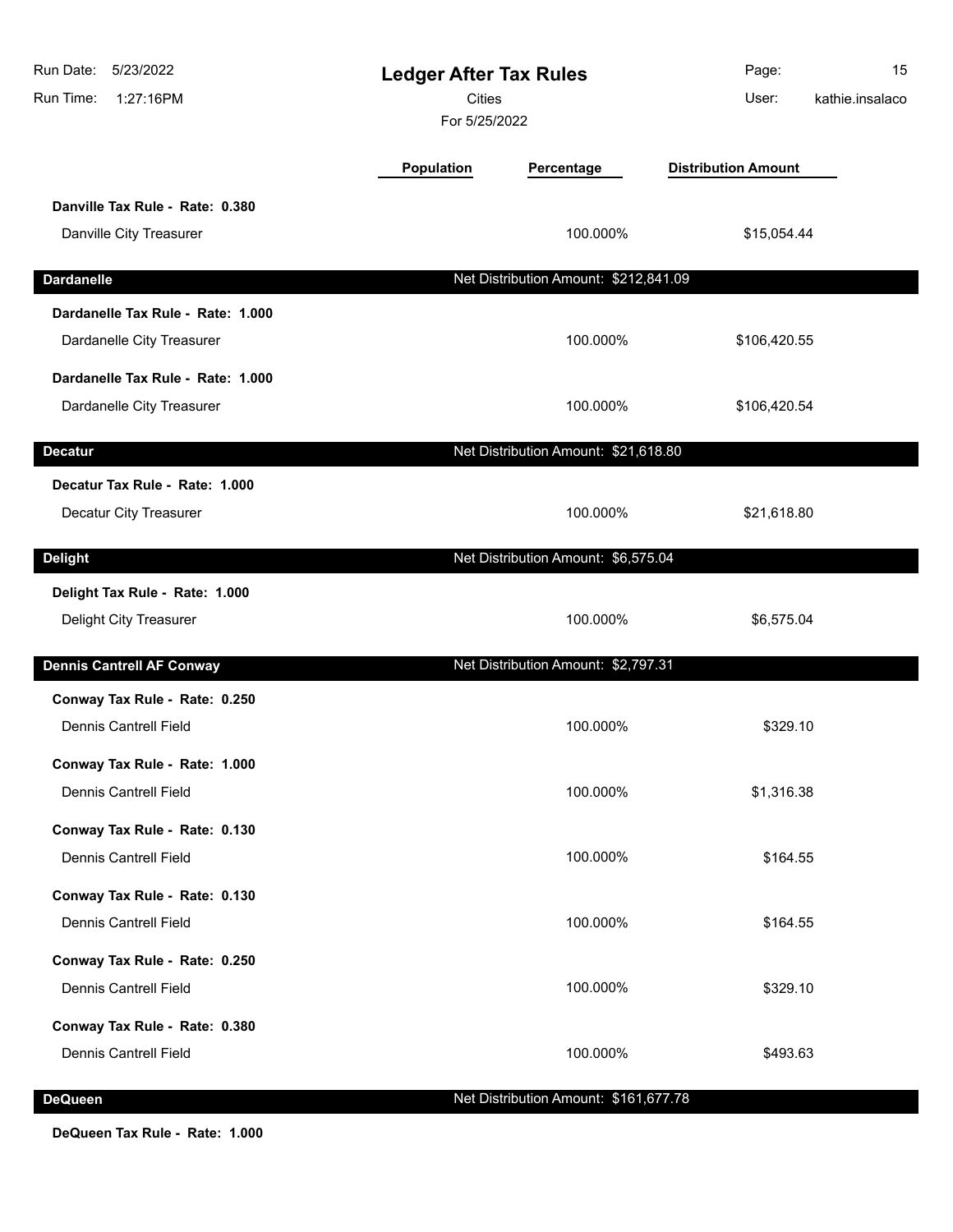| 5/23/2022<br>Run Date:<br>Run Time:<br>1:27:16PM |                   | <b>Ledger After Tax Rules</b><br><b>Cities</b><br>For 5/25/2022 |                            | 16<br>kathie.insalaco |
|--------------------------------------------------|-------------------|-----------------------------------------------------------------|----------------------------|-----------------------|
|                                                  | <b>Population</b> | Percentage                                                      | <b>Distribution Amount</b> |                       |
| DeQueen City Treasurer                           |                   | 100.000%                                                        | \$161,677.78               |                       |
| <b>Dermott</b>                                   |                   | Net Distribution Amount: \$42,842.44                            |                            |                       |
| Dermott Tax Rule - Rate: 1.000                   |                   |                                                                 |                            |                       |
| Dermott City Treasurer                           |                   | 100.000%                                                        | \$21,421.22                |                       |
| Dermott Tax Rule - Rate: 1.000                   |                   |                                                                 |                            |                       |
| <b>Dermott City Treasurer</b>                    |                   | 100.000%                                                        | \$21,421.22                |                       |
| Des Arc                                          |                   | Net Distribution Amount: \$80,742.64                            |                            |                       |
| Des Arc Tax Rule - Rate: 1.000                   |                   |                                                                 |                            |                       |
| Des Arc City Treasurer                           |                   | 100.000%                                                        | \$26,914.21                |                       |
| Des Arc Tax Rule - Rate: 1.000                   |                   |                                                                 |                            |                       |
| Des Arc City Treasurer                           |                   | 100.000%                                                        | \$26,914.21                |                       |
| Des Arc Tax Rule - Rate: 1.000                   |                   |                                                                 |                            |                       |
| Des Arc City Treasurer                           |                   | 100.000%                                                        | \$26,914.22                |                       |
| <b>DeValls Bluff</b>                             |                   | Net Distribution Amount: \$17,607.71                            |                            |                       |
| DeValls Bluff Tax Rule - Rate: 1.000             |                   |                                                                 |                            |                       |
| DeValls Bluff City Treasurer                     |                   | 100.000%                                                        | \$5,869.24                 |                       |
| DeValls Bluff Tax Rule - Rate: 1.000             |                   |                                                                 |                            |                       |
| DeValls Bluff City Treasurer                     |                   | 100.000%                                                        | \$5,869.24                 |                       |
| DeValls Bluff Tax Rule - Rate: 1.000             |                   |                                                                 |                            |                       |
| DeValls Bluff City Treasurer                     |                   | 100.000%                                                        | \$5,869.23                 |                       |
| <b>DeWitt</b>                                    |                   | Net Distribution Amount: \$190,732.09                           |                            |                       |
| DeWitt Tax Rule - Rate: 1.000                    |                   |                                                                 |                            |                       |
| DeWitt City Treasurer                            |                   | 100.000%                                                        | \$54,494.88                |                       |
| DeWitt Tax Rule - Rate: 1.000                    |                   |                                                                 |                            |                       |
| DeWitt City Treasurer                            |                   | 100.000%                                                        | \$54,494.88                |                       |
| DeWitt Tax Rule - Rate: 1.500                    |                   |                                                                 |                            |                       |
| DeWitt City Treasurer                            |                   | 100.000%                                                        | \$81,742.33                |                       |
| <b>Diamond City</b>                              |                   | Net Distribution Amount: \$3,789.05                             |                            |                       |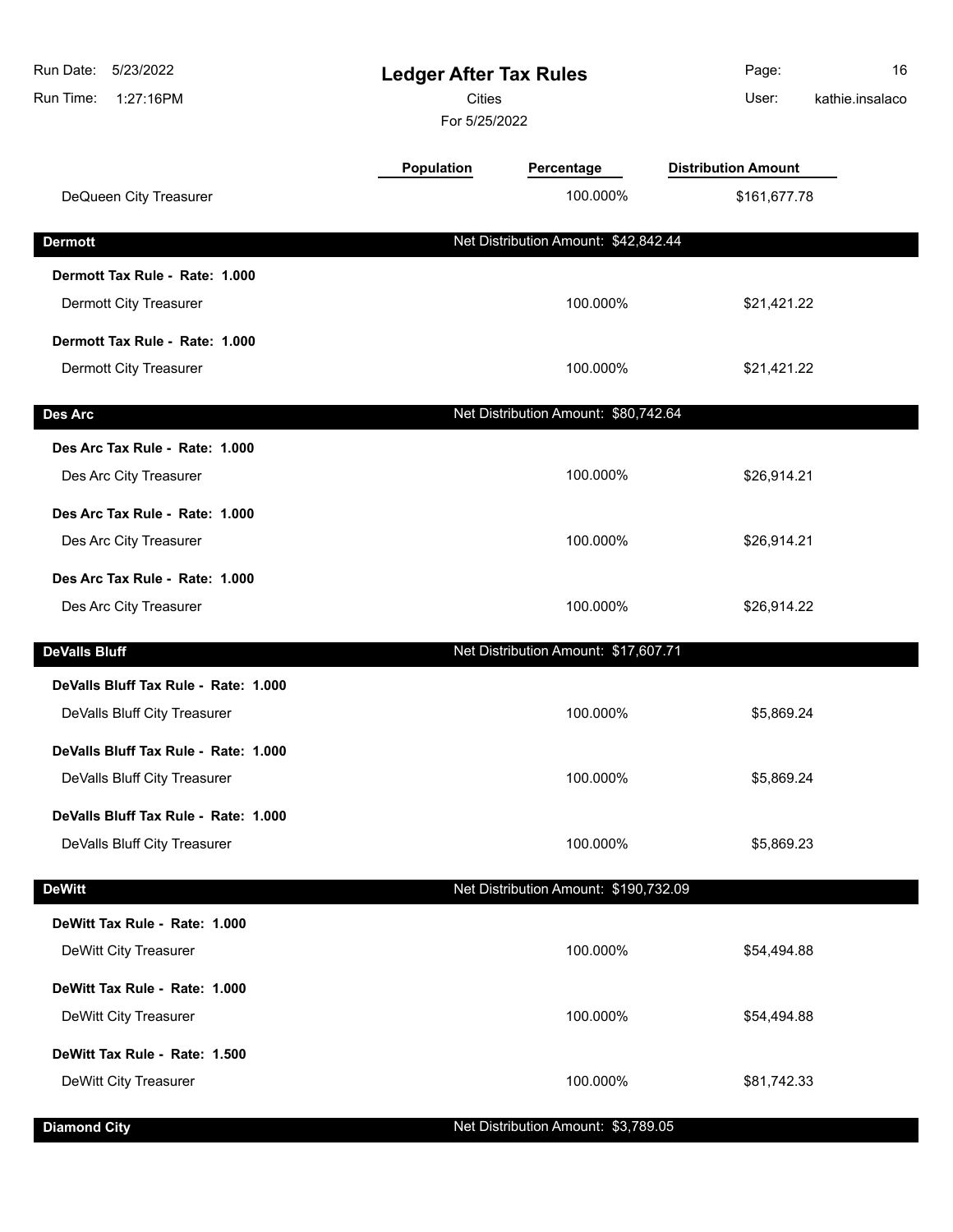| Run Date:<br>5/23/2022<br>1:27:16PM<br>Run Time: | <b>Ledger After Tax Rules</b><br><b>Cities</b><br>For 5/25/2022 |                                       | Page:<br>User:             | 17<br>kathie.insalaco |
|--------------------------------------------------|-----------------------------------------------------------------|---------------------------------------|----------------------------|-----------------------|
|                                                  | <b>Population</b>                                               | Percentage                            | <b>Distribution Amount</b> |                       |
| Diamond City Tax Rule - Rate: 1.000              |                                                                 |                                       |                            |                       |
| Diamond City Treasurer                           |                                                                 | 100.000%                              | \$3,789.05                 |                       |
| <b>Diaz</b>                                      |                                                                 | Net Distribution Amount: \$5,821.25   |                            |                       |
| Diaz Tax Rule - Rate: 1.000                      |                                                                 |                                       |                            |                       |
| Diaz City Treasurer                              |                                                                 | 100.000%                              | \$5,821.25                 |                       |
| <b>Dierks</b>                                    |                                                                 | Net Distribution Amount: \$16,449.13  |                            |                       |
| Dierks Tax Rule - Rate: 1.000                    |                                                                 |                                       |                            |                       |
| Dierks City Treasurer                            |                                                                 | 100.000%                              | \$16,449.13                |                       |
| <b>Dover</b>                                     |                                                                 | Net Distribution Amount: \$49,270.97  |                            |                       |
| Dover Tax Rule - Rate: 1.000                     |                                                                 |                                       |                            |                       |
| Dover City Treasurer                             |                                                                 | 100.000%                              | \$24,635.49                |                       |
| Dover Tax Rule - Rate: 1.000                     |                                                                 |                                       |                            |                       |
| Dover City Treasurer                             |                                                                 | 100.000%                              | \$24,635.48                |                       |
| <b>Drake Field AF Fayetteville</b>               |                                                                 | Net Distribution Amount: \$7,935.91   |                            |                       |
| Fayetteville Tax Rule - Rate: 1.000              |                                                                 |                                       |                            |                       |
| Fayetteville Drake Field                         |                                                                 | 100.000%                              | \$3,967.96                 |                       |
| Fayetteville Tax Rule - Rate: 1.000              |                                                                 |                                       |                            |                       |
| Fayetteville Drake Field                         |                                                                 | 100.000%                              | \$3,967.95                 |                       |
| <b>Dumas</b>                                     |                                                                 | Net Distribution Amount: \$205,583.80 |                            |                       |
| Dumas Tax Rule - Rate: 0.500                     |                                                                 |                                       |                            |                       |
| Dumas City Treasurer                             |                                                                 | 100.000%                              | \$34,263.97                |                       |
| Dumas Tax Rule - Rate: 0.500                     |                                                                 |                                       |                            |                       |
| Dumas City Treasurer                             |                                                                 | 100.000%                              | \$34,263.97                |                       |
| Dumas Tax Rule - Rate: 0.750                     |                                                                 |                                       |                            |                       |
| Dumas City Treasurer                             |                                                                 | 100.000%                              | \$51,395.95                |                       |
| Dumas Tax Rule - Rate: 0.750                     |                                                                 |                                       |                            |                       |
| Dumas City Treasurer                             |                                                                 | 100.000%                              | \$51,395.95                |                       |
| Dumas Tax Rule - Rate: 0.500                     |                                                                 |                                       |                            |                       |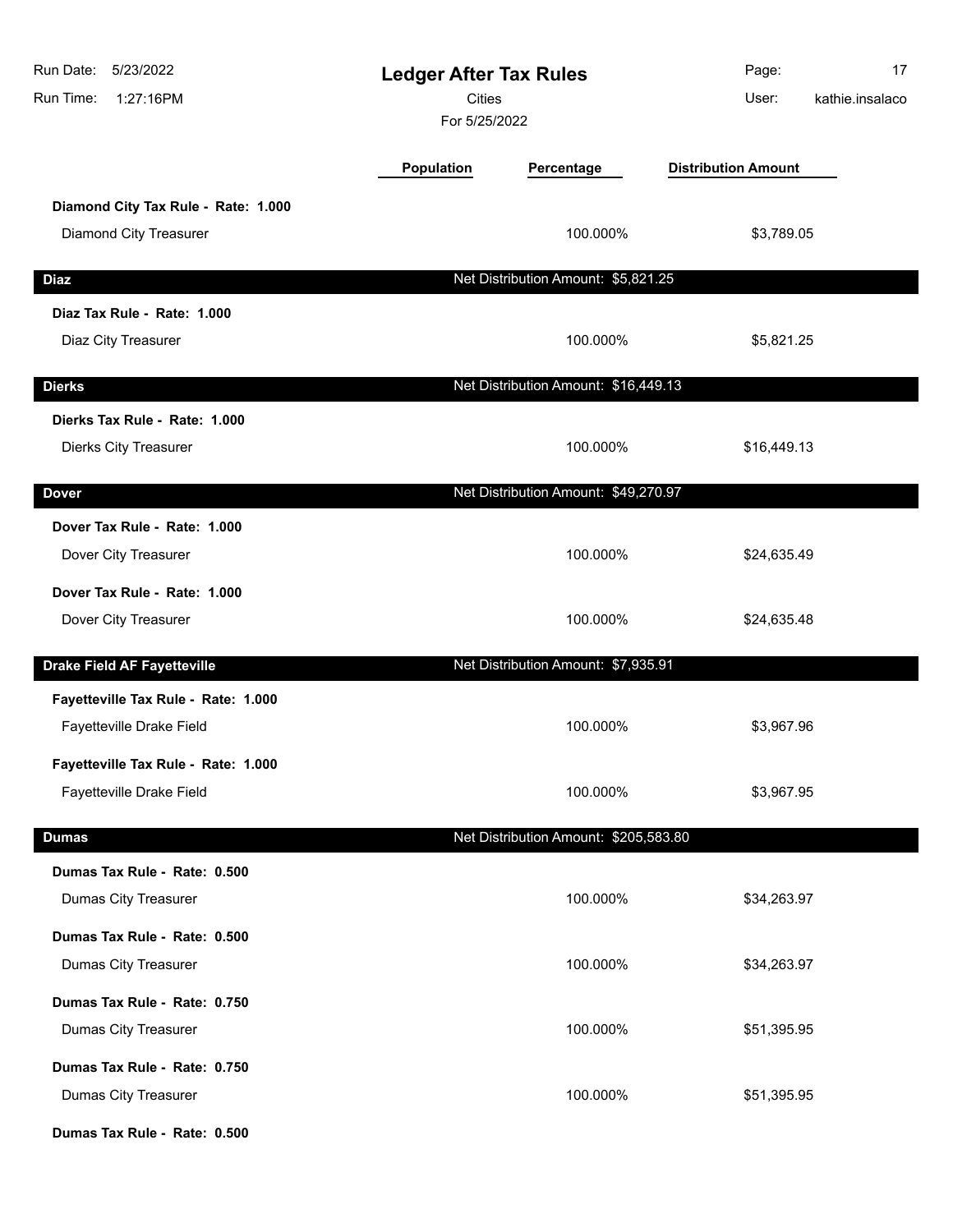| Run Date:<br>5/23/2022<br>Run Time:<br>1:27:16PM | <b>Ledger After Tax Rules</b><br><b>Cities</b><br>For 5/25/2022 |                                       | Page:<br>18<br>kathie.insalaco<br>User: |
|--------------------------------------------------|-----------------------------------------------------------------|---------------------------------------|-----------------------------------------|
|                                                  | <b>Population</b>                                               | Percentage                            | <b>Distribution Amount</b>              |
| <b>Dumas City Treasurer</b>                      |                                                                 | 100.000%                              | \$34,263.96                             |
| <b>Dyer</b>                                      |                                                                 | Net Distribution Amount: \$4,041.14   |                                         |
| Dyer Tax Rule - Rate: 1.000                      |                                                                 |                                       |                                         |
| Dyer City Treasurer                              |                                                                 | 100.000%                              | \$4,041.14                              |
| <b>Earle</b>                                     |                                                                 | Net Distribution Amount: \$26,817.56  |                                         |
| Earle Tax Rule - Rate: 1.000                     |                                                                 |                                       |                                         |
| Earle City Treasurer                             |                                                                 | 100.000%                              | \$13,408.78                             |
| Earle Tax Rule - Rate: 1.000                     |                                                                 |                                       |                                         |
| Earle City Treasurer                             |                                                                 | 100.000%                              | \$13,408.78                             |
| <b>East Camden</b>                               |                                                                 | Net Distribution Amount: \$12,139.41  |                                         |
| East Camden Tax Rule - Rate: 1.000               |                                                                 |                                       |                                         |
| East Camden City Treasurer                       |                                                                 | 100.000%                              | \$12,139.41                             |
| <b>El Dorado</b>                                 |                                                                 | Net Distribution Amount: \$780,493.11 |                                         |
| El Dorado Tax Rule - Rate: 0.250                 |                                                                 |                                       |                                         |
| El Dorado City Treasurer                         |                                                                 | 100.000%                              | \$156,098.62                            |
| El Dorado Tax Rule - Rate: 1.000                 |                                                                 |                                       |                                         |
| El Dorado City Treasurer                         |                                                                 | 100.000%                              | \$624,394.49                            |
| El Dorado Downtown AF City                       |                                                                 | Net Distribution Amount: \$57.25      |                                         |
| El Dorado Tax Rule - Rate: 0.250                 |                                                                 |                                       |                                         |
| El Dorado Downtown Airport                       |                                                                 | 100.000%                              | \$11.45                                 |
| El Dorado Tax Rule - Rate: 1.000                 |                                                                 |                                       |                                         |
| El Dorado Downtown Airport                       |                                                                 | 100.000%                              | \$45.80                                 |
| <b>Elkins</b>                                    |                                                                 | Net Distribution Amount: \$137,526.53 |                                         |
| Elkins Tax Rule - Rate: 1.000                    |                                                                 |                                       |                                         |
|                                                  |                                                                 | 100.000%                              | \$50,009.65                             |
| <b>Elkins City Treasurer</b>                     |                                                                 | 33.000%                               | \$16,503.18                             |
| <b>Elkins City Treasurer</b>                     |                                                                 | 67.000%                               | \$33,506.47                             |
| Elkins Tax Rule - Rate: 1.000                    |                                                                 |                                       |                                         |
| <b>Elkins City Treasurer</b>                     |                                                                 | 100.000%                              | \$50,009.65                             |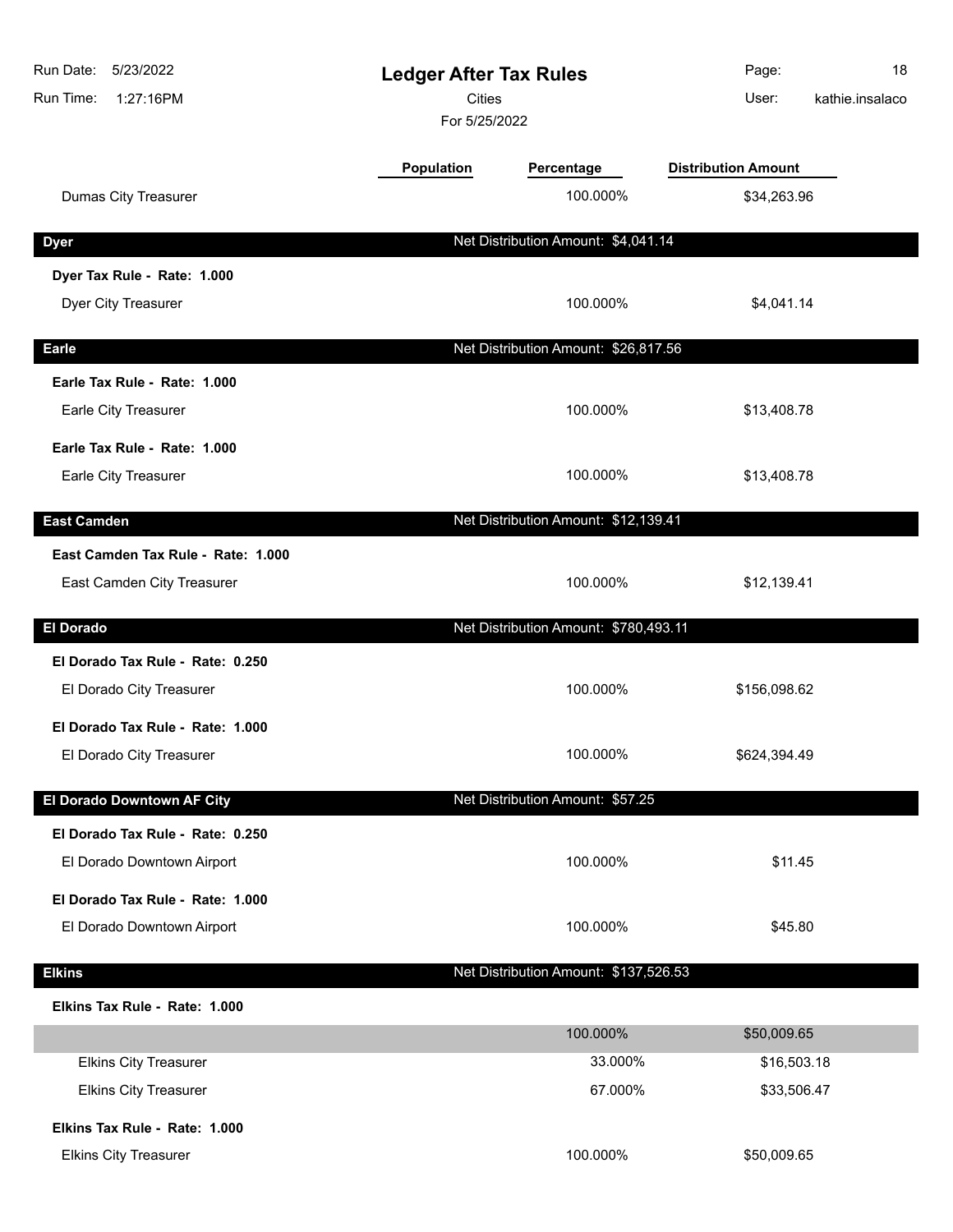| Run Date:<br>5/23/2022<br>Run Time:<br>1:27:16PM                                                                | <b>Ledger After Tax Rules</b><br><b>Cities</b><br>For 5/25/2022 |                                       | Page:<br>User:             | 19<br>kathie.insalaco |
|-----------------------------------------------------------------------------------------------------------------|-----------------------------------------------------------------|---------------------------------------|----------------------------|-----------------------|
|                                                                                                                 | <b>Population</b>                                               | Percentage                            | <b>Distribution Amount</b> |                       |
| Elkins Tax Rule - Rate: 0.750<br><b>Elkins City Treasurer</b>                                                   |                                                                 | 100.000%                              | \$37,507.23                |                       |
| <b>Elm Springs</b>                                                                                              |                                                                 | Net Distribution Amount: \$22,713.84  |                            |                       |
| Elm Springs Tax Rule - Rate: 1.000<br>Elm Springs City Treasurer                                                |                                                                 | 100.000%                              | \$22,713.84                |                       |
| <b>England</b>                                                                                                  |                                                                 | Net Distribution Amount: \$86,239.50  |                            |                       |
| England Tax Rule - Rate: 1.000<br><b>England City Treasurer</b>                                                 |                                                                 | 100.000%                              | \$28,746.50                |                       |
| England Tax Rule - Rate: 1.000<br><b>England City Treasurer</b>                                                 |                                                                 | 100.000%                              | \$28,746.50                |                       |
| England Tax Rule - Rate: 1.000<br><b>England City Treasurer</b>                                                 |                                                                 | 100.000%                              | \$28,746.50                |                       |
| <b>Etowah</b>                                                                                                   |                                                                 | Net Distribution Amount: \$684.02     |                            |                       |
| Etowah Tax Rule - Rate: 1.000<br>Etowah City Treasurer                                                          |                                                                 | 100.000%                              | \$684.02                   |                       |
| Eudora                                                                                                          |                                                                 | Net Distribution Amount: \$38,463.55  |                            |                       |
| Eudora Tax Rule - Rate: 0.500<br>Eudora City Treasurer                                                          |                                                                 | 100.000%                              | \$9,615.89                 |                       |
| Eudora Tax Rule - Rate: 1.000<br><b>Eudora City Treasurer</b>                                                   |                                                                 | 100.000%                              | \$19,231.78                |                       |
| Eudora Tax Rule - Rate: 0.500<br>Eudora City Treasurer                                                          |                                                                 | 100.000%                              | \$9,615.88                 |                       |
| <b>Eureka Springs</b>                                                                                           |                                                                 | Net Distribution Amount: \$304,465.67 |                            |                       |
| Eureka Springs Tax Rule - Rate: 1.000<br>Eureka Springs City Treasurer                                          |                                                                 | 100.000%                              | \$128,196.07               |                       |
| Eureka Springs Tax Rule - Rate: 1.000<br>Eureka Springs City Treasurer<br>Eureka Springs Tax Rule - Rate: 0.250 |                                                                 | 100.000%                              | \$128,196.07               |                       |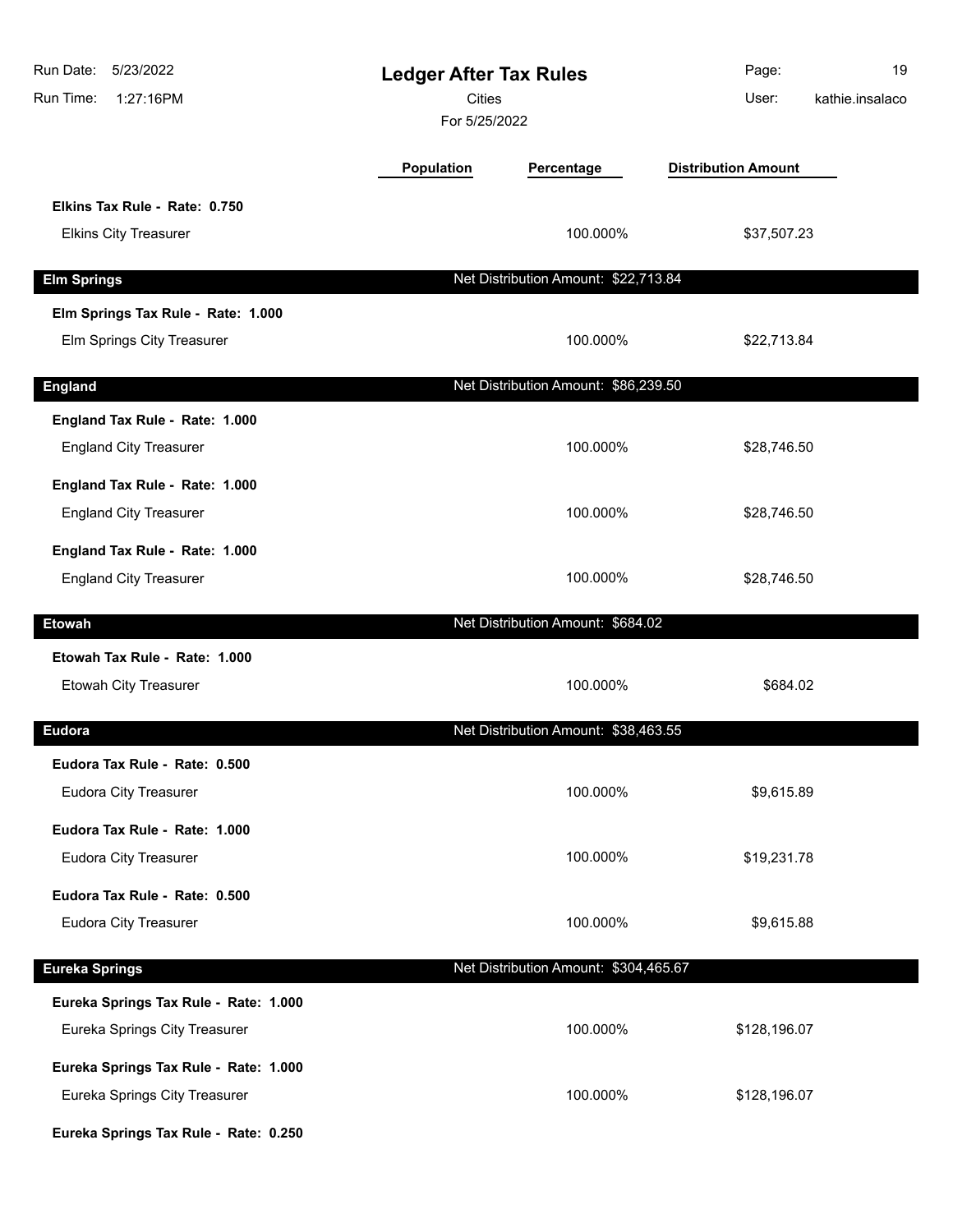| 5/23/2022<br>Run Date:<br>Run Time:<br>1:27:16PM | <b>Ledger After Tax Rules</b><br><b>Cities</b><br>For 5/25/2022 |                                         | Page:<br>User:             | 20<br>kathie.insalaco |
|--------------------------------------------------|-----------------------------------------------------------------|-----------------------------------------|----------------------------|-----------------------|
|                                                  | Population                                                      | Percentage                              | <b>Distribution Amount</b> |                       |
| Eureka Springs City Treasurer                    |                                                                 | 100.000%                                | \$32,049.02                |                       |
| Eureka Springs Tax Rule - Rate: 0.130            |                                                                 |                                         |                            |                       |
| Eureka Springs City Treasurer                    |                                                                 | 100.000%                                | \$16,024.51                |                       |
| <b>Evening Shade</b>                             |                                                                 | Net Distribution Amount: \$5,739.75     |                            |                       |
| Evening Shade City Tax - Rate: 1.000             |                                                                 |                                         |                            |                       |
| Evening Shade City Treasurer                     |                                                                 | 100.000%                                | \$5,739.75                 |                       |
| <b>Fairfield Bay</b>                             |                                                                 | Net Distribution Amount: \$47,435.60    |                            |                       |
| Fairfield Bay Tax Rule - Rate: 0.500             |                                                                 |                                         |                            |                       |
| Fairfield Bay City Treasurer                     |                                                                 | 100.000%                                | \$15,811.87                |                       |
| Fairfield Bay Tax Rule - Rate: 1.000             |                                                                 |                                         |                            |                       |
| Fairfield Bay City Treasurer                     |                                                                 | 100.000%                                | \$31,623.73                |                       |
| Farmington                                       |                                                                 | Net Distribution Amount: \$286,708.91   |                            |                       |
| Farmington Tax Rule - Rate: 1.000                |                                                                 |                                         |                            |                       |
| Farmington City Treasurer                        |                                                                 | 100.000%                                | \$143,354.46               |                       |
| Farmington Tax Rule - Rate: 1.000                |                                                                 |                                         |                            |                       |
| Farmington City Treasurer                        |                                                                 | 100.000%                                | \$143,354.45               |                       |
| <b>Fayetteville</b>                              |                                                                 | Net Distribution Amount: \$5,015,287.34 |                            |                       |
| Fayetteville Tax Rule - Rate: 1.000              |                                                                 |                                         |                            |                       |
| Fayetteville City Treasurer                      |                                                                 | 100.000%                                | \$2,507,643.67             |                       |
| Fayetteville Tax Rule - Rate: 1.000              |                                                                 |                                         |                            |                       |
| <b>Fayetteville City Treasurer</b>               |                                                                 | 100.000%                                | \$2,507,643.67             |                       |
| <b>Flippin</b>                                   |                                                                 | Net Distribution Amount: \$73,646.15    |                            |                       |
| Flippin Tax Rule - Rate: 1.000                   |                                                                 |                                         |                            |                       |
| <b>Flippin City Treasurer</b>                    |                                                                 | 100.000%                                | \$73,646.15                |                       |
| Fordyce                                          |                                                                 | Net Distribution Amount: \$93,611.81    |                            |                       |
| Fordyce Tax Rule - Rate: 1.000                   |                                                                 |                                         |                            |                       |
| Fordyce City Treasurer                           |                                                                 | 100.000%                                | \$62,407.87                |                       |
| Fordyce Tax Rule - Rate: 0.250                   |                                                                 |                                         |                            |                       |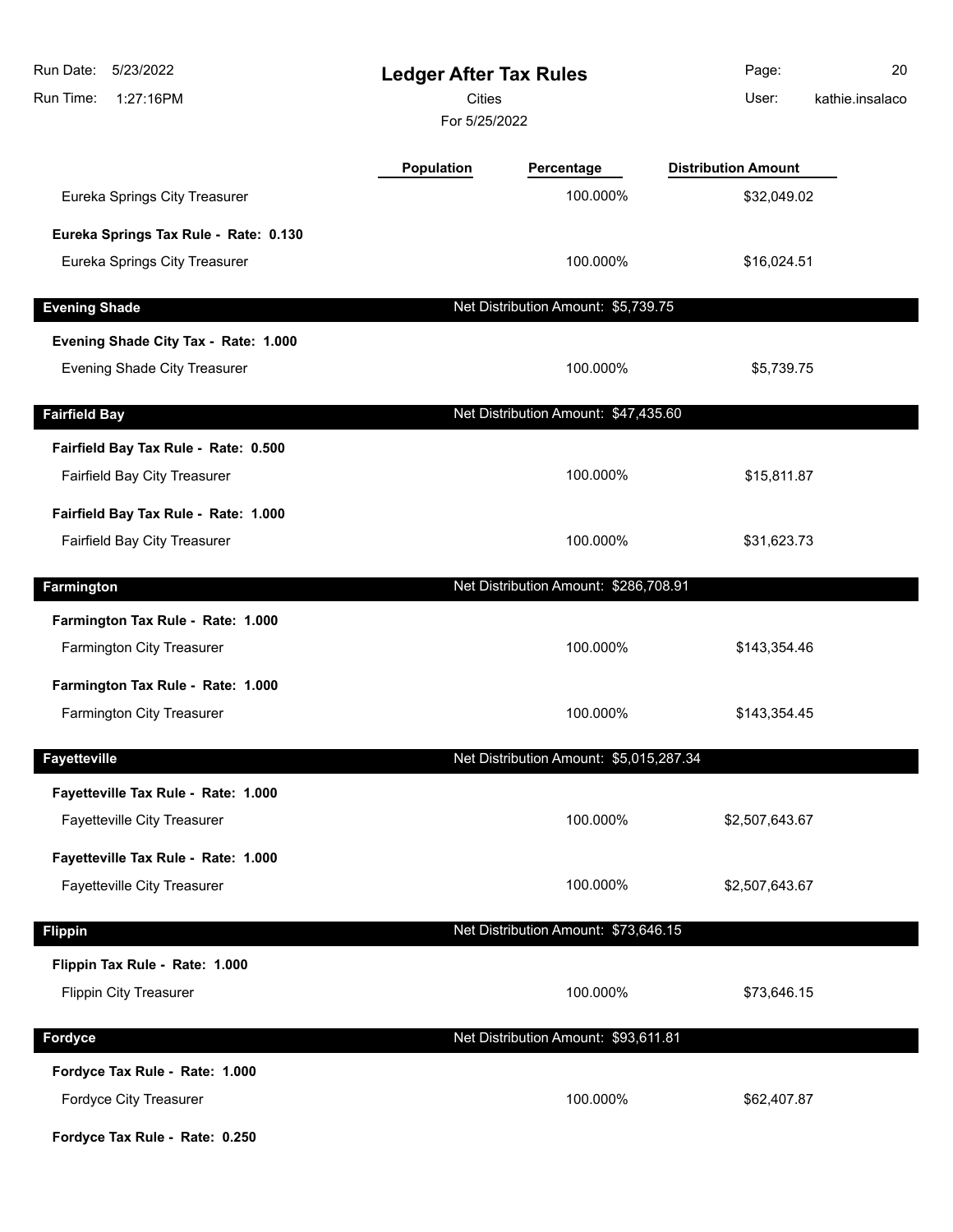| Run Date:<br>5/23/2022<br>Run Time:<br>1:27:16PM | <b>Ledger After Tax Rules</b><br>Cities<br>For 5/25/2022 |                                         | Page:<br>User:             | 21<br>kathie.insalaco |
|--------------------------------------------------|----------------------------------------------------------|-----------------------------------------|----------------------------|-----------------------|
|                                                  | <b>Population</b>                                        | Percentage                              | <b>Distribution Amount</b> |                       |
| Fordyce Maint/Bond City Treasurer                |                                                          | 100.000%                                | \$15,601.97                |                       |
| Fordyce Tax Rule - Rate: 0.250                   |                                                          |                                         |                            |                       |
| Fordyce Maint City Treasurer                     |                                                          | 100.000%                                | \$15,601.97                |                       |
| Foreman                                          |                                                          | Net Distribution Amount: \$16,460.44    |                            |                       |
| Foreman Tax Rule - Rate: 1.000                   |                                                          |                                         |                            |                       |
| Foreman City Treasurer                           |                                                          | 100.000%                                | \$16,460.44                |                       |
| <b>Forrest City</b>                              |                                                          | Net Distribution Amount: \$409,123.74   |                            |                       |
| Forrest City Tax Rule - Rate: 1.000              |                                                          |                                         |                            |                       |
| <b>Forrest City Treasurer</b>                    |                                                          | 100.000%                                | \$218,199.33               |                       |
| Forrest City Tax Rule - Rate: 0.250              |                                                          |                                         |                            |                       |
| <b>Forrest City Treasurer</b>                    |                                                          | 100.000%                                | \$54,549.83                |                       |
| Forrest City Tax Rule - Rate: 0.630              |                                                          |                                         |                            |                       |
| <b>Forrest City Treasurer</b>                    |                                                          | 100.000%                                | \$136,374.58               |                       |
| <b>Fort Smith</b>                                |                                                          | Net Distribution Amount: \$4,887,611.26 |                            |                       |
| Fort Smith Tax Rule - Rate: 1.000                |                                                          |                                         |                            |                       |
| Fort Smith City Treasurer                        |                                                          | 100.000%                                | \$2,443,805.63             |                       |
| Fort Smith Tax Rule - Rate: 0.750                |                                                          |                                         |                            |                       |
| Fort Smith City Treasurer                        |                                                          | 100.000%                                | \$1,832,854.22             |                       |
| Fort Smith Tax Rule - Rate: 0.250                |                                                          |                                         |                            |                       |
| Fort Smith City Treasurer                        |                                                          | 100.000%                                | \$610,951.41               |                       |
| Fort Smith AF City                               |                                                          | Net Distribution Amount: \$6,887.04     |                            |                       |
| Fort Smith Tax Rule - Rate: 1.000                |                                                          |                                         |                            |                       |
| Fort Smith Regional Airport                      |                                                          | 100.000%                                | \$3,443.52                 |                       |
| Fort Smith Tax Rule - Rate: 0.750                |                                                          |                                         |                            |                       |
| Fort Smith Regional Airport                      |                                                          | 100.000%                                | \$2,582.64                 |                       |
| Fort Smith Tax Rule - Rate: 0.250                |                                                          |                                         |                            |                       |
| Fort Smith Regional Airport                      |                                                          | 100.000%                                | \$860.88                   |                       |
|                                                  |                                                          |                                         |                            |                       |

**Fouke Fouke Fouke Net Distribution Amount: \$11,332.69**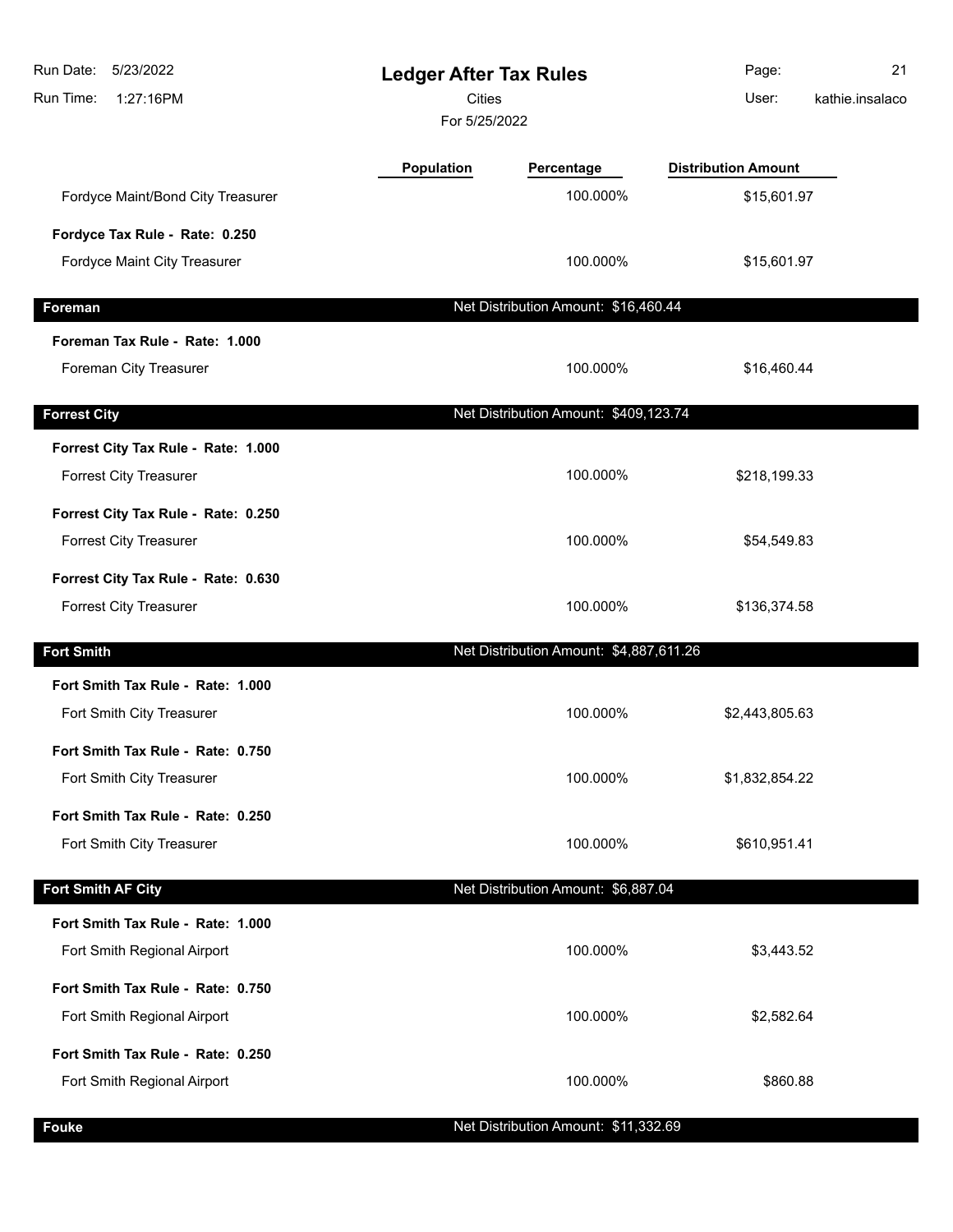| Run Date:<br>5/23/2022<br>Run Time:<br>1:27:16PM                  | <b>Ledger After Tax Rules</b><br><b>Cities</b><br>For 5/25/2022 |                                       | Page:<br>User:             | 22<br>kathie.insalaco |
|-------------------------------------------------------------------|-----------------------------------------------------------------|---------------------------------------|----------------------------|-----------------------|
|                                                                   | Population                                                      | Percentage                            | <b>Distribution Amount</b> |                       |
| Fouke Tax Rule - Rate: 1.000                                      |                                                                 |                                       |                            |                       |
| Fouke City Treasurer                                              |                                                                 | 100.000%                              | \$11,332.69                |                       |
| <b>Fountain Hill</b>                                              |                                                                 | Net Distribution Amount: \$3,422.02   |                            |                       |
| Fountain Hill Tax Rule - Rate: 1.000                              |                                                                 |                                       |                            |                       |
| Fountain Hill City Treasurer                                      |                                                                 | 100.000%                              | \$3,422.02                 |                       |
| <b>Frank Federer AF Brinkley</b>                                  |                                                                 | Net Distribution Amount: \$20.38      |                            |                       |
| Brinkley Tax Rule - Rate: 1.000                                   |                                                                 |                                       |                            |                       |
| <b>Brinkley City Treasurer</b>                                    |                                                                 | 25.000%                               | \$1.70                     |                       |
| Frank Federer Field                                               |                                                                 | 75.000%                               | \$5.09                     |                       |
| Brinkley Tax Rule - Rate: 1.000                                   |                                                                 |                                       |                            |                       |
| Frank Federer Field                                               |                                                                 | 100.000%                              | \$6.79                     |                       |
| Brinkley Tax Rule - Rate: 1.000                                   |                                                                 |                                       |                            |                       |
| Frank Federer Field                                               |                                                                 | 100.000%                              | \$6.80                     |                       |
| <b>Franklin</b>                                                   |                                                                 | Net Distribution Amount: \$5,434.04   |                            |                       |
| Franklin Tax Rule - Rate: 1.000                                   |                                                                 |                                       |                            |                       |
| Franklin City Treasurer                                           |                                                                 | 100.000%                              | \$5,434.04                 |                       |
|                                                                   |                                                                 |                                       |                            |                       |
| Garfield                                                          |                                                                 | Net Distribution Amount: \$20,474.85  |                            |                       |
| Garfield Tax Rule - Rate: 1.000<br><b>Garfield City Treasurer</b> |                                                                 | 100.000%                              | \$13,649.90                |                       |
|                                                                   |                                                                 |                                       |                            |                       |
| Garfield Tax Rule - Rate: 0.500                                   |                                                                 |                                       |                            |                       |
| <b>Garfield City Treasurer</b>                                    |                                                                 | 100.000%                              | \$6,824.95                 |                       |
| Garland                                                           |                                                                 | Net Distribution Amount: \$5,872.10   |                            |                       |
| Garland Tax Rule - Rate: 1.000                                    |                                                                 |                                       |                            |                       |
| <b>Garland City Treasurer</b>                                     |                                                                 | 100.000%                              | \$5,872.10                 |                       |
| <b>Gassville</b>                                                  |                                                                 | Net Distribution Amount: \$27,447.09  |                            |                       |
| Gassville Tax Rule - Rate: 1.000                                  |                                                                 |                                       |                            |                       |
| <b>Gassville City Treasurer</b>                                   |                                                                 | 100.000%                              | \$27,447.09                |                       |
| Gentry                                                            |                                                                 | Net Distribution Amount: \$202,734.68 |                            |                       |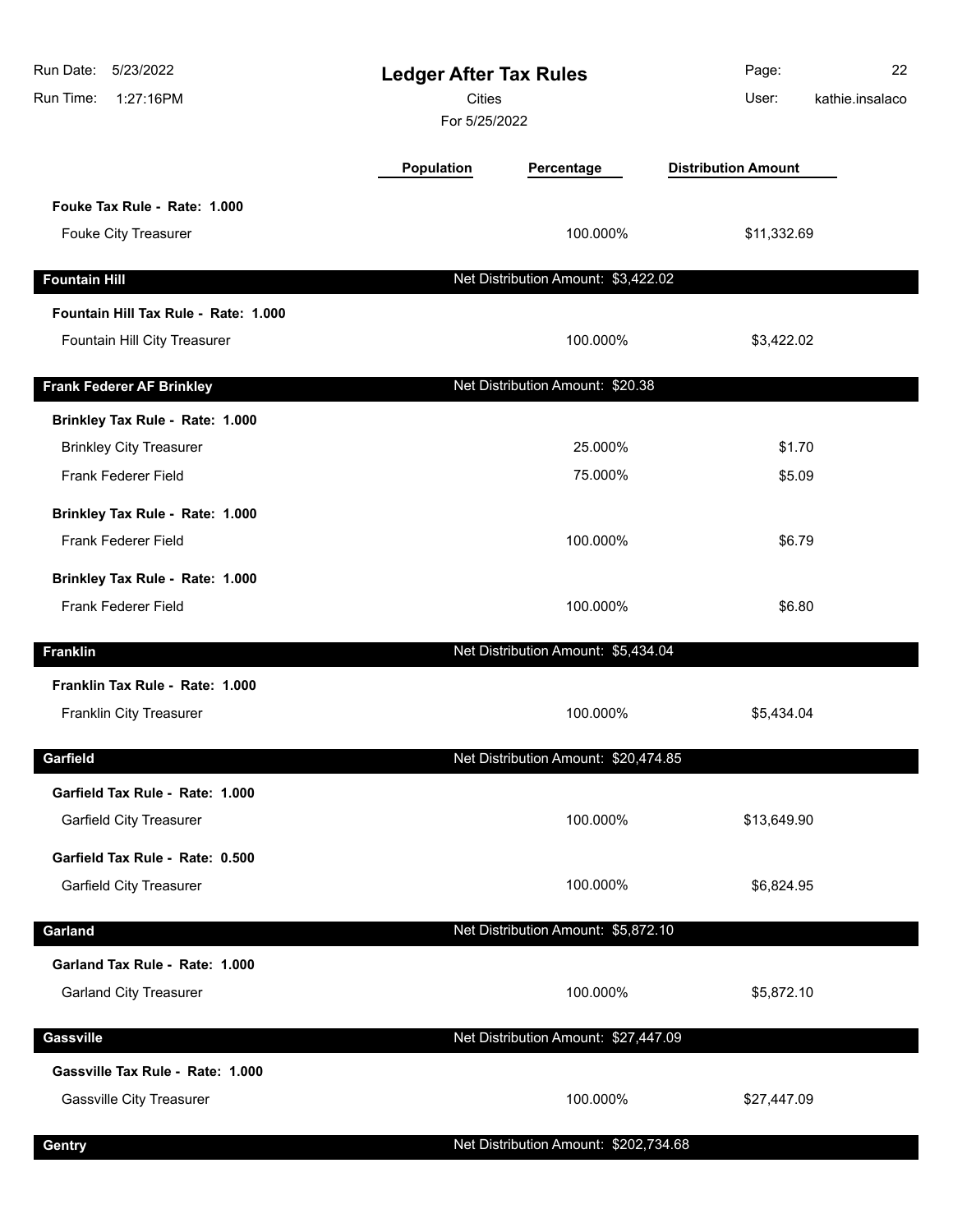**Ledger After Tax Rules** Run Time: 1:27:16PM 5/23/2022 Run Date: For 5/25/2022 Cities User: Page: 23 kathie.insalaco **Population Percentage Distribution Amount**

|                                | . .Pulution<br>"                     |              |  |
|--------------------------------|--------------------------------------|--------------|--|
| Gentry Tax Rule - Rate: 1.000  |                                      |              |  |
| <b>Gentry City Treasurer</b>   | 100.000%                             | \$101,367.34 |  |
| Gentry Tax Rule - Rate: 0.130  |                                      |              |  |
| <b>Gentry City Treasurer</b>   | 100.000%                             | \$12,670.92  |  |
| Gentry Tax Rule - Rate: 0.250  |                                      |              |  |
| <b>Gentry City Treasurer</b>   | 100.000%                             | \$25,341.84  |  |
| Gentry Tax Rule - Rate: 0.130  |                                      |              |  |
| <b>Gentry City Treasurer</b>   | 100.000%                             | \$12,670.92  |  |
| Gentry Tax Rule - Rate: 0.500  |                                      |              |  |
| <b>Gentry City Treasurer</b>   | 100.000%                             | \$50,683.66  |  |
| Gilbert                        | Net Distribution Amount: \$675.40    |              |  |
| Gilbert Tax Rule - Rate: 1.000 |                                      |              |  |
| <b>Gilbert City Treasurer</b>  | 100.000%                             | \$675.40     |  |
|                                |                                      |              |  |
| Gillett                        | Net Distribution Amount: \$14,836.73 |              |  |
| Gillett Tax Rule - Rate: 1.000 |                                      |              |  |
| <b>Gillett City Treasurer</b>  | 100.000%                             | \$4,945.58   |  |
| Gillett Tax Rule - Rate: 1.000 |                                      |              |  |
| <b>Gillett City Treasurer</b>  | 100.000%                             | \$4,945.58   |  |
| Gilett Tax Rule - Rate: 1.000  |                                      |              |  |
| <b>Gillett City Treasurer</b>  | 100.000%                             | \$4,945.57   |  |
| Gillham                        | Net Distribution Amount: \$10,884.43 |              |  |
| Gillham Tax Rule - Rate: 1.000 |                                      |              |  |
| <b>Gillham City Treasurer</b>  | 100.000%                             | \$3,628.14   |  |
| Gillham Tax Rule - Rate: 1.000 |                                      |              |  |
| <b>Gillham City Treasurer</b>  | 100.000%                             | \$3,628.14   |  |
| Gillham Tax Rule - Rate: 1.000 |                                      |              |  |
| <b>Gillham City Treasurer</b>  | 100.000%                             | \$3,628.15   |  |

### **Gilmore Community Community Community Community Community Community Community Community Community Community Community Community Community Community Community Community Community Community Community Community Community C**

**Gilmore Tax Rule - Rate: 1.000**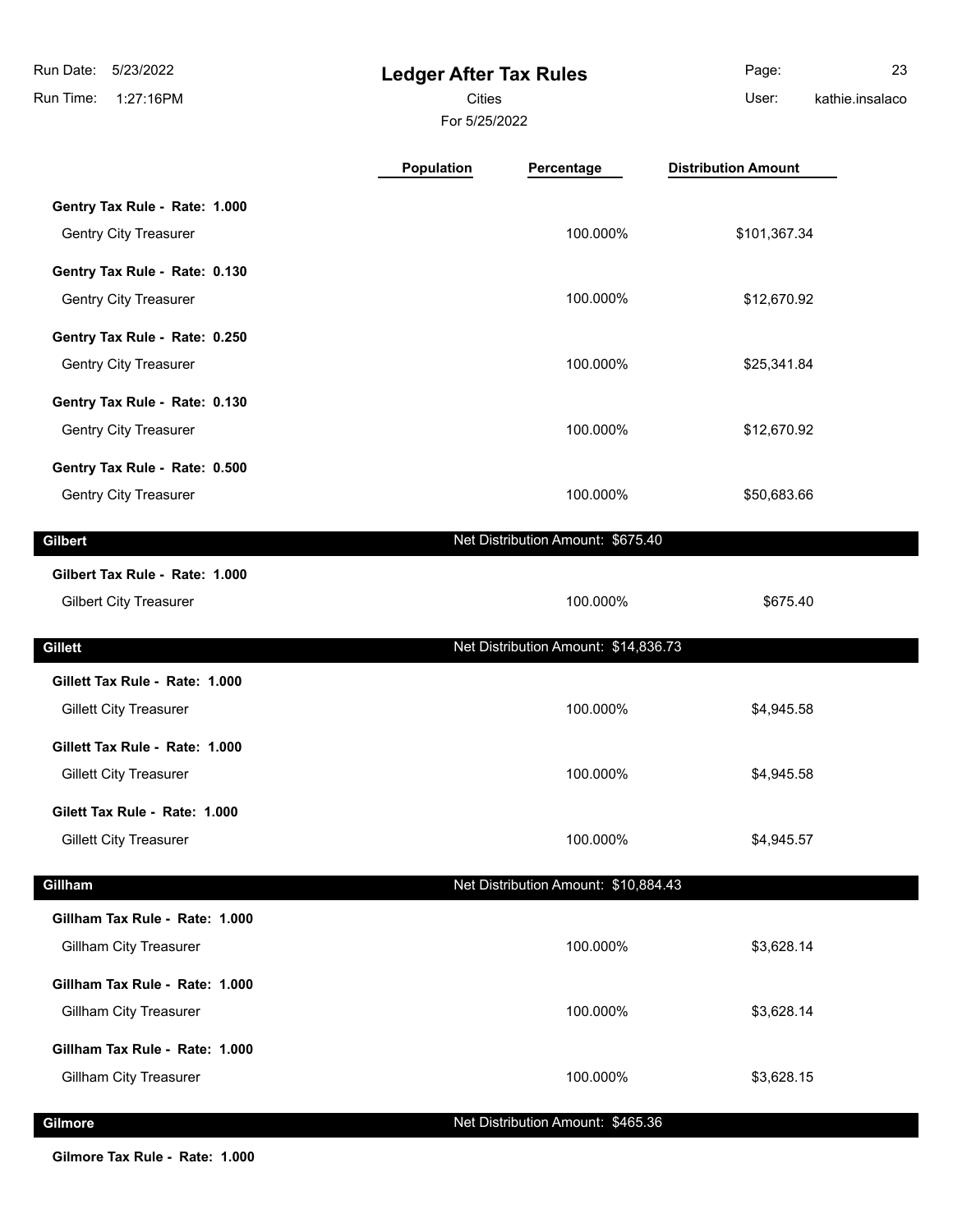| Run Date:<br>5/23/2022<br>1:27:16PM<br>Run Time: | <b>Ledger After Tax Rules</b><br>Cities<br>For 5/25/2022 |                                       | Page:<br>User:             | 24<br>kathie.insalaco |
|--------------------------------------------------|----------------------------------------------------------|---------------------------------------|----------------------------|-----------------------|
|                                                  | Population                                               | Percentage                            | <b>Distribution Amount</b> |                       |
| <b>Gilmore City Treasurer</b>                    |                                                          | 100.000%                              | \$465.36                   |                       |
| Glenwood                                         |                                                          | Net Distribution Amount: \$105,470.03 |                            |                       |
| Glenwood Tax Rule - Rate: 0.500                  |                                                          |                                       |                            |                       |
| <b>Glenwood City Treasurer</b>                   |                                                          | 100.000%                              | \$35,156.68                |                       |
| Glenwood Tax Rule - Rate: 1.000                  |                                                          |                                       |                            |                       |
| <b>Glenwood City Treasurer</b>                   |                                                          | 100.000%                              | \$70,313.35                |                       |
| Goshen                                           |                                                          | Net Distribution Amount: \$21,932.98  |                            |                       |
| Goshen Tax Rule - Rate: 1.000                    |                                                          |                                       |                            |                       |
| Goshen City Treasurer                            |                                                          | 100.000%                              | \$10,966.49                |                       |
| Goshen Tax Rule - Rate: 1.000                    |                                                          |                                       |                            |                       |
| <b>Goshen City Treasurer</b>                     |                                                          | 100.000%                              | \$10,966.49                |                       |
| <b>Gosnell</b>                                   |                                                          | Net Distribution Amount: \$20,885.49  |                            |                       |
| Gosnell Tax Rule - Rate: 1.500                   |                                                          |                                       |                            |                       |
| <b>Gosnell City Treasurer</b>                    |                                                          | 100.000%                              | \$20,885.49                |                       |
| Gould                                            |                                                          | Net Distribution Amount: \$16,904.04  |                            |                       |
| Gould Tax Rule - Rate: 1.000                     |                                                          |                                       |                            |                       |
| <b>Gould City Treasurer</b>                      |                                                          | 100.000%                              | \$5,634.68                 |                       |
| Gould Tax Rule - Rate: 2.000                     |                                                          |                                       |                            |                       |
| <b>Gould City Treasurer</b>                      |                                                          | 100.000%                              | \$11,269.36                |                       |
| Grady                                            |                                                          | Net Distribution Amount: \$9,871.66   |                            |                       |
| Grady Tax Rule - Rate: 1.000                     |                                                          |                                       |                            |                       |
| <b>Grady City Treasurer</b>                      |                                                          | 100.000%                              | \$9,871.66                 |                       |
| <b>Gravette</b>                                  |                                                          | Net Distribution Amount: \$124,447.86 |                            |                       |
| Gravette Tax Rule - Rate: 1.000                  |                                                          |                                       |                            |                       |
| <b>Gravette City Treasurer</b>                   |                                                          | 100.000%                              | \$62,223.93                |                       |
| Gravette Tax Rule - Rate: 0.250                  |                                                          |                                       |                            |                       |
| <b>Gravette City Treasurer</b>                   |                                                          | 100.000%                              | \$15,555.98                |                       |
| Gravette Tax Rule - Rate: 0.750                  |                                                          |                                       |                            |                       |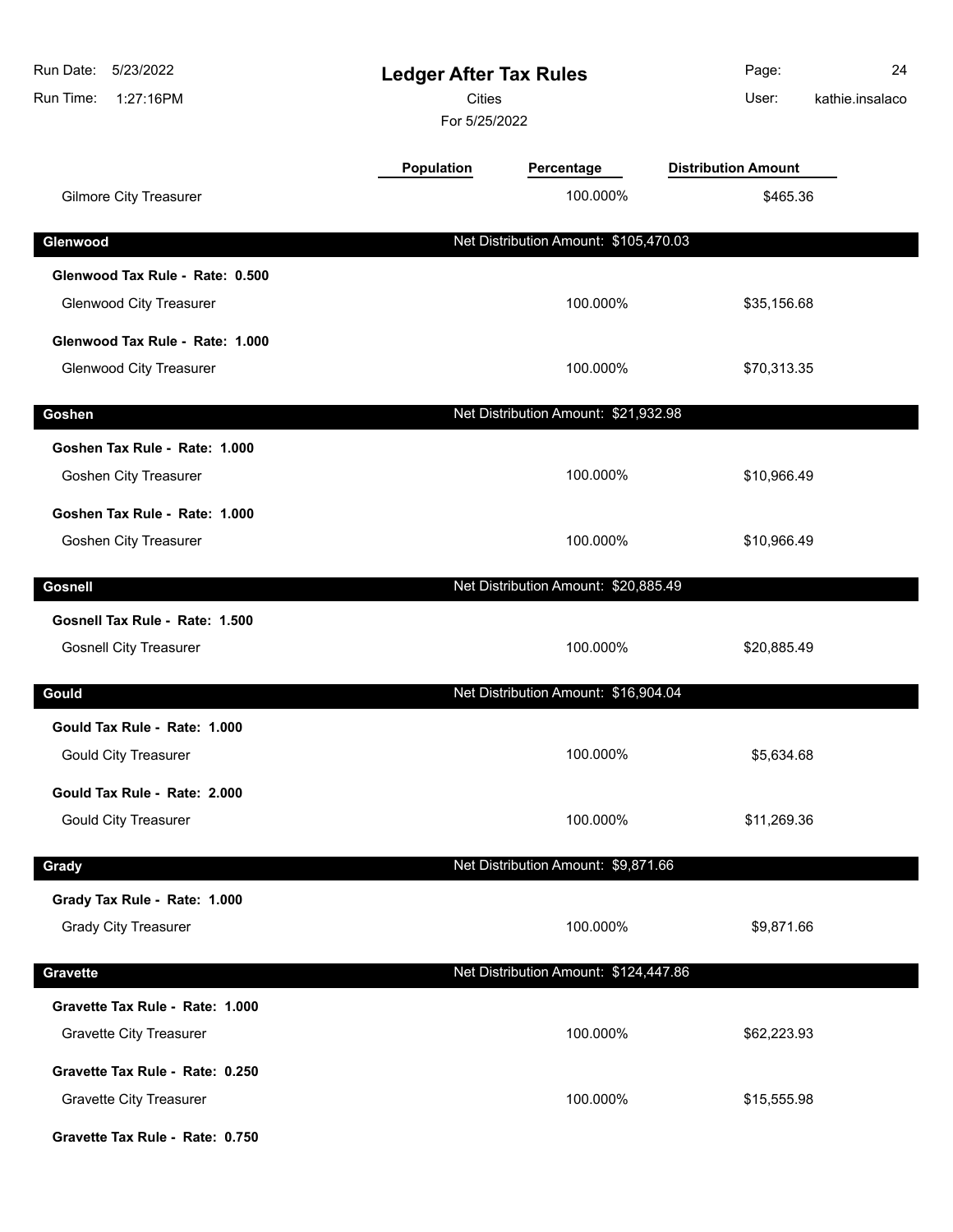| Run Date:<br>5/23/2022<br>1:27:16PM<br>Run Time: | <b>Ledger After Tax Rules</b><br><b>Cities</b><br>For 5/25/2022 |                                       | Page:<br>User:             | 25<br>kathie.insalaco |
|--------------------------------------------------|-----------------------------------------------------------------|---------------------------------------|----------------------------|-----------------------|
|                                                  | <b>Population</b>                                               | Percentage                            | <b>Distribution Amount</b> |                       |
| <b>Gravette City Treasurer</b>                   |                                                                 | 100.000%                              | \$46,667.95                |                       |
| <b>Green Forest</b>                              |                                                                 | Net Distribution Amount: \$130,865.47 |                            |                       |
| Green Forest Tax Rule - Rate: 1.000              |                                                                 |                                       |                            |                       |
| Green Forest City Treasurer                      |                                                                 | 100.000%                              | \$58,162.43                |                       |
| Green Forest Tax Rule - Rate: 1.250              |                                                                 |                                       |                            |                       |
| <b>Green Forest City Treasurer</b>               |                                                                 | 100.000%                              | \$72,703.04                |                       |
| Greenbrier                                       |                                                                 | Net Distribution Amount: \$359,371.82 |                            |                       |
| Greenbrier Tax Rule - Rate: 1.000                |                                                                 |                                       |                            |                       |
| <b>Greenbrier City Treasurer</b>                 |                                                                 | 100.000%                              | \$143,748.73               |                       |
| Greenbrier Tax Rule - Rate: 1.000                |                                                                 |                                       |                            |                       |
| <b>Greenbrier City Treasurer</b>                 |                                                                 | 100.000%                              | \$143,748.73               |                       |
| Greenbrier Tax Rule - Rate: 0.130                |                                                                 |                                       |                            |                       |
| <b>Greenbrier City Treasurer</b>                 |                                                                 | 100.000%                              | \$17,968.59                |                       |
| Greenbrier Tax Rule - Rate: 0.380                |                                                                 |                                       |                            |                       |
| <b>Greenbrier City Treasurer</b>                 |                                                                 | 100.000%                              | \$53,905.77                |                       |
| Greenland                                        |                                                                 | Net Distribution Amount: \$48,454.88  |                            |                       |
| Greenland Tax Rule - Rate: 1.000                 |                                                                 |                                       |                            |                       |
| <b>Greenland City Treasurer</b>                  |                                                                 | 100.000%                              | \$16,151.63                |                       |
| Greenland Tax Rule - Rate: 1.000                 |                                                                 |                                       |                            |                       |
| <b>Greenland City Treasurer</b>                  |                                                                 | 100.000%                              | \$16,151.63                |                       |
| Greeland Tax Rule - Rate: 1.000                  |                                                                 |                                       |                            |                       |
| <b>Greenland City Treasurer</b>                  |                                                                 | 100.000%                              | \$16,151.62                |                       |
| Greenwood                                        |                                                                 | Net Distribution Amount: \$315,396.08 |                            |                       |
| Greenwood Tax Rule - Rate: 1.000                 |                                                                 |                                       |                            |                       |
| <b>Greenwood City Treasurer</b>                  |                                                                 | 100.000%                              | \$157,698.04               |                       |
| Greenwood Tax Rule - Rate: 0.750                 |                                                                 |                                       |                            |                       |
| Greenwood City Treasurer                         |                                                                 | 100.000%                              | \$118,273.53               |                       |
| Greenwood Tax Rule - Rate: 0.250                 |                                                                 |                                       |                            |                       |
| <b>Greenwood City Treasurer</b>                  |                                                                 | 100.000%                              | \$39,424.51                |                       |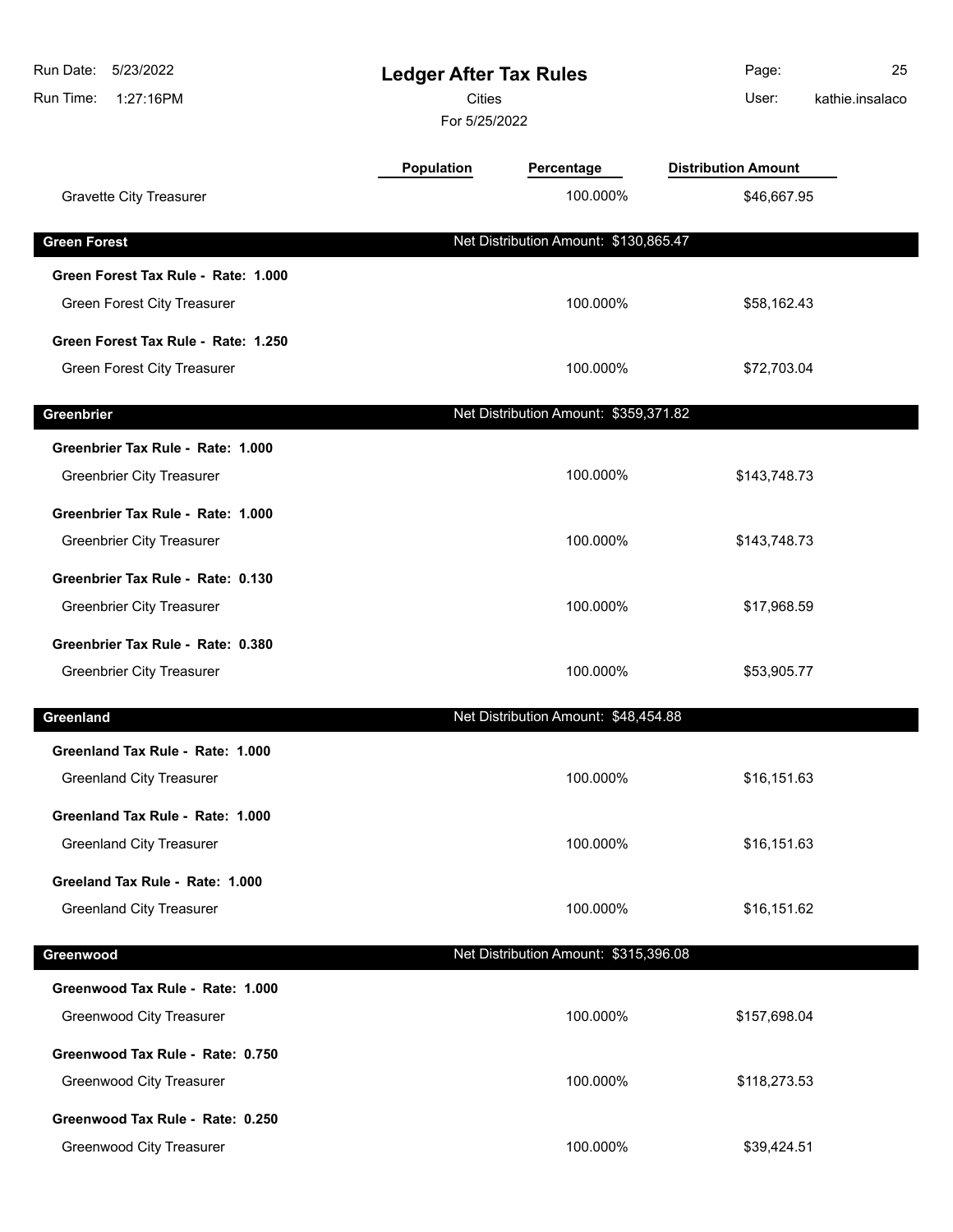| Run Date:<br>5/23/2022<br>Run Time:<br>1:27:16PM                               | <b>Ledger After Tax Rules</b><br><b>Cities</b><br>For 5/25/2022 |                                      | Page:<br>User:             | 26<br>kathie.insalaco |
|--------------------------------------------------------------------------------|-----------------------------------------------------------------|--------------------------------------|----------------------------|-----------------------|
|                                                                                | Population                                                      | Percentage                           | <b>Distribution Amount</b> |                       |
| <b>Greers Ferry</b>                                                            |                                                                 | Net Distribution Amount: \$36,299.30 |                            |                       |
| Greers Ferry Tax Rule - Rate: 1.000<br><b>Greers Ferry City Treasurer</b>      |                                                                 | 100.000%                             | \$36,299.30                |                       |
| <b>Grider Field AF Pine Bluff</b>                                              |                                                                 | Net Distribution Amount: \$1,720.62  |                            |                       |
| Pine Bluff Tax Rule - Rate: 1.000<br>Pine Bluff Municipal Airport-Grider Field |                                                                 | 100.000%                             | \$764.72                   |                       |
| Pine Bluff Tax Rule - Rate: 0.630<br>Pine Bluff Municipal Airport-Grider Field |                                                                 | 100.000%                             | \$477.95                   |                       |
| Pine Bluff Tax Rule - Rate: 0.630<br>Pine Bluff Municipal Airport-Grider Field |                                                                 | 100.000%                             | \$477.95                   |                       |
| Guion                                                                          |                                                                 | Net Distribution Amount: \$2,158.48  |                            |                       |
| Guion Tax Rule - Rate: 1.000<br><b>Guion City Treasurer</b>                    |                                                                 | 100.000%                             | \$2,158.48                 |                       |
| <b>Gum Springs</b>                                                             |                                                                 | Net Distribution Amount: \$735.35    |                            |                       |
| Gum Springs Tax Rule - Rate: 1.000<br><b>Gum Springs City Treasurer</b>        |                                                                 | 100.000%                             | \$735.35                   |                       |
| Gurdon                                                                         |                                                                 | Net Distribution Amount: \$29,382.60 |                            |                       |
| Gurdon Tax Rule - Rate: 1.000<br><b>Gurdon City Treasurer</b>                  |                                                                 | 100.000%                             | \$19,588.40                |                       |
| Gurdon Tax Rule - Rate: 0.500<br><b>Gurdon City Treasurer</b>                  |                                                                 | 100.000%                             | \$9,794.20                 |                       |
| Guy                                                                            |                                                                 | Net Distribution Amount: \$8,544.71  |                            |                       |
| Guy Tax Rule - Rate: 1.000<br><b>Guy City Treasurer</b>                        |                                                                 | 100.000%                             | \$5,696.47                 |                       |
| Guy Tax Rule - Rate: 0.500<br><b>Guy City Treasurer</b>                        |                                                                 | 100.000%                             | \$2,848.24                 |                       |
| <b>Hackett</b>                                                                 |                                                                 | Net Distribution Amount: \$8,939.16  |                            |                       |

**Hackett Tax Rule - Rate: 1.000**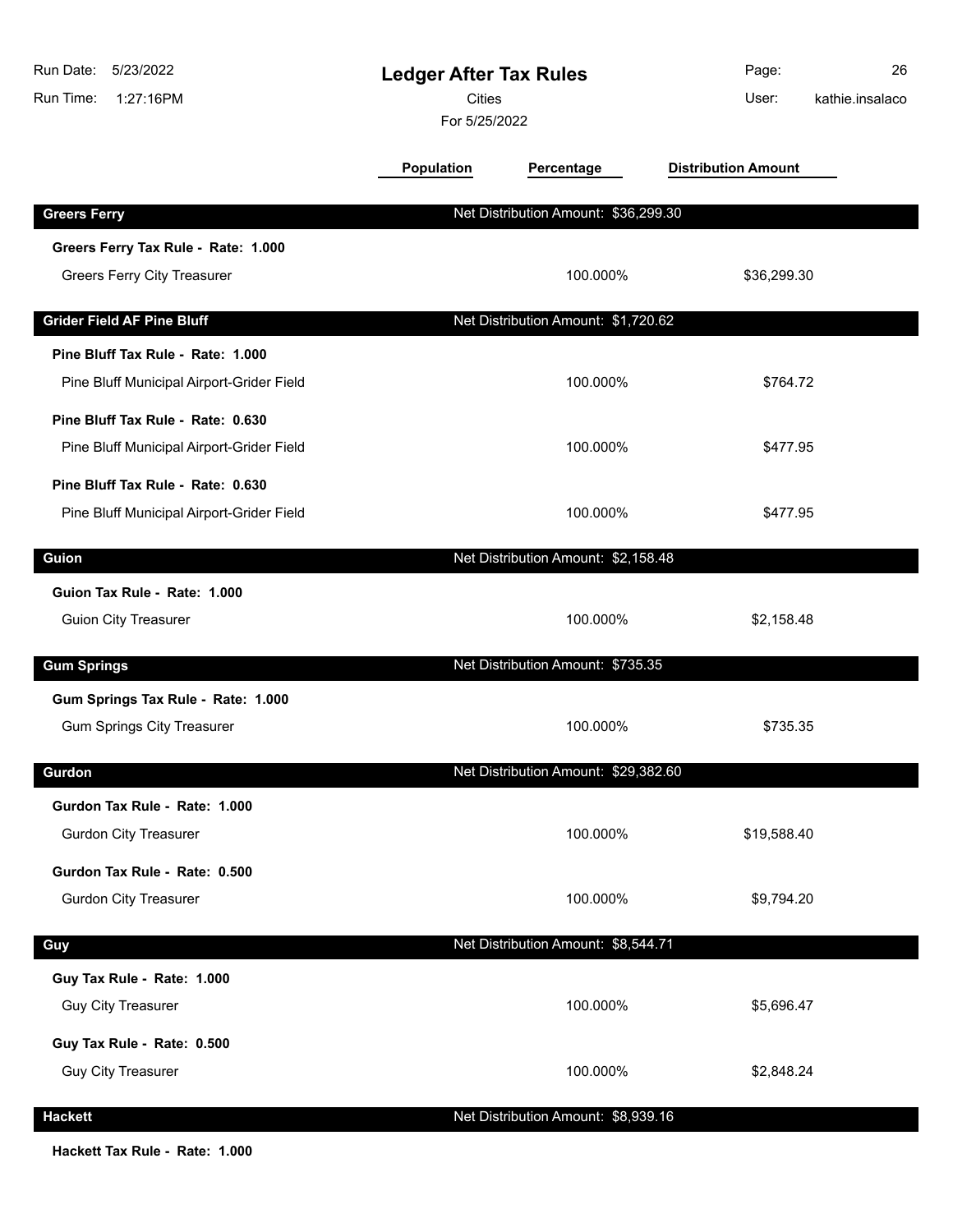| Run Date:<br>5/23/2022<br>Run Time:<br>1:27:16PM           |            | <b>Ledger After Tax Rules</b><br><b>Cities</b><br>For 5/25/2022 |                            |  |
|------------------------------------------------------------|------------|-----------------------------------------------------------------|----------------------------|--|
|                                                            | Population | Percentage                                                      | <b>Distribution Amount</b> |  |
| <b>Hackett City Treasurer</b>                              |            | 100.000%                                                        | \$8,939.16                 |  |
| <b>Hamburg</b>                                             |            | Net Distribution Amount: \$111,569.34                           |                            |  |
| Hamburg Tax Rule - Rate: 1.000                             |            |                                                                 |                            |  |
| Hamburg City Treasurer                                     |            | 100.000%                                                        | \$37,189.78                |  |
| Hamburg Tax Rule - Rate: 0.500                             |            |                                                                 |                            |  |
| Hamburg City Treasurer                                     |            | 100.000%                                                        | \$18,594.89                |  |
| Hamburg Tax Rule - Rate: 0.500                             |            |                                                                 |                            |  |
| Hamburg City Treasurer                                     |            | 100.000%                                                        | \$18,594.89                |  |
| Hamburg Tax Rule - Rate: 1.000                             |            |                                                                 |                            |  |
| Hamburg City Treasurer                                     |            | 100.000%                                                        | \$37,189.78                |  |
| <b>Hampton</b>                                             |            | Net Distribution Amount: \$7,055.70                             |                            |  |
| Hampton Tax Rule - Rate: 0.500                             |            |                                                                 |                            |  |
| Hampton City Treasurer                                     |            | 100.000%                                                        | \$7,055.70                 |  |
| <b>Hardy</b>                                               |            | Net Distribution Amount: \$34,901.10                            |                            |  |
| Hardy Tax Rule - Rate: 1.000                               |            |                                                                 |                            |  |
| <b>Hardy City Treasurer</b>                                |            | 100.000%                                                        | \$34,901.10                |  |
| <b>Harrisburg</b>                                          |            | Net Distribution Amount: \$103,463.21                           |                            |  |
| Harrisburg Tax Rule - Rate: 1.000                          |            |                                                                 |                            |  |
| <b>Harrisburg City Treasurer</b>                           |            | 100.000%                                                        | \$51,731.61                |  |
| Harrisburg Tax Rule - Rate: 1.000                          |            |                                                                 |                            |  |
| Harrisburg City Treasurer                                  |            | 100.000%                                                        | \$51,731.60                |  |
|                                                            |            |                                                                 |                            |  |
| <b>Harrison</b>                                            |            | Net Distribution Amount: \$912,871.01                           |                            |  |
| Harrison Tax Rule - Rate: 0.250<br>Harrison City Treasurer |            | 100.000%                                                        | \$130,410.14               |  |
|                                                            |            |                                                                 |                            |  |
| Harrison Tax Rule - Rate: 0.500<br>Harrison City Treasurer |            | 100.000%                                                        | \$260,820.29               |  |
|                                                            |            |                                                                 |                            |  |
| Harrison Tax Rule - Rate: 0.250<br>Harrison City Treasurer |            | 100.000%                                                        | \$130,410.14               |  |
|                                                            |            |                                                                 |                            |  |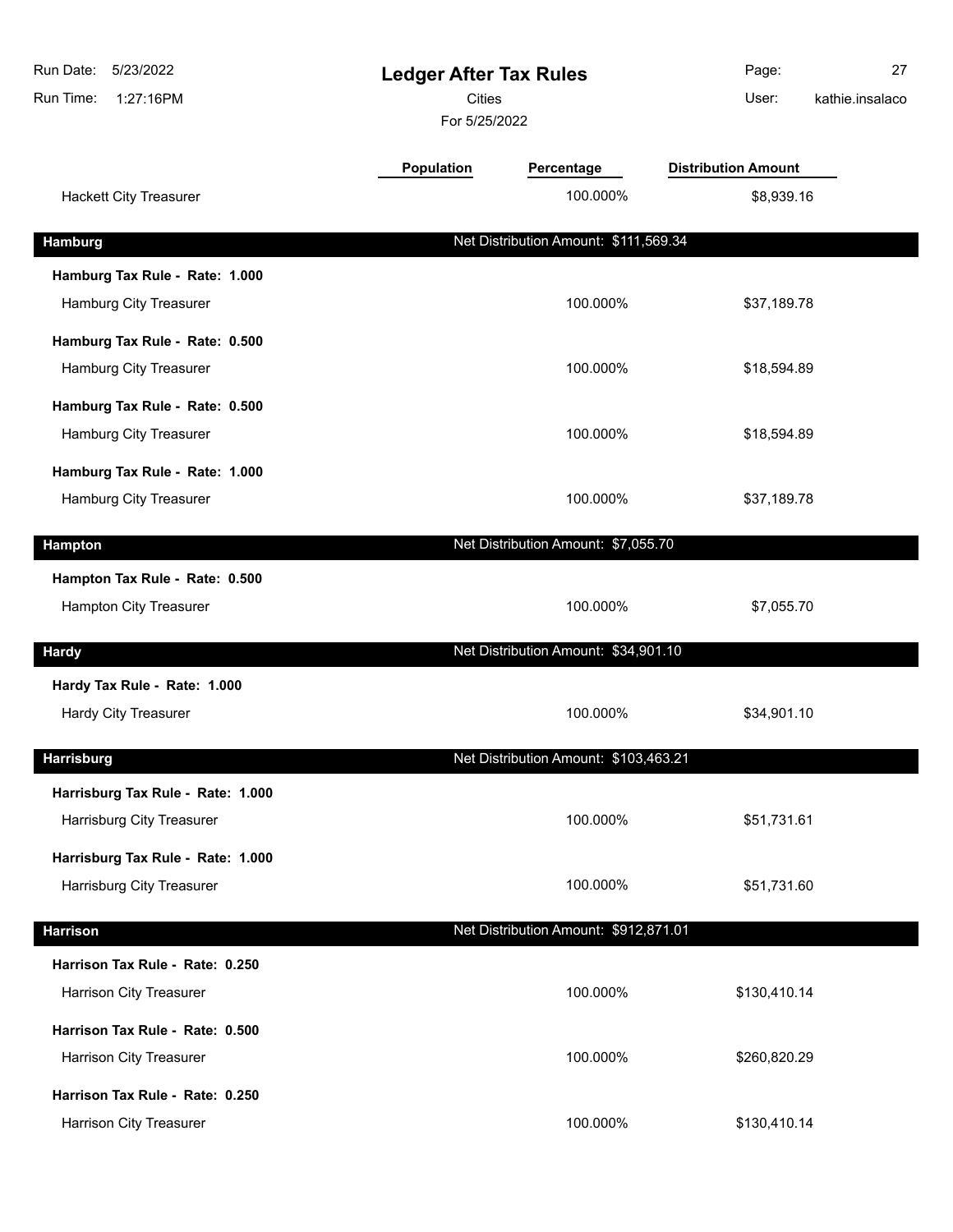| Run Date:<br>5/23/2022<br>1:27:16PM<br>Run Time: | <b>Ledger After Tax Rules</b><br><b>Cities</b><br>For 5/25/2022 |                                      | Page:<br>User:             | 28<br>kathie.insalaco |
|--------------------------------------------------|-----------------------------------------------------------------|--------------------------------------|----------------------------|-----------------------|
|                                                  | Population                                                      | Percentage                           | <b>Distribution Amount</b> |                       |
| Harrison Tax Rule - Rate: 0.250                  |                                                                 |                                      |                            |                       |
| Harrison City Treasurer                          |                                                                 | 100.000%                             | \$130,410.14               |                       |
| Harrion Tax Rule - Rate: 0.250                   |                                                                 |                                      |                            |                       |
| Harrison City Treasurer                          |                                                                 | 100.000%                             | \$130,410.14               |                       |
| Harrison Tax Rule - Rate: 0.250                  |                                                                 |                                      |                            |                       |
| Harrison City Treasurer                          |                                                                 | 100.000%                             | \$130,410.16               |                       |
| <b>Hartford</b>                                  |                                                                 | Net Distribution Amount: \$7,857.95  |                            |                       |
| Hartford Tax Rule - Rate: 1.000                  |                                                                 |                                      |                            |                       |
| Hartford City Treasurer                          |                                                                 | 100.000%                             | \$3,928.98                 |                       |
| Hartford Tax Rule - Rate: 1.000                  |                                                                 |                                      |                            |                       |
| Hartford City Treasurer                          |                                                                 | 100.000%                             | \$3,928.97                 |                       |
| <b>Haskell</b>                                   |                                                                 | Net Distribution Amount: \$54,740.08 |                            |                       |
| Haskell Tax Rule - Rate: 1.000                   |                                                                 |                                      |                            |                       |
| Haskell City Treasurer                           |                                                                 | 100.000%                             | \$27,370.04                |                       |
| Haskell Tax Rule - Rate: 1.000                   |                                                                 |                                      |                            |                       |
| <b>Haskell City Treasurer</b>                    |                                                                 | 75.000%                              | \$20,527.53                |                       |
| <b>Haskell City Treasurer</b>                    |                                                                 | 25.000%                              | \$6,842.51                 |                       |
| <b>Hatfield</b>                                  |                                                                 | Net Distribution Amount: \$6,447.54  |                            |                       |
| Hatfield Tax Rule - Rate: 1.000                  |                                                                 |                                      |                            |                       |
| <b>Hatfield City Treasurer</b>                   |                                                                 | 100.000%                             | \$6,447.54                 |                       |
| <b>Havana</b>                                    |                                                                 | Net Distribution Amount: \$4,785.54  |                            |                       |
| Havana Tax Rule - Rate: 1.000                    |                                                                 |                                      |                            |                       |
| Havana City Treasurer                            |                                                                 | 100.000%                             | \$4,785.54                 |                       |
| Hazen                                            |                                                                 | Net Distribution Amount: \$92,839.55 |                            |                       |
| Hazen Tax Rule - Rate: 2.000                     |                                                                 |                                      |                            |                       |
| Hazen City Treasurer                             |                                                                 | 100.000%                             | \$61,893.03                |                       |
| Hazen Tax Rule - Rate: 1.000                     |                                                                 |                                      |                            |                       |
| Hazen City Treasurer                             |                                                                 | 100.000%                             | \$30,946.52                |                       |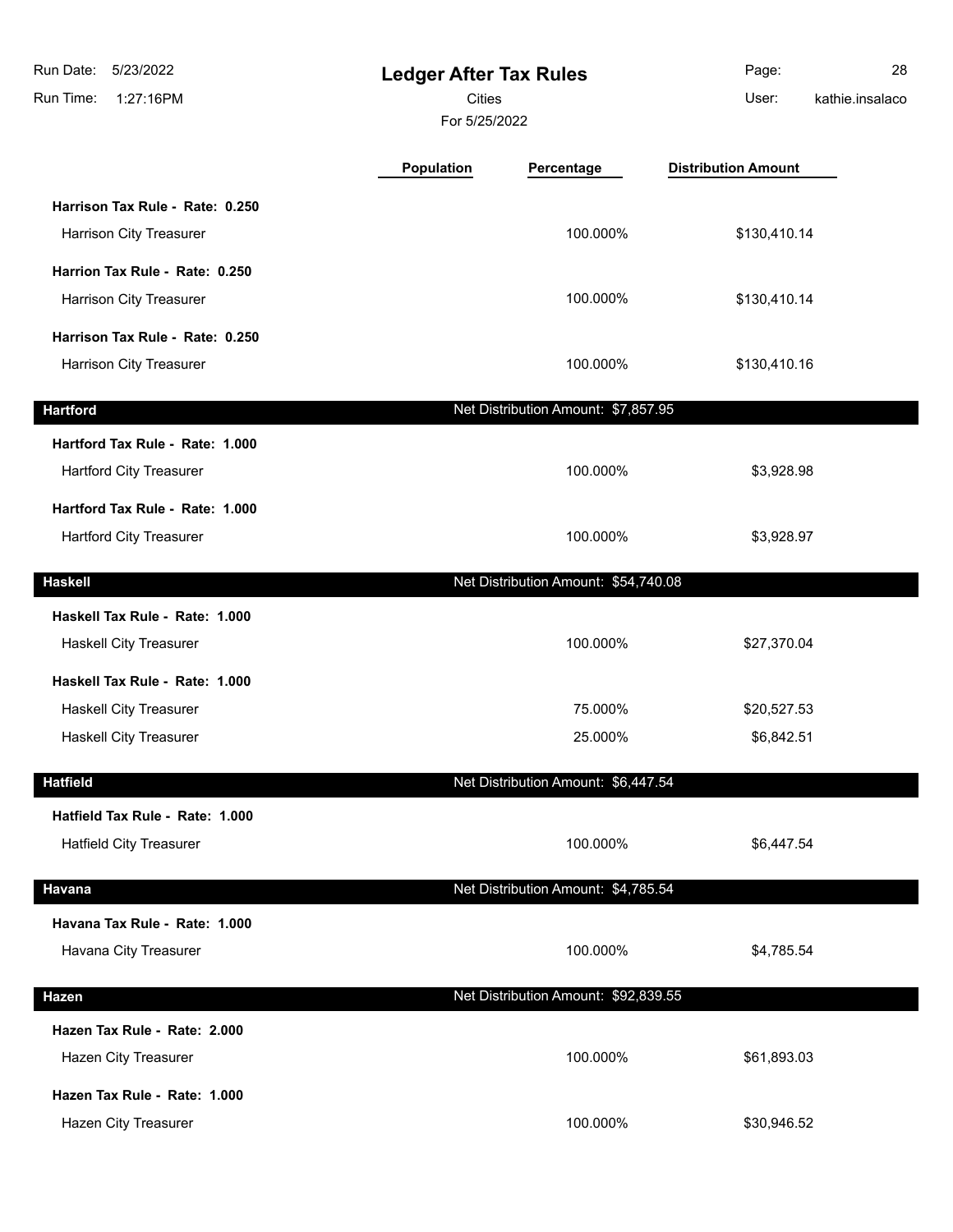## **Ledger After Tax Rules**

Cities **User:** 

For 5/25/2022

Page: 29 kathie.insalaco

|                                           | Population | Percentage                            | <b>Distribution Amount</b> |  |
|-------------------------------------------|------------|---------------------------------------|----------------------------|--|
| <b>Heber Springs</b>                      |            | Net Distribution Amount: \$210,382.49 |                            |  |
| Heber Springs Tax Rule - Rate: 0.630      |            |                                       |                            |  |
| <b>Heber Springs City Treasurer</b>       |            | 100.000%                              | \$131,489.06               |  |
| Heber Springs Tax Rule - Rate: 0.380      |            |                                       |                            |  |
| Heber Springs City Treasurer              |            | 100.000%                              | \$78,893.43                |  |
| <b>Hector</b>                             |            | Net Distribution Amount: \$8,082.26   |                            |  |
| Hector Tax Rule - Rate: 1.500             |            |                                       |                            |  |
| <b>Hector City Treasurer</b>              |            | 100.000%                              | \$8,082.26                 |  |
|                                           |            |                                       |                            |  |
| <b>Helena-West Helena</b>                 |            | Net Distribution Amount: \$324,228.57 |                            |  |
| Helena-West Helena Tax Rule - Rate: 2.000 |            |                                       |                            |  |
| Helena-West Helena City Treasurer         |            | 100.000%                              | \$324,228.57               |  |
| Hermitage                                 |            | Net Distribution Amount: \$14,253.75  |                            |  |
| Hermitage Tax Rule - Rate: 1.000          |            |                                       |                            |  |
| Hermitage City Treasurer                  |            | 100.000%                              | \$7,126.88                 |  |
| Hermitage Tax Rule - Rate: 1.000          |            |                                       |                            |  |
| Hermitage City Treasurer                  |            | 100.000%                              | \$7,126.87                 |  |
|                                           |            |                                       |                            |  |
| <b>Higginson</b>                          |            | Net Distribution Amount: \$2,304.51   |                            |  |
| Higginson Tax Rule - Rate: 0.500          |            |                                       |                            |  |
| <b>Higginson City Treasurer</b>           |            | 100.000%                              | \$1,152.26                 |  |
| Higginson Tax Rule - Rate: 0.500          |            |                                       |                            |  |
| <b>Higginson City Treasurer</b>           |            | 100.000%                              | \$1,152.25                 |  |
| <b>Highfill</b>                           |            | Net Distribution Amount: \$118,366.77 |                            |  |
| Highfill Tax Rule - Rate: 1.000           |            |                                       |                            |  |
| <b>Highfill City Treasurer</b>            |            | 100.000%                              | \$59,183.39                |  |
| Highfill Tax Rule - Rate: 1.000           |            |                                       |                            |  |
| <b>Highfill City Treasurer</b>            |            | 100.000%                              | \$59,183.38                |  |
|                                           |            |                                       |                            |  |
| <b>Highfill Special Aviation</b>          |            | Net Distribution Amount: \$26,154.84  |                            |  |

**Highfill Special Aviation Tax Rule - Rate: 2.000**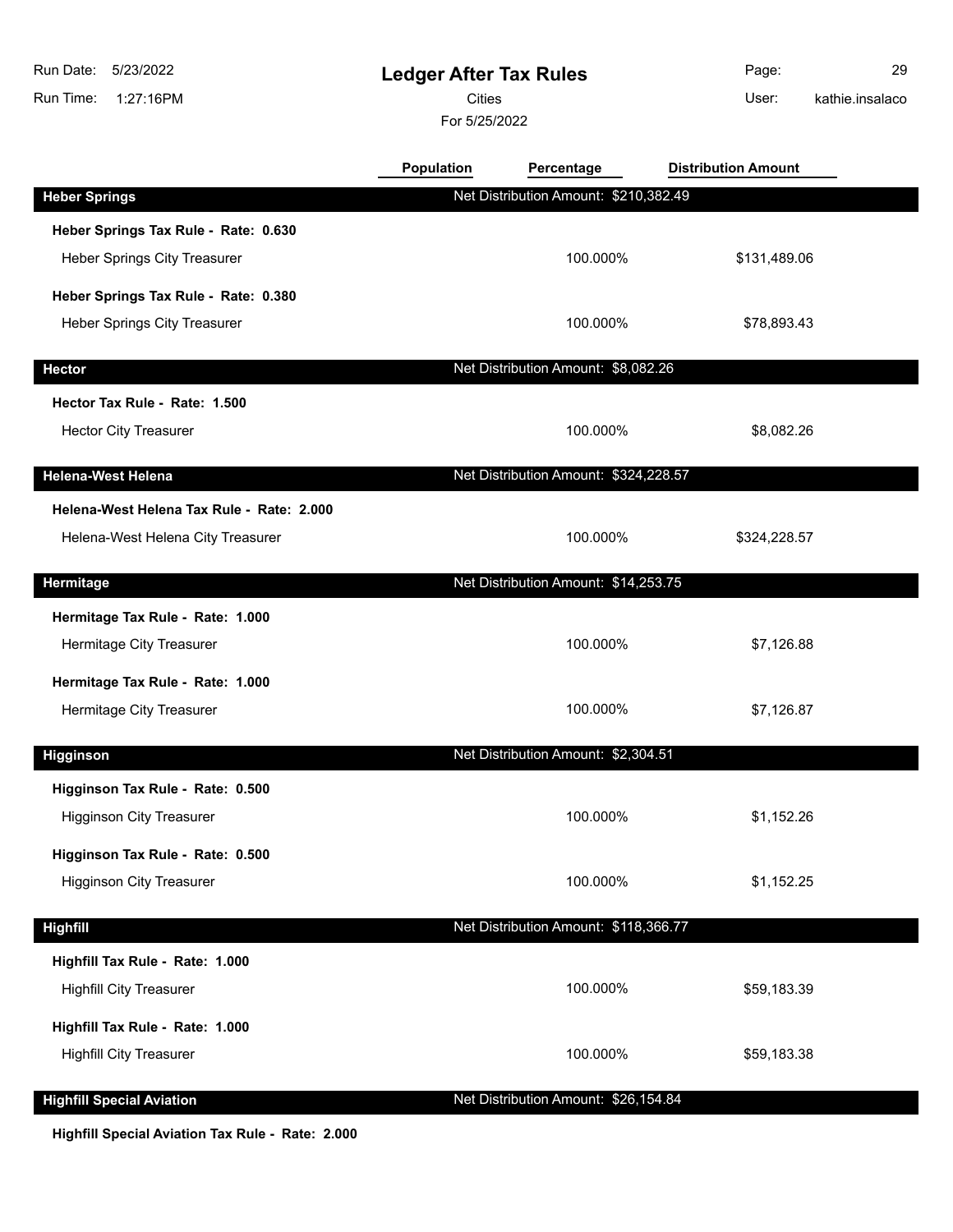| Run Date:<br>5/23/2022<br>Run Time:<br>1:27:16PM | <b>Ledger After Tax Rules</b><br><b>Cities</b><br>For 5/25/2022 |                                         | Page:<br>User:             | 30<br>kathie.insalaco |
|--------------------------------------------------|-----------------------------------------------------------------|-----------------------------------------|----------------------------|-----------------------|
|                                                  | <b>Population</b>                                               | Percentage                              | <b>Distribution Amount</b> |                       |
| Northwest Arkansas Regional Airport              |                                                                 | 100.000%                                | \$26,154.84                |                       |
| <b>Highland</b>                                  |                                                                 | Net Distribution Amount: \$38,250.10    |                            |                       |
| Highland Tax Rule - Rate: 1.000                  |                                                                 |                                         |                            |                       |
| <b>Highland City Treasurer</b>                   |                                                                 | 100.000%                                | \$25,500.07                |                       |
| Highland Tax Rule - Rate: 0.500                  |                                                                 |                                         |                            |                       |
| <b>Highland City Treasurer</b>                   |                                                                 | 100.000%                                | \$12,750.03                |                       |
| <b>Holly Grove</b>                               |                                                                 | Net Distribution Amount: \$10,075.53    |                            |                       |
| Holly Grove Tax Rule - Rate: 1.000               |                                                                 |                                         |                            |                       |
| Holly Grove City Treasurer                       |                                                                 | 100.000%                                | \$3,358.51                 |                       |
| Holly Grove Tax Rule - Rate: 1.000               |                                                                 |                                         |                            |                       |
| Holly Grove City Treasurer                       |                                                                 | 100.000%                                | \$3,358.51                 |                       |
| Holly Grove Tax Rule - Rate: 1.000               |                                                                 |                                         |                            |                       |
| Holly Grove City Treasurer                       |                                                                 | 100.000%                                | \$3,358.51                 |                       |
| Hope                                             |                                                                 | Net Distribution Amount: \$249,940.74   |                            |                       |
| Hope Tax Rule - Rate: 1.000                      |                                                                 |                                         |                            |                       |
| Hope City Treasurer                              |                                                                 | 100.000%                                | \$249,940.74               |                       |
| <b>Horatio</b>                                   |                                                                 | Net Distribution Amount: \$9,158.75     |                            |                       |
| Horatio City Tax - Rate: 1.000                   |                                                                 |                                         |                            |                       |
| Horatio City Treasurer                           |                                                                 | 100.000%                                | \$9,158.75                 |                       |
| <b>Horseshoe Bend</b>                            |                                                                 | Net Distribution Amount: \$37,991.86    |                            |                       |
| Horseshoe Bend Tax Rule - Rate: 1.000            |                                                                 |                                         |                            |                       |
| Horseshoe Bend City Treasurer                    |                                                                 | 100.000%                                | \$18,995.93                |                       |
| Horseshoe Bend Tax Rule - Rate: 1.000            |                                                                 |                                         |                            |                       |
| Horseshoe Bend City Treasurer                    |                                                                 | 100.000%                                | \$18,995.93                |                       |
| <b>Hot Springs</b>                               |                                                                 | Net Distribution Amount: \$2,459,052.48 |                            |                       |
| Hot Springs Tax Rule - Rate: 1.000               |                                                                 |                                         |                            |                       |
| Hot Springs City Treasurer                       |                                                                 | 100.000%                                | \$1,639,368.32             |                       |
| Hot Springs Tax Rule - Rate: 0.500               |                                                                 |                                         |                            |                       |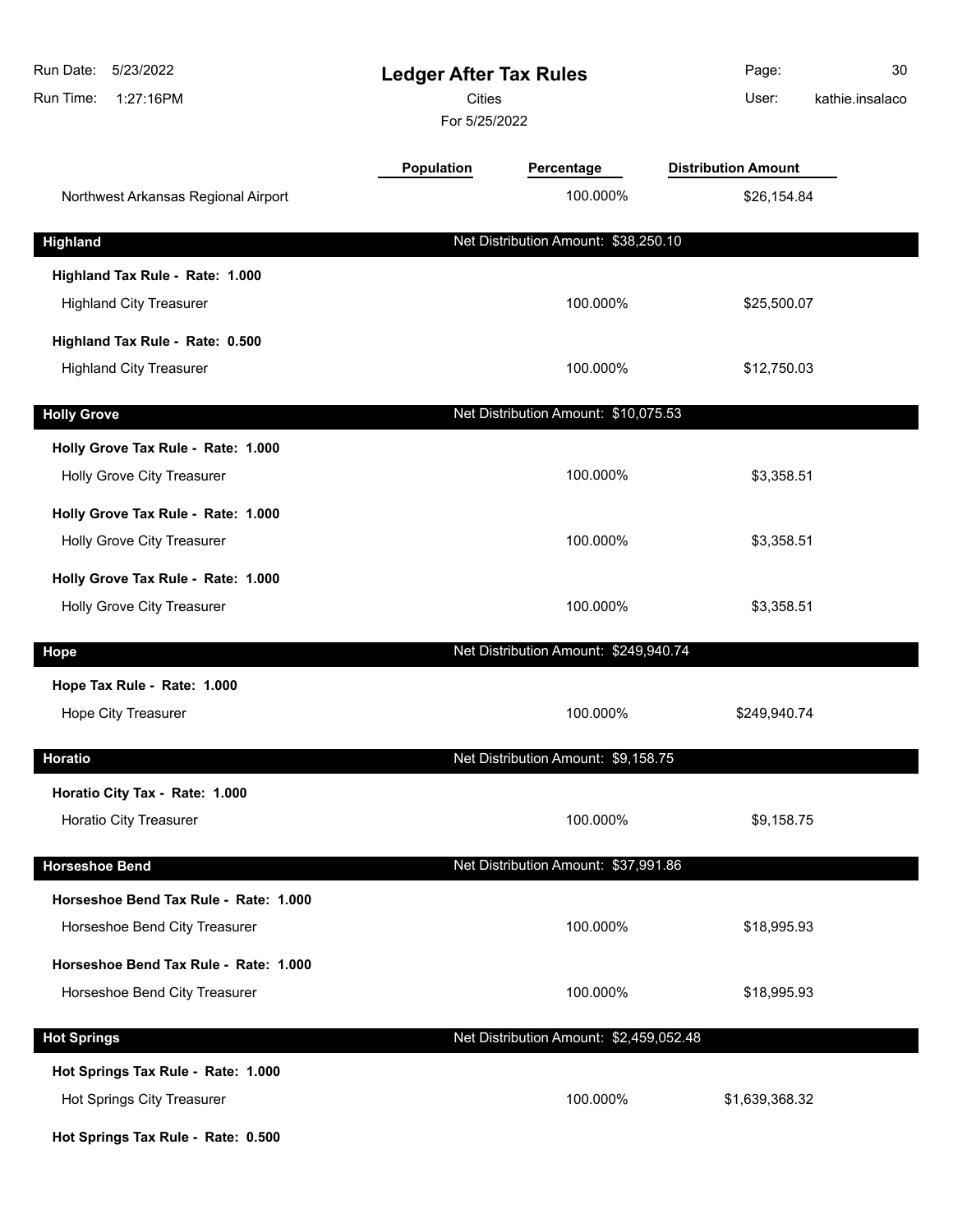| Run Date:<br>5/23/2022<br>1:27:16PM<br>Run Time: | <b>Ledger After Tax Rules</b><br><b>Cities</b><br>For 5/25/2022 |                                       | Page:<br>User:             | 31<br>kathie.insalaco |
|--------------------------------------------------|-----------------------------------------------------------------|---------------------------------------|----------------------------|-----------------------|
|                                                  | <b>Population</b>                                               | Percentage                            | <b>Distribution Amount</b> |                       |
| Hot Springs City Treasurer                       |                                                                 | 100.000%                              | \$819,684.16               |                       |
| <b>Hot Springs AF City</b>                       |                                                                 | Net Distribution Amount: \$3,194.16   |                            |                       |
| Hot Springs Tax Rule - Rate: 1.000               |                                                                 |                                       |                            |                       |
| Hot Springs Memorial Airport                     |                                                                 | 100.000%                              | \$2,129.44                 |                       |
| Hot Springs Tax Rule - Rate: 0.500               |                                                                 |                                       |                            |                       |
| Hot Springs Memorial Airport                     |                                                                 | 100.000%                              | \$1,064.72                 |                       |
| <b>Hoxie</b>                                     |                                                                 | Net Distribution Amount: \$22,777.92  |                            |                       |
| Hoxie Tax Rule - Rate: 1.000                     |                                                                 |                                       |                            |                       |
| <b>Hoxie City Treasurer</b>                      |                                                                 | 100.000%                              | \$22,777.92                |                       |
| <b>Hughes</b>                                    |                                                                 | Net Distribution Amount: \$8,049.21   |                            |                       |
| Hughes Tax Rule - Rate: 1.000                    |                                                                 |                                       |                            |                       |
| <b>Hughes City Treasurer</b>                     |                                                                 | 100.000%                              | \$8,049.21                 |                       |
| <b>Humphrey</b>                                  |                                                                 | Net Distribution Amount: \$2,762.50   |                            |                       |
| Humphrey Tax Rule - Rate: 1.000                  |                                                                 |                                       |                            |                       |
| Humphrey City Treasurer                          |                                                                 | 100.000%                              | \$2,762.50                 |                       |
| <b>Huntington</b>                                |                                                                 | Net Distribution Amount: \$5,692.68   |                            |                       |
| Huntington Tax Rule - Rate: 1.000                |                                                                 |                                       |                            |                       |
| Huntington City Treasurer                        |                                                                 | 100.000%                              | \$3,795.12                 |                       |
| Huntington Tax Rule - Rate: 0.500                |                                                                 |                                       |                            |                       |
| Huntington City Treasurer                        |                                                                 | 100.000%                              | \$1,897.56                 |                       |
| <b>Huntsville</b>                                |                                                                 | Net Distribution Amount: \$181,893.21 |                            |                       |
| Huntsville Tax Rule - Rate: 1.000                |                                                                 |                                       |                            |                       |
| Huntsville City Treasurer                        |                                                                 | 100.000%                              | \$90,946.61                |                       |
| Huntsville Tax Rule - Rate: 1.000                |                                                                 |                                       |                            |                       |
| Huntsville City Treasurer                        |                                                                 | 100.000%                              | \$90,946.60                |                       |
| <b>Huntsville AF City</b>                        |                                                                 | Net Distribution Amount: \$56.28      |                            |                       |
| Huntsville Tax Rule - Rate: 1.000                |                                                                 |                                       |                            |                       |
| Huntsville Municipal Airport                     |                                                                 | 100.000%                              | \$28.14                    |                       |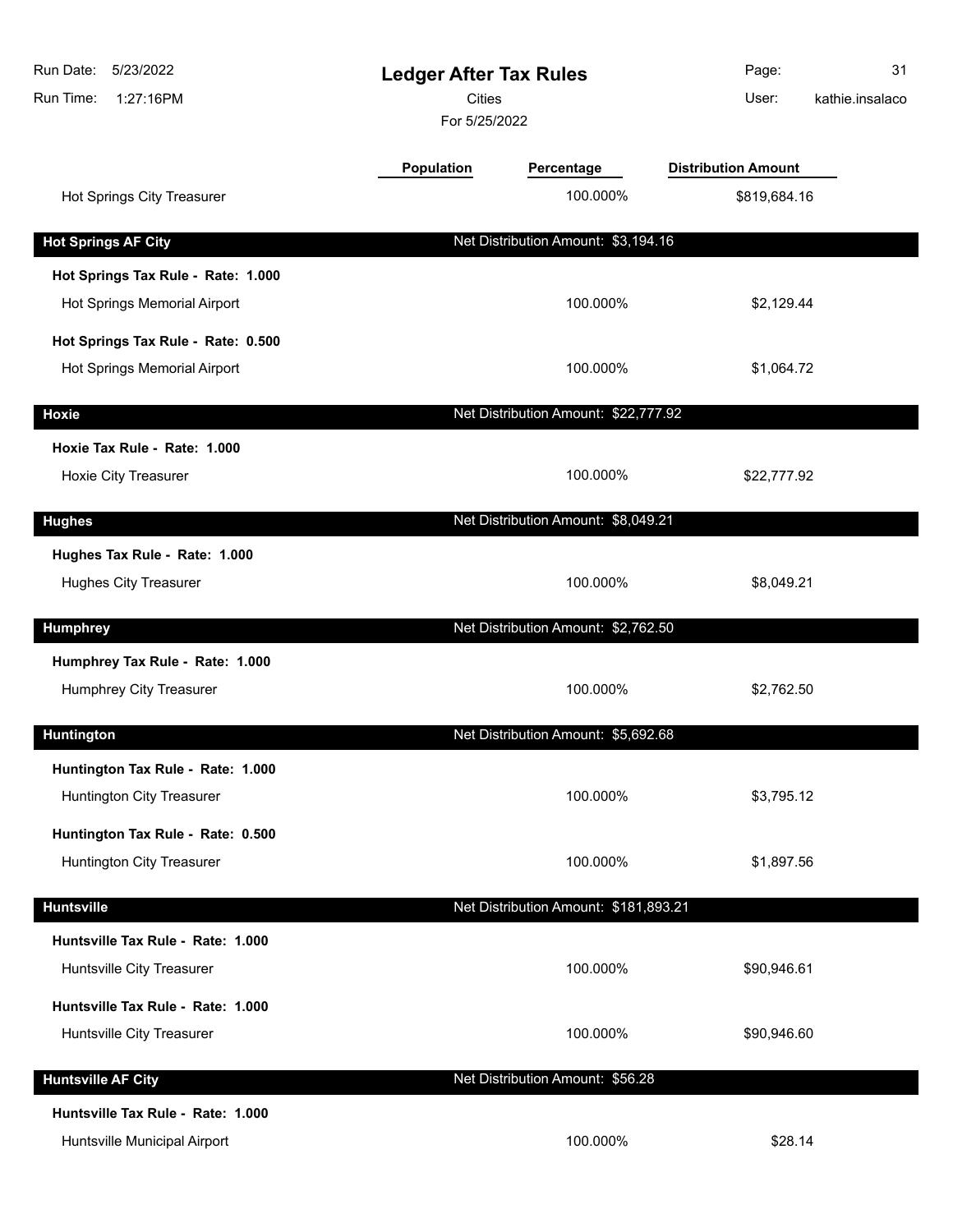| Run Date:<br>5/23/2022<br>Run Time:<br>1:27:16PM                   | <b>Ledger After Tax Rules</b><br><b>Cities</b><br>For 5/25/2022 |                                       | Page:<br>User:             | 32<br>kathie.insalaco |
|--------------------------------------------------------------------|-----------------------------------------------------------------|---------------------------------------|----------------------------|-----------------------|
|                                                                    | Population                                                      | Percentage                            | <b>Distribution Amount</b> |                       |
| Huntsville Tax Rule - Rate: 1.000<br>Huntsville Municipal Airport  |                                                                 | 100.000%                              | \$28.14                    |                       |
| Imboden                                                            |                                                                 | Net Distribution Amount: \$11,319.13  |                            |                       |
| Imboden Tax Rule - Rate: 1.000<br>Imboden City Treasurer           |                                                                 | 100.000%                              | \$11,319.13                |                       |
| Jacksonville                                                       |                                                                 | Net Distribution Amount: \$971,972.31 |                            |                       |
| Jacksonville Tax Rule - Rate: 1.000<br>Jacksonville City Treasurer |                                                                 | 100.000%                              | \$485,986.16               |                       |
| Jacksonville Tax Rule - Rate: 1.000<br>Jacksonville City Treasurer |                                                                 | 100.000%                              | \$485,986.15               |                       |
| Jasper                                                             |                                                                 | Net Distribution Amount: \$48,178.33  |                            |                       |
| Jasper Tax Rule - Rate: 1.000<br>Jasper City Treasurer             |                                                                 | 100.000%                              | \$24,089.17                |                       |
| Jasper Tax Rule - Rate: 1.000<br>Jasper City Treasurer             |                                                                 | 100.000%                              | \$24,089.16                |                       |
| <b>Jennette</b>                                                    |                                                                 | Net Distribution Amount: \$368.73     |                            |                       |
| Jennette Tax Rule - Rate: 1.000<br>Jennette City Treasurer         |                                                                 | 100.000%                              | \$368.73                   |                       |
| Johnson                                                            |                                                                 | Net Distribution Amount: \$152,437.21 |                            |                       |
| Johnson Tax Rule - Rate: 1.000<br>Johnson City Treasurer           |                                                                 | 100.000%                              | \$50,812.40                |                       |
| Johnson Tax Rule - Rate: 1.000<br>Johnson City Treasurer           |                                                                 | 100.000%                              | \$50,812.40                |                       |
| Johnson Tax Rule - Rate: 1.000<br>Johnson City Treasurer           |                                                                 | 100.000%                              | \$50,812.41                |                       |
| Joiner                                                             |                                                                 | Net Distribution Amount: \$6,792.11   |                            |                       |
| Joiner Tax Rule - Rate: 1.250<br>Joiner City Treasurer             |                                                                 | 100.000%                              | \$6,792.11                 |                       |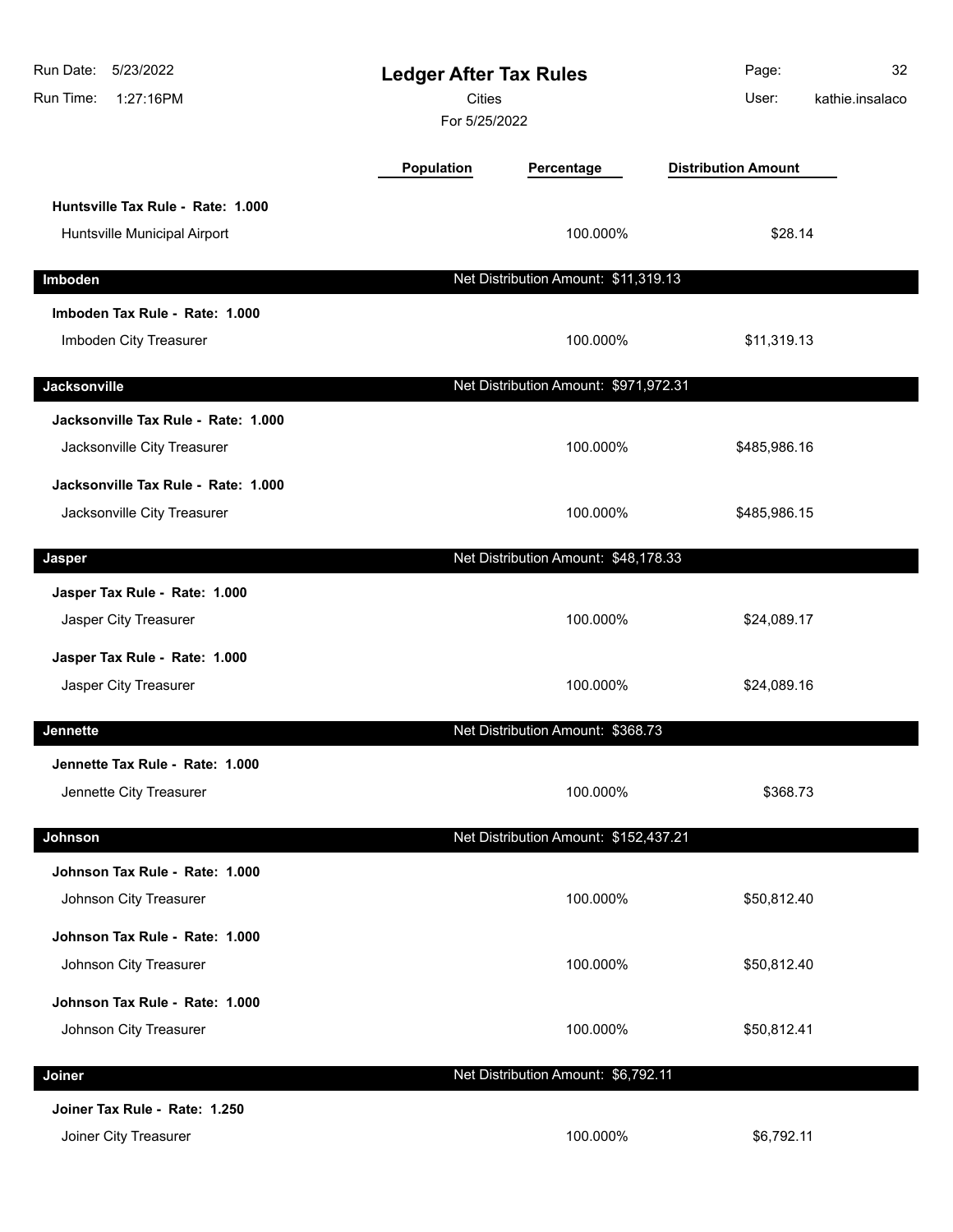| Run Date:<br>5/23/2022<br>1:27:16PM<br>Run Time:           | <b>Ledger After Tax Rules</b><br><b>Cities</b><br>For 5/25/2022 |                                         | Page:<br>User:             | 33<br>kathie.insalaco |
|------------------------------------------------------------|-----------------------------------------------------------------|-----------------------------------------|----------------------------|-----------------------|
|                                                            | Population                                                      | Percentage                              | <b>Distribution Amount</b> |                       |
| Jonesboro                                                  |                                                                 | Net Distribution Amount: \$2,201,074.32 |                            |                       |
| Jonesboro Tax Rule - Rate: 1.000                           |                                                                 |                                         |                            |                       |
| Jonesboro City Treasurer                                   |                                                                 | 100.000%                                | \$2,201,074.32             |                       |
| Jonesboro AF City                                          |                                                                 | Net Distribution Amount: \$2,480.03     |                            |                       |
| Jonesboro Tax Rule - Rate: 1.000                           |                                                                 |                                         |                            |                       |
| Jonesboro Municipal Airport                                |                                                                 | 100.000%                                | \$2,480.03                 |                       |
| Judsonia                                                   |                                                                 | Net Distribution Amount: \$16,115.14    |                            |                       |
| Judsonia Tax Rule - Rate: 1.000<br>Judsonia City Treasurer |                                                                 | 100.000%                                | \$16,115.14                |                       |
| <b>Junction City</b>                                       |                                                                 | Net Distribution Amount: \$6,503.74     |                            |                       |
| Junction City Tax Rule - Rate: 1.000                       |                                                                 |                                         |                            |                       |
| Junction City Treasurer                                    |                                                                 | 100.000%                                | \$6,503.74                 |                       |
| Keiser                                                     |                                                                 | Net Distribution Amount: \$6,228.45     |                            |                       |
| Keiser Tax Rule - Rate: 2.000                              |                                                                 |                                         |                            |                       |
| Keiser City Treasurer                                      |                                                                 | 50.000%                                 | \$3,114.23                 |                       |
| Keiser City Treasurer                                      |                                                                 | 50.000%                                 | \$3,114.22                 |                       |
| Keo                                                        |                                                                 | Net Distribution Amount: \$2,758.32     |                            |                       |
| Keo Tax Rule - Rate: 1.000                                 |                                                                 |                                         |                            |                       |
| Keo City Treasurer                                         |                                                                 | 100.000%                                | \$2,758.32                 |                       |
| <b>Kibler</b>                                              |                                                                 | Net Distribution Amount: \$5,028.34     |                            |                       |
| Kibler Tax Rule - Rate: 1.000                              |                                                                 |                                         |                            |                       |
| Kibler City Treasurer                                      |                                                                 | 100.000%                                | \$5,028.34                 |                       |
| <b>Kingsland</b>                                           |                                                                 | Net Distribution Amount: \$2,968.89     |                            |                       |
| Kingsland Tax Rule - Rate: 1.000                           |                                                                 |                                         |                            |                       |
| Kingsland City Treasurer                                   |                                                                 | 100.000%                                | \$2,968.89                 |                       |
| <b>Kirk Field AF Paragould</b>                             |                                                                 | Net Distribution Amount: \$77.62        |                            |                       |
| Paragould Tax Rule - Rate: 0.500                           |                                                                 |                                         |                            |                       |
| Kirk Field Airport                                         |                                                                 | 100.000%                                | \$51.75                    |                       |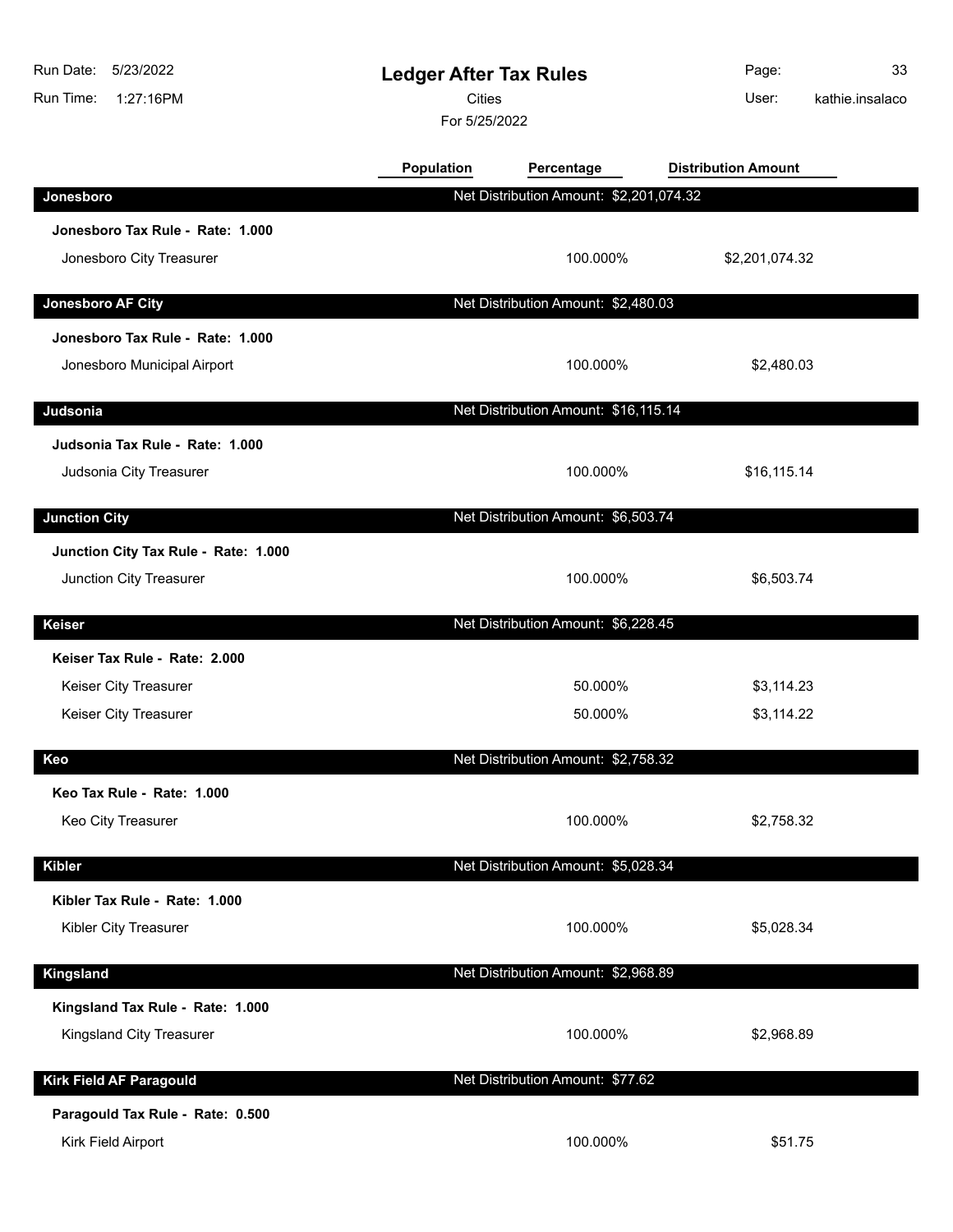| Run Date:<br>5/23/2022<br>Run Time:<br>1:27:16PM                   | <b>Ledger After Tax Rules</b><br><b>Cities</b><br>For 5/25/2022 |                                       | Page:<br>User:             | 34<br>kathie.insalaco |
|--------------------------------------------------------------------|-----------------------------------------------------------------|---------------------------------------|----------------------------|-----------------------|
|                                                                    | Population                                                      | Percentage                            | <b>Distribution Amount</b> |                       |
| Paragould Tax Rule - Rate: 0.250<br>Kirk Field Airport             |                                                                 | 100.000%                              | \$25.87                    |                       |
| <b>Lake City</b>                                                   |                                                                 | Net Distribution Amount: \$16,889.81  |                            |                       |
| Lake City Tax Rule - Rate: 1.000<br>Lake City Treasurer            |                                                                 | 100.000%                              | \$16,889.81                |                       |
| <b>Lake Village</b>                                                |                                                                 | Net Distribution Amount: \$132,720.95 |                            |                       |
| Lake Village Tax Rule - Rate: 1.000<br>Lake Village City Treasurer |                                                                 | 100.000%                              | \$66,360.48                |                       |
| Lake Village Tax Rule - Rate: 1.000<br>Lake Village City Treasurer |                                                                 | 100.000%                              | \$66,360.47                |                       |
| Lakeview                                                           |                                                                 | Net Distribution Amount: \$5,463.60   |                            |                       |
| Lakeview Tax Rule - Rate: 1.000<br>Lakeview City Treasurer         |                                                                 | 100.000%                              | \$5,463.60                 |                       |
| Lamar                                                              |                                                                 | Net Distribution Amount: \$32,887.98  |                            |                       |
| Lamar Tax Rule - Rate: 1.000<br>Lamar City Treasurer               |                                                                 | 100.000%                              | \$16,443.99                |                       |
| Lamar Tax Rule - Rate: 1.000<br><b>Lamar City Treasurer</b>        |                                                                 | 100.000%                              | \$16,443.99                |                       |
| Leachville                                                         |                                                                 | Net Distribution Amount: \$13,110.27  |                            |                       |
| Leachville Tax Rule - Rate: 0.250<br>Leachville City Treasurer     |                                                                 | 100.000%                              | \$3,277.57                 |                       |
| Leachville Tax Rule - Rate: 0.250<br>Leachville City Treasurer     |                                                                 | 100.000%                              | \$3,277.57                 |                       |
| Leachville Tax Rule - Rate: 0.500<br>Leachville City Treasurer     |                                                                 | 100.000%                              | \$6,555.13                 |                       |
| <b>Lead Hill</b>                                                   |                                                                 | Net Distribution Amount: \$12,769.02  |                            |                       |
| Lead Hill Tax Rule - Rate: 1.000<br>Lead Hill City Treasurer       |                                                                 | 100.000%                              | \$12,769.02                |                       |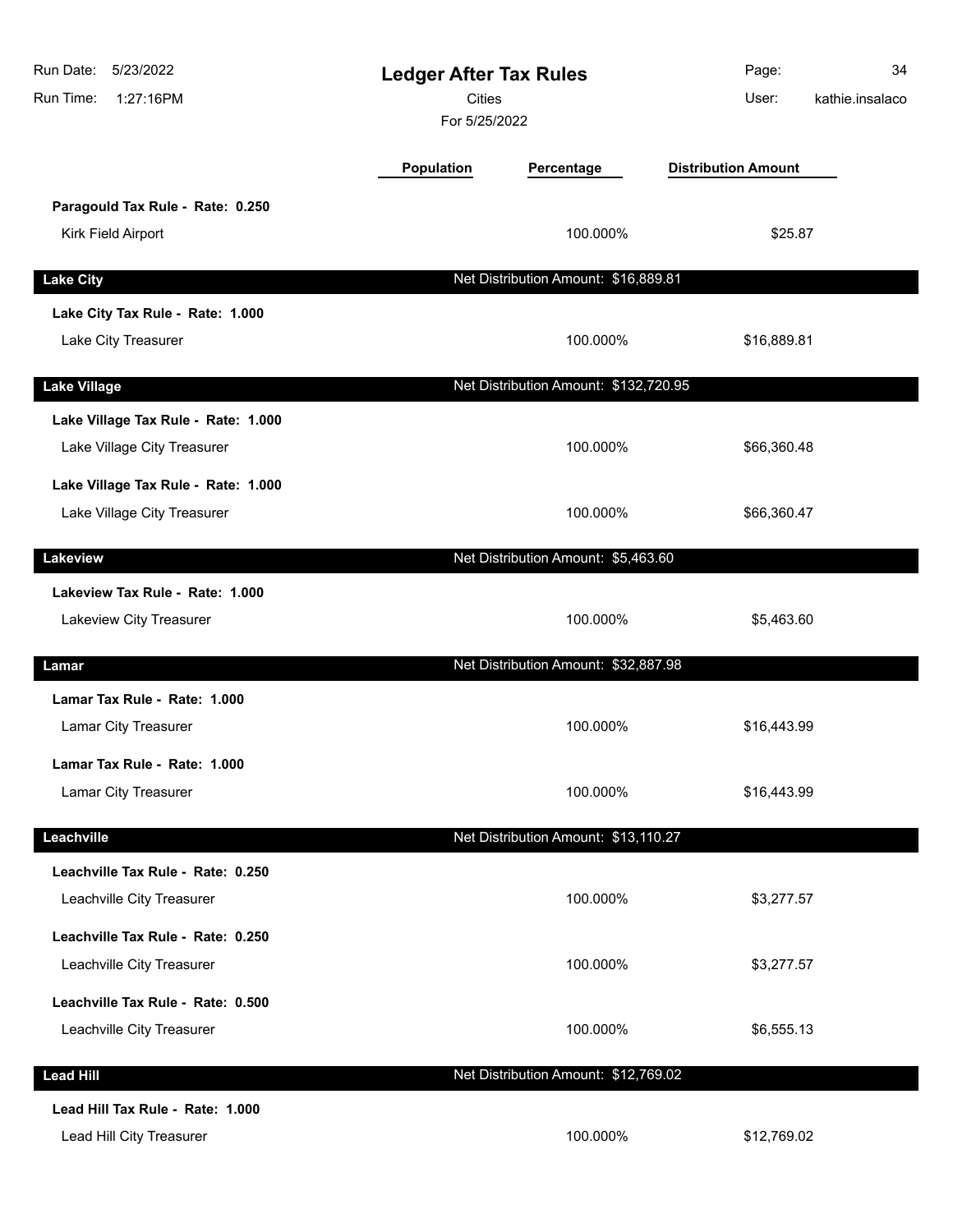# **Ledger After Tax Rules**

Cities User:

For 5/25/2022

Page: 35 kathie.insalaco

|                                     | <b>Population</b> | Percentage                           | <b>Distribution Amount</b> |  |
|-------------------------------------|-------------------|--------------------------------------|----------------------------|--|
| Lepanto                             |                   | Net Distribution Amount: \$43,773.29 |                            |  |
| Lepanto Tax Rule - Rate: 0.500      |                   |                                      |                            |  |
| Lepanto City Treasurer              |                   | 100.000%                             | \$9,727.40                 |  |
| Lepanto Tax Rule - Rate: 0.750      |                   |                                      |                            |  |
| Lepanto City Treasurer              |                   | 100.000%                             | \$14,591.10                |  |
| Lepanto Tax Rule - Rate: 0.500      |                   |                                      |                            |  |
|                                     |                   | 100.000%                             | \$9,727.40                 |  |
| Lepanto City Treasurer              |                   | 50.000%                              | \$4,863.70                 |  |
| Lepanto City Treasurer              |                   | 50.000%                              | \$4,863.70                 |  |
| Lepanto Tax Rule - Rate: 0.500      |                   |                                      |                            |  |
| Lepanto City Treasurer              |                   | 100.000%                             | \$9,727.39                 |  |
| Leslie                              |                   | Net Distribution Amount: \$8,099.38  |                            |  |
| Leslie Tax Rule - Rate: 1.000       |                   |                                      |                            |  |
| Leslie City Treasurer               |                   | 100.000%                             | \$8,099.38                 |  |
| Lewisville                          |                   | Net Distribution Amount: \$15,608.92 |                            |  |
| Lewisville Tax Rule - Rate: 1.000   |                   |                                      |                            |  |
| Lewisville City Treasurer           |                   | 100.000%                             | \$15,608.92                |  |
| Lincoln                             |                   | Net Distribution Amount: \$96,870.37 |                            |  |
| Lincoln Tax Rule - Rate: 1.000      |                   |                                      |                            |  |
| Lincoln City Treasurer              |                   | 100.000%                             | \$32,290.12                |  |
| Lincoln Tax Rule - Rate: 0.380      |                   |                                      |                            |  |
| <b>Lincoln City Treasurer</b>       |                   | 100.000%                             | \$12,108.80                |  |
| Lincoln Tax Rule - Rate: 0.630      |                   |                                      |                            |  |
| Lincoln City Treasurer              |                   | 100.000%                             | \$20,181.33                |  |
| Lincoln Tax Rule - Rate: 1.000      |                   |                                      |                            |  |
| Lincoln City Treasurer              |                   | 100.000%                             | \$32,290.12                |  |
| <b>Little Flock</b>                 |                   | Net Distribution Amount: \$21,139.80 |                            |  |
| Little Flock Tax Rule - Rate: 0.500 |                   |                                      |                            |  |
| Little Flock City Treasurer         |                   | 100.000%                             | \$10,569.90                |  |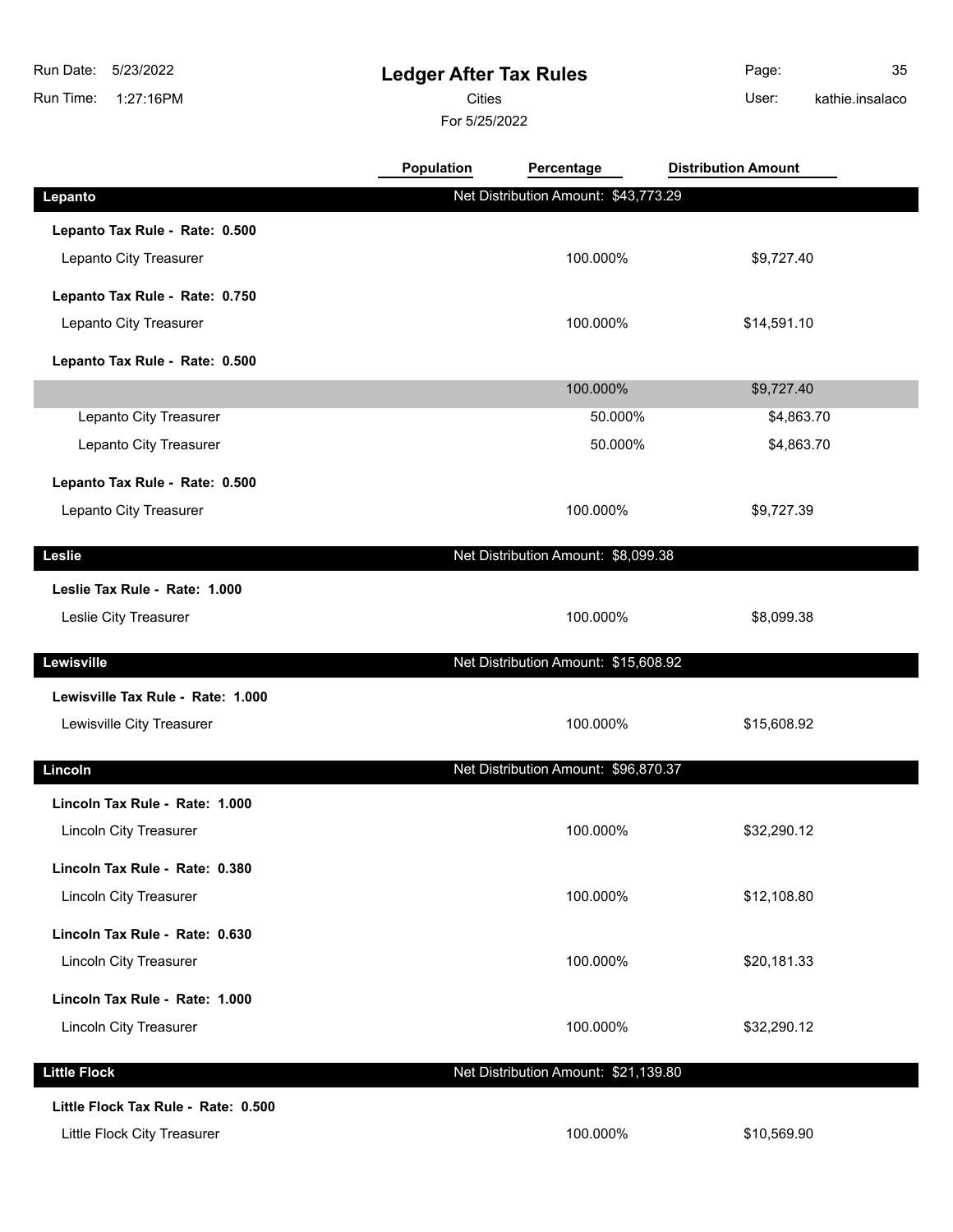| Run Date:<br>5/23/2022<br>Run Time:<br>1:27:16PM                   | <b>Ledger After Tax Rules</b><br><b>Cities</b><br>For 5/25/2022 |                                         | Page:<br>User:             | 36<br>kathie.insalaco |
|--------------------------------------------------------------------|-----------------------------------------------------------------|-----------------------------------------|----------------------------|-----------------------|
|                                                                    | <b>Population</b>                                               | Percentage                              | <b>Distribution Amount</b> |                       |
| Little Flock Tax Rule - Rate: 0.500<br>Little Flock City Treasurer |                                                                 | 100.000%                                | \$10,569.90                |                       |
| <b>Little Rock</b>                                                 |                                                                 | Net Distribution Amount: \$6,343,909.80 |                            |                       |
| Little Rock Tax Rule - Rate: 0.500<br>Little Rock City Treasurer   |                                                                 | 100.000%                                | \$2,819,515.47             |                       |
| Little Rock Tax Rule - Rate: 0.630<br>Little Rock City Treasurer   |                                                                 | 100.000%                                | \$3,524,394.33             |                       |
| <b>Little Rock National AF City</b>                                |                                                                 | Net Distribution Amount: \$31,832.92    |                            |                       |
| Little Rock Tax Rule - Rate: 0.500<br>Little Rock National Airport |                                                                 | 100.000%                                | \$14,147.96                |                       |
| Little Rock Tax Rule - Rate: 0.630<br>Little Rock National Airport |                                                                 | 100.000%                                | \$17,684.96                |                       |
| Lockesburg                                                         |                                                                 | Net Distribution Amount: \$7,930.57     |                            |                       |
| Lockesburg City Tax - Rate: 0.500<br>Lockesburg City Treasurer     |                                                                 | 100.000%                                | \$5,287.05                 |                       |
| Lockesburg City Tax - Rate: 0.250<br>Lockesburg City Treasurer     |                                                                 | 100.000%                                | \$2,643.52                 |                       |
| Lonoke                                                             |                                                                 | Net Distribution Amount: \$316,556.22   |                            |                       |
| Lonoke Tax Rule - Rate: 1.000<br>Lonoke City Treasurer             |                                                                 | 100.000%                                | \$105,518.74               |                       |
| Lonoke Tax Rule - Rate: 0.500<br>Lonoke City Treasurer             |                                                                 | 100.000%                                | \$52,759.37                |                       |
| Lonoke Tax Rule - Rate: 1.250<br>Lonoke City Treasurer             |                                                                 | 100.000%                                | \$131,898.43               |                       |
| Lonoke Tax Rule - Rate: 0.250<br>Lonoke City Treasurer             |                                                                 | 100.000%                                | \$26,379.68                |                       |
| Lowell                                                             |                                                                 | Net Distribution Amount: \$1,116,017.73 |                            |                       |

**Lowell Tax Rule - Rate: 1.000**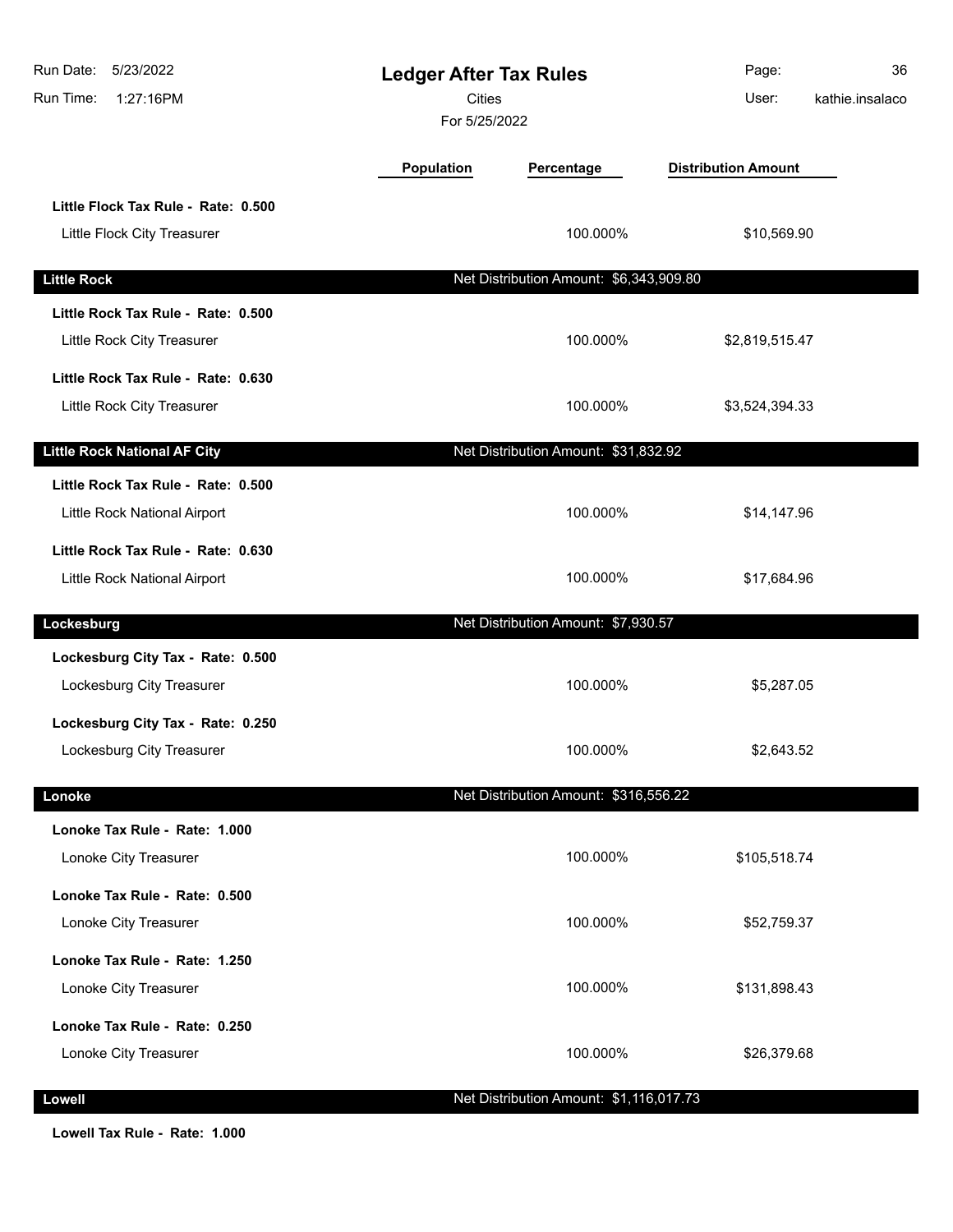| 5/23/2022<br>Run Date:<br>Run Time:<br>1:27:16PM | <b>Ledger After Tax Rules</b><br><b>Cities</b><br>For 5/25/2022 |                                       | Page:<br>User:             | 37<br>kathie.insalaco |
|--------------------------------------------------|-----------------------------------------------------------------|---------------------------------------|----------------------------|-----------------------|
|                                                  | Population                                                      | Percentage                            | <b>Distribution Amount</b> |                       |
| Lowell City Treasurer                            |                                                                 | 100.000%                              | \$558,008.87               |                       |
| Lowell Tax Rule - Rate: 1.000                    |                                                                 |                                       |                            |                       |
| Lowell City Treasurer                            |                                                                 | 100.000%                              | \$558,008.86               |                       |
| Luxora                                           |                                                                 | Net Distribution Amount: \$3,543.00   |                            |                       |
| Luxora Tax Rule - Rate: 1.000                    |                                                                 |                                       |                            |                       |
| Luxora City Treasurer                            |                                                                 | 100.000%                              | \$3,543.00                 |                       |
| <b>Madison</b>                                   |                                                                 | Net Distribution Amount: \$2,201.32   |                            |                       |
| Madison Tax Rule - Rate: 1.000                   |                                                                 |                                       |                            |                       |
| <b>Madison City Treasurer</b>                    |                                                                 | 100.000%                              | \$2,201.32                 |                       |
| <b>Magazine</b>                                  |                                                                 | Net Distribution Amount: \$20,403.18  |                            |                       |
| Magazine Tax Rule - Rate: 1.000                  |                                                                 |                                       |                            |                       |
| Magazine City Treasurer                          |                                                                 | 100.000%                              | \$10,201.59                |                       |
| Magazine Tax Rule - Rate: 1.000                  |                                                                 |                                       |                            |                       |
| Magazine City Treasurer                          |                                                                 | 100.000%                              | \$10,201.59                |                       |
| <b>Magnolia</b>                                  |                                                                 | Net Distribution Amount: \$666,361.80 |                            |                       |
| Magnolia Tax Rule - Rate: 0.750                  |                                                                 |                                       |                            |                       |
| Magnolia City Treasurer                          |                                                                 | 100.000%                              | \$210,430.04               |                       |
| Magnolia Tax Rule - Rate: 1.130                  |                                                                 |                                       |                            |                       |
| Magnolia City Treasurer                          |                                                                 | 100.000%                              | \$315,645.06               |                       |
| Magnolia Tax Rule - Rate: 0.250                  |                                                                 |                                       |                            |                       |
| Magnolia City Treasurer                          |                                                                 | 100.000%                              | \$70,143.35                |                       |
| Magnolia Tax Rule - Rate: 0.250                  |                                                                 |                                       |                            |                       |
| Magnolia City Treasurer                          |                                                                 | 100.000%                              | \$70,143.35                |                       |
| <b>Malvern</b>                                   |                                                                 | Net Distribution Amount: \$453,152.14 |                            |                       |
| Malvern Tax Rule - Rate: 1.000                   |                                                                 |                                       |                            |                       |
| Malvern City Treasurer                           |                                                                 | 100.000%                              | \$226,576.07               |                       |
| Malvern Tax Rule - Rate: 0.500                   |                                                                 |                                       |                            |                       |
| Malvern City Treasurer                           |                                                                 | 100.000%                              | \$113,288.04               |                       |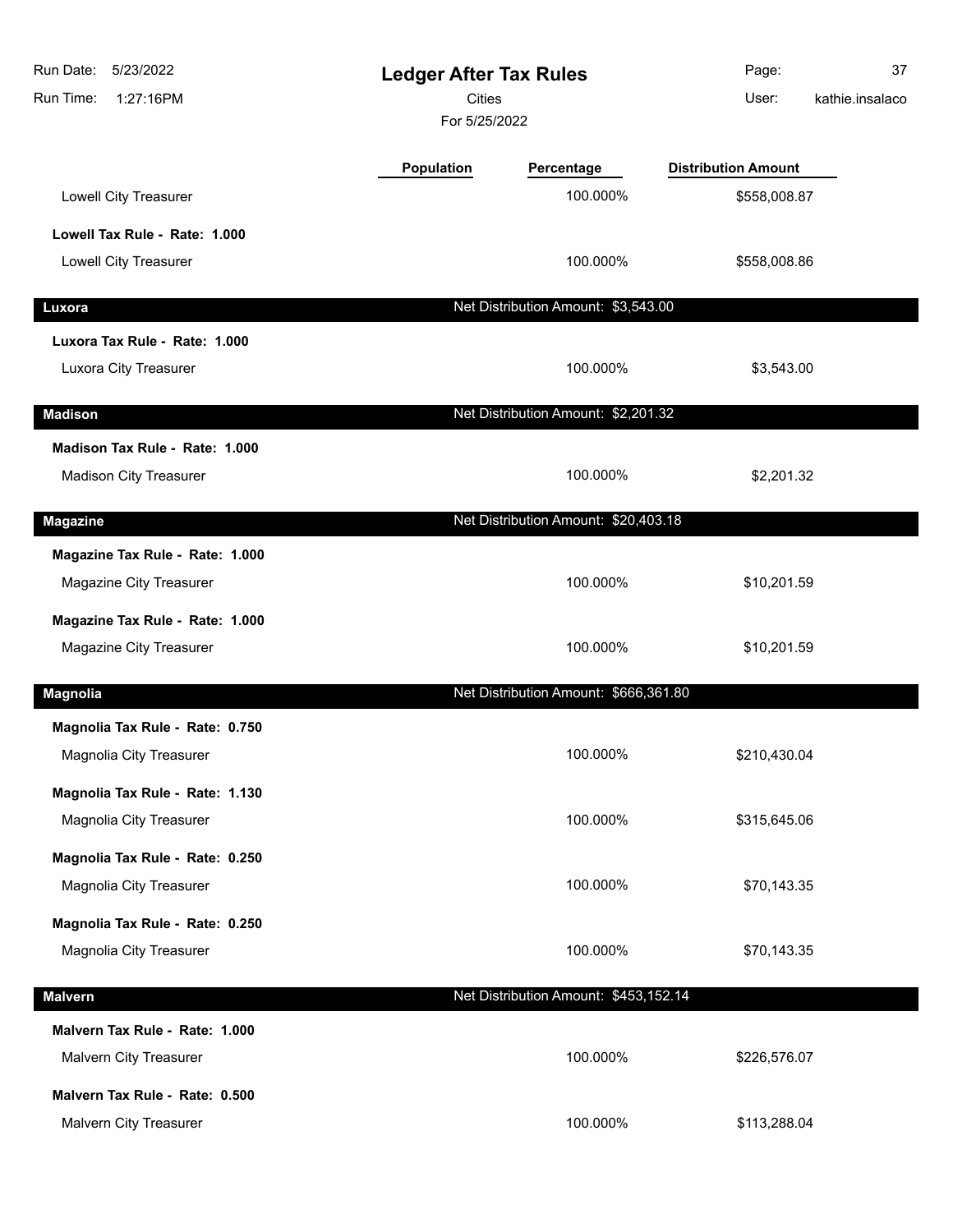| 5/23/2022<br>Run Date:<br>Run Time:<br>1:27:16PM                    | <b>Ledger After Tax Rules</b><br><b>Cities</b><br>For 5/25/2022 |                                       | Page:<br>User:             | 38<br>kathie.insalaco |
|---------------------------------------------------------------------|-----------------------------------------------------------------|---------------------------------------|----------------------------|-----------------------|
|                                                                     | Population                                                      | Percentage                            | <b>Distribution Amount</b> |                       |
| Malvern Tax Rule - Rate: 0.500<br>Malvern City Treasurer            |                                                                 | 100.000%                              | \$113,288.03               |                       |
| <b>Mammoth Spring</b>                                               |                                                                 | Net Distribution Amount: \$14,204.00  |                            |                       |
| Mammoth Spring Tax Rule - Rate: 1.000                               |                                                                 |                                       |                            |                       |
| Mammoth Spring City Treasurer                                       |                                                                 | 100.000%                              | \$14,204.00                |                       |
| <b>Manila</b>                                                       |                                                                 | Net Distribution Amount: \$48,282.48  |                            |                       |
| Manila Tax Rule - Rate: 0.250                                       |                                                                 |                                       |                            |                       |
| Manila City Treasurer                                               |                                                                 | 100.000%                              | \$9,656.50                 |                       |
| Manila Tax Rule - Rate: 1.000<br>Manila City Treasurer              |                                                                 | 100.000%                              | \$38,625.98                |                       |
| <b>Mansfield</b>                                                    |                                                                 | Net Distribution Amount: \$46,919.24  |                            |                       |
| Mansfield Tax Rule - Rate: 1.000                                    |                                                                 |                                       |                            |                       |
| Mansfield City Treasurer                                            |                                                                 | 100.000%                              | \$18,767.70                |                       |
| Mansfield Tax Rule - Rate: 1.000<br><b>Mansfield City Treasurer</b> |                                                                 | 100.000%                              | \$18,767.70                |                       |
| Mansfield Tax Rule - Rate: 0.500<br><b>Mansfield City Treasurer</b> |                                                                 | 100.000%                              | \$9,383.84                 |                       |
| <b>Marianna</b>                                                     |                                                                 | Net Distribution Amount: \$100,855.79 |                            |                       |
| Marianna Tax Rule - Rate: 1.000<br>Marianna City Treasurer          |                                                                 | 100.000%                              | \$50,427.90                |                       |
| Marianna Tax Rule - Rate: 1.000<br>Marianna City Treasurer          |                                                                 | 100.000%                              | \$50,427.89                |                       |
| <b>Marion</b>                                                       |                                                                 | Net Distribution Amount: \$388,812.44 |                            |                       |
| Marion Tax Rule - Rate: 1.000<br><b>Marion City Treasurer</b>       |                                                                 | 100.000%                              | \$194,406.22               |                       |
| Marion Tax Rule - Rate: 1.000<br><b>Marion City Treasurer</b>       |                                                                 | 100.000%                              | \$194,406.22               |                       |
| <b>Marked Tree</b>                                                  |                                                                 | Net Distribution Amount: \$81,745.60  |                            |                       |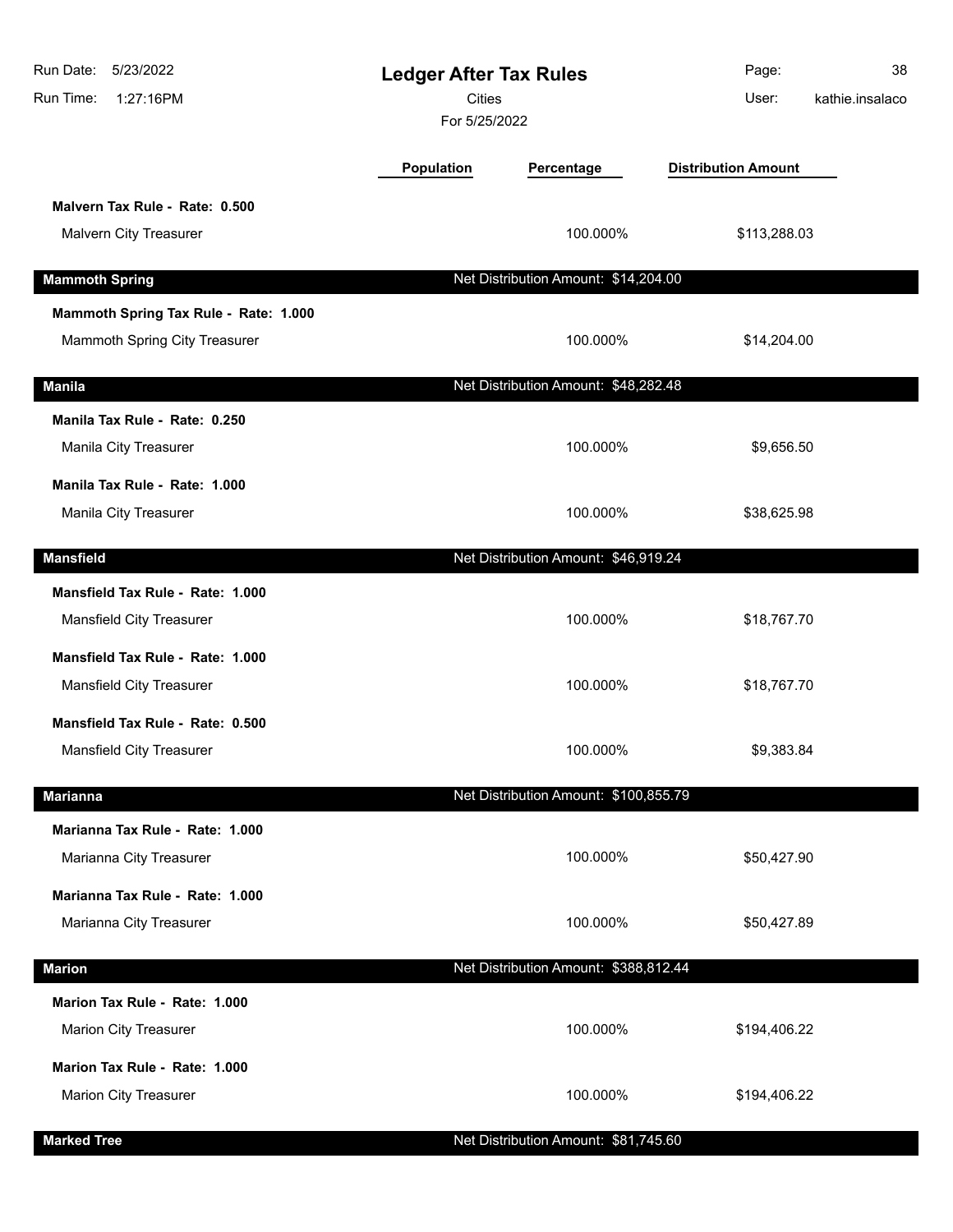| Run Date:<br>5/23/2022<br>1:27:16PM<br>Run Time:                  | <b>Ledger After Tax Rules</b><br><b>Cities</b><br>For 5/25/2022 |                                       | Page:<br>User:             | 39<br>kathie.insalaco |
|-------------------------------------------------------------------|-----------------------------------------------------------------|---------------------------------------|----------------------------|-----------------------|
|                                                                   | <b>Population</b>                                               | Percentage                            | <b>Distribution Amount</b> |                       |
| Marked Tree Tax Rule - Rate: 1.000<br>Marked Tree City Treasurer  |                                                                 | 100.000%                              | \$40,872.80                |                       |
| Marked Tree Tax Rule - Rate: 1.000<br>Marked Tree City Treasurer  |                                                                 | 100.000%                              | \$40,872.80                |                       |
| <b>Marmaduke</b>                                                  |                                                                 | Net Distribution Amount: \$15,609.88  |                            |                       |
| Marmaduke Tax Rule - Rate: 1.250<br>Marmaduke City Treasurer      |                                                                 | 100.000%                              | \$15,609.88                |                       |
| <b>Marshall</b>                                                   |                                                                 | Net Distribution Amount: \$9,079.85   |                            |                       |
| Marshall Tax Rule - Rate: 0.500<br><b>Marshall City Treasurer</b> |                                                                 | 100.000%                              | \$9,079.85                 |                       |
| <b>Marvell</b>                                                    |                                                                 | Net Distribution Amount: \$24,991.54  |                            |                       |
| Marvell Tax Rule - Rate: 2.000                                    |                                                                 |                                       |                            |                       |
| Marvell City Treasurer                                            |                                                                 | 100.000%                              | \$24,991.54                |                       |
| <b>Maumelle</b>                                                   |                                                                 | Net Distribution Amount: \$574,059.05 |                            |                       |
| Maumelle Tax Rule - Rate: 1.000<br>Maumelle City Treasurer        |                                                                 | 100.000%                              | \$287,029.53               |                       |
| Maumelle Tax Rule - Rate: 0.500<br>Maumelle City Treasurer        |                                                                 | 100.000%                              | \$143,514.76               |                       |
| Maumelle Tax Rule - Rate: 0.500<br>Maumelle City Treasurer        |                                                                 | 100.000%                              | \$143,514.76               |                       |
| <b>Mayflower</b>                                                  |                                                                 | Net Distribution Amount: \$145,439.92 |                            |                       |
| Mayflower Tax Rule - Rate: 1.000                                  |                                                                 |                                       |                            |                       |
| Mayflower City Treasurer                                          |                                                                 | 100.000%                              | \$58,175.97                |                       |
| Mayflower Tax Rule - Rate: 1.000<br>Mayflower City Treasurer      |                                                                 | 100.000%                              | \$58,175.97                |                       |
| Mayflower Tax Rule - Rate: 0.500                                  |                                                                 |                                       |                            |                       |
| Mayflower City Treasurer                                          |                                                                 | 100.000%                              | \$29,087.98                |                       |
| <b>Maynard</b>                                                    |                                                                 | Net Distribution Amount: \$9,872.11   |                            |                       |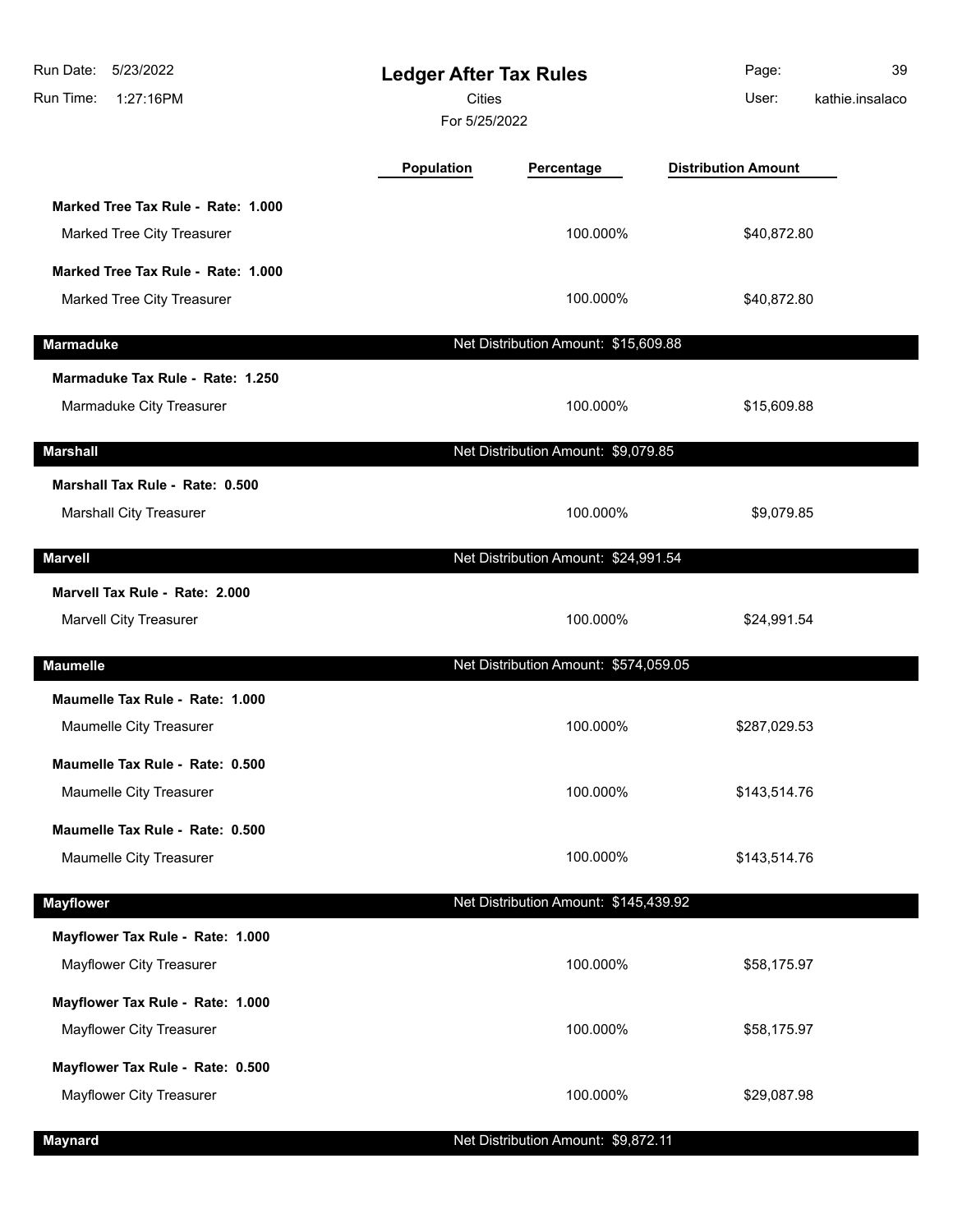| Run Date: 5/23/2022<br>Run Time:<br>1:27:16PM | <b>Ledger After Tax Rules</b><br><b>Cities</b><br>For 5/25/2022 |                                       | Page:<br>User:             | 40<br>kathie.insalaco |
|-----------------------------------------------|-----------------------------------------------------------------|---------------------------------------|----------------------------|-----------------------|
|                                               | Population                                                      | Percentage                            | <b>Distribution Amount</b> |                       |
| Maynard Tax Rule - Rate: 1.500                |                                                                 |                                       |                            |                       |
| <b>Maynard City Treasurer</b>                 |                                                                 | 100.000%                              | \$9,872.11                 |                       |
| <b>McCaskill</b>                              |                                                                 | Net Distribution Amount: \$666.47     |                            |                       |
| McCaskill Tax Rule - Rate: 1.500              |                                                                 |                                       |                            |                       |
| <b>McCaskill City Treasurer</b>               |                                                                 | 100.000%                              | \$666.47                   |                       |
| <b>McCrory</b>                                |                                                                 | Net Distribution Amount: \$27,231.31  |                            |                       |
| McCrory Tax Rule - Rate: 1.000                |                                                                 |                                       |                            |                       |
| <b>McCrory City Treasurer</b>                 |                                                                 | 100.000%                              | \$27,231.31                |                       |
| <b>McGehee</b>                                |                                                                 | Net Distribution Amount: \$251,014.92 |                            |                       |
| McGehee Tax Rule - Rate: 1.000                |                                                                 |                                       |                            |                       |
| McGehee City Treasurer                        |                                                                 | 100.000%                              | \$83,671.64                |                       |
| McGehee Tax Rule - Rate: 0.630                |                                                                 |                                       |                            |                       |
| McGehee City Treasurer                        |                                                                 | 100.000%                              | \$52,294.77                |                       |
| McGehee Tax Rule - Rate: 0.380                |                                                                 |                                       |                            |                       |
| McGehee City Treasurer                        |                                                                 | 100.000%                              | \$31,376.87                |                       |
| McGehee Tax Rule - Rate: 1.000                |                                                                 |                                       |                            |                       |
| McGehee City Treasurer                        |                                                                 | 100.000%                              | \$83,671.64                |                       |
| <b>McRae</b>                                  |                                                                 | Net Distribution Amount: \$6,124.43   |                            |                       |
| McRae Tax Rule - Rate: 1.000                  |                                                                 |                                       |                            |                       |
| McRae City Treasurer                          |                                                                 | 100.000%                              | \$6,124.43                 |                       |
| <b>Melbourne</b>                              |                                                                 | Net Distribution Amount: \$86,890.09  |                            |                       |
| Melbourne Tax Rule - Rate: 1.000              |                                                                 |                                       |                            |                       |
| Melbourne City Treasurer                      |                                                                 | 100.000%                              | \$43,445.05                |                       |
| Melbourne Tax Rule - Rate: 0.380              |                                                                 |                                       |                            |                       |
| Melbourne City Treasurer                      |                                                                 | 100.000%                              | \$16,291.89                |                       |
| Melbourne Tax Rule - Rate: 0.250              |                                                                 |                                       |                            |                       |
| Melbourne City Treasurer                      |                                                                 | 100.000%                              | \$10,861.26                |                       |
| Melbourne Tax Rule - Rate: 0.380              |                                                                 |                                       |                            |                       |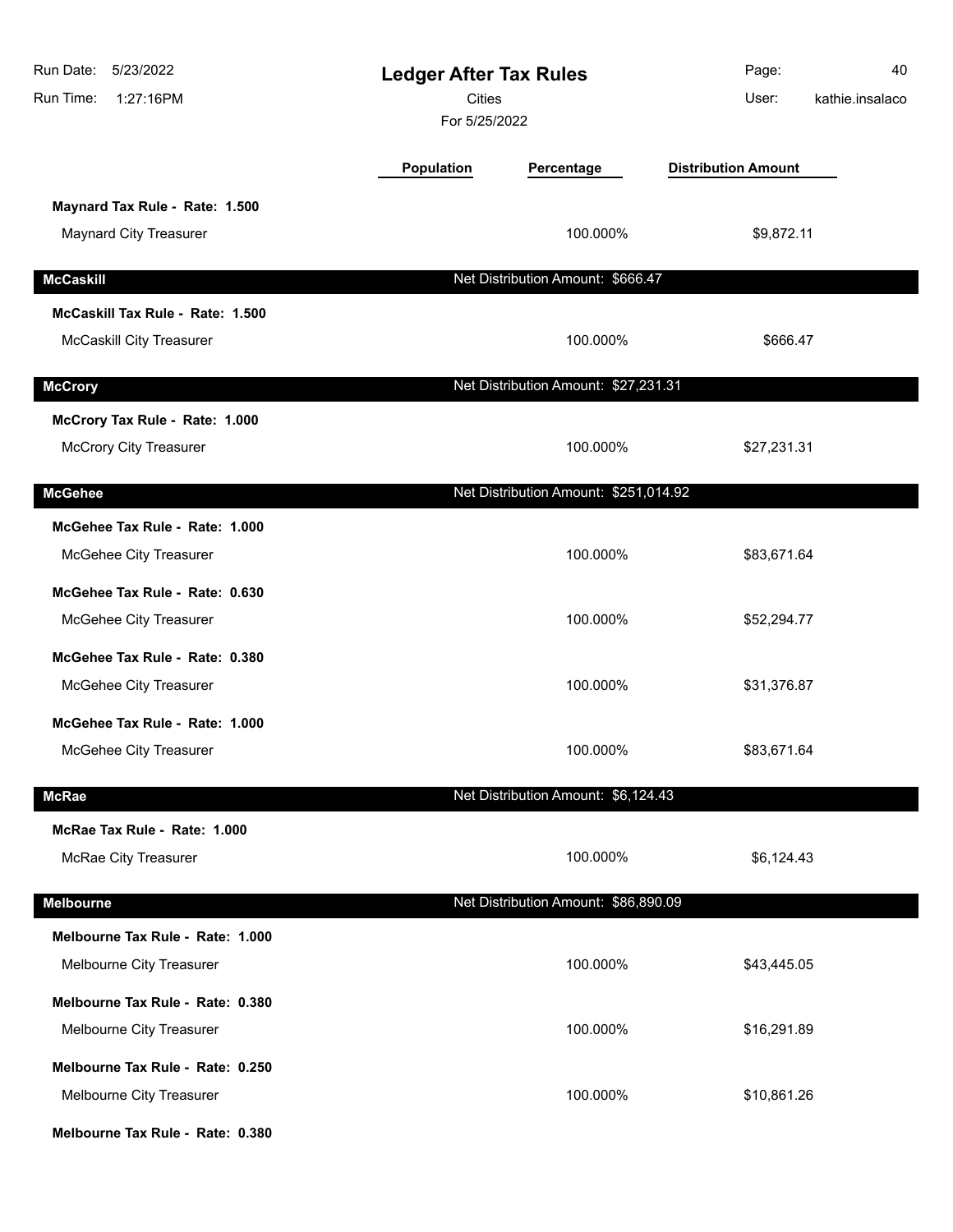| Run Date:<br>5/23/2022<br>1:27:16PM<br>Run Time: | <b>Ledger After Tax Rules</b><br><b>Cities</b><br>For 5/25/2022 |                                       | Page:<br>User:             | 41<br>kathie.insalaco |
|--------------------------------------------------|-----------------------------------------------------------------|---------------------------------------|----------------------------|-----------------------|
|                                                  | <b>Population</b>                                               | Percentage                            | <b>Distribution Amount</b> |                       |
| Melbourne City Treasurer                         |                                                                 | 100.000%                              | \$16,291.89                |                       |
| <b>Melbourne AF City</b>                         |                                                                 | Net Distribution Amount: \$343.48     |                            |                       |
| Melbourne Tax Rule - Rate: 1.000                 |                                                                 |                                       |                            |                       |
| Melbourne Airport Commission                     |                                                                 | 100.000%                              | \$171.74                   |                       |
| Melbourne Tax Rule - Rate: 0.380                 |                                                                 |                                       |                            |                       |
| Melbourne Airport Commission                     |                                                                 | 100.000%                              | \$64.40                    |                       |
| Melbourne Tax Rule - Rate: 0.250                 |                                                                 |                                       |                            |                       |
| Melbourne Airport Commission                     |                                                                 | 100.000%                              | \$42.94                    |                       |
| Melbourne Tax Rule - Rate: 0.380                 |                                                                 |                                       |                            |                       |
| Melbourne Airport Commission                     |                                                                 | 100.000%                              | \$64.40                    |                       |
| Mena                                             |                                                                 | Net Distribution Amount: \$196,460.53 |                            |                       |
| Mena Tax Rule - Rate: 1.000                      |                                                                 |                                       |                            |                       |
| Mena City Treasurer                              |                                                                 | 100.000%                              | \$196,460.53               |                       |
| <b>Menifee</b>                                   |                                                                 | Net Distribution Amount: \$13,652.81  |                            |                       |
| Menifee Tax Rule - Rate: 1.000                   |                                                                 |                                       |                            |                       |
| Menifee City Treasurer                           |                                                                 | 100.000%                              | \$4,550.94                 |                       |
| Menifee Tax Rule - Rate: 1.000                   |                                                                 |                                       |                            |                       |
| Menifee City Treasurer                           |                                                                 | 100.000%                              | \$4,550.94                 |                       |
| Menifee Tax Rule - Rate: 1.000                   |                                                                 |                                       |                            |                       |
| Menifee City Treasurer                           |                                                                 | 100.000%                              | \$4,550.93                 |                       |
| <b>Mineral Springs</b>                           |                                                                 | Net Distribution Amount: \$7,624.19   |                            |                       |
| Mineral Springs Tax Rule - Rate: 1.000           |                                                                 |                                       |                            |                       |
| Mineral Springs City Treasurer                   |                                                                 | 100.000%                              | \$7,624.19                 |                       |
| <b>Monette</b>                                   |                                                                 | Net Distribution Amount: \$35,601.75  |                            |                       |
| Monette City Tax - Rate: 1.000                   |                                                                 |                                       |                            |                       |
| Monette City Treasurer                           |                                                                 | 100.000%                              | \$35,601.75                |                       |
| <b>Monticello</b>                                |                                                                 | Net Distribution Amount: \$261,852.69 |                            |                       |

**Monticello Tax Rule - Rate: 1.000**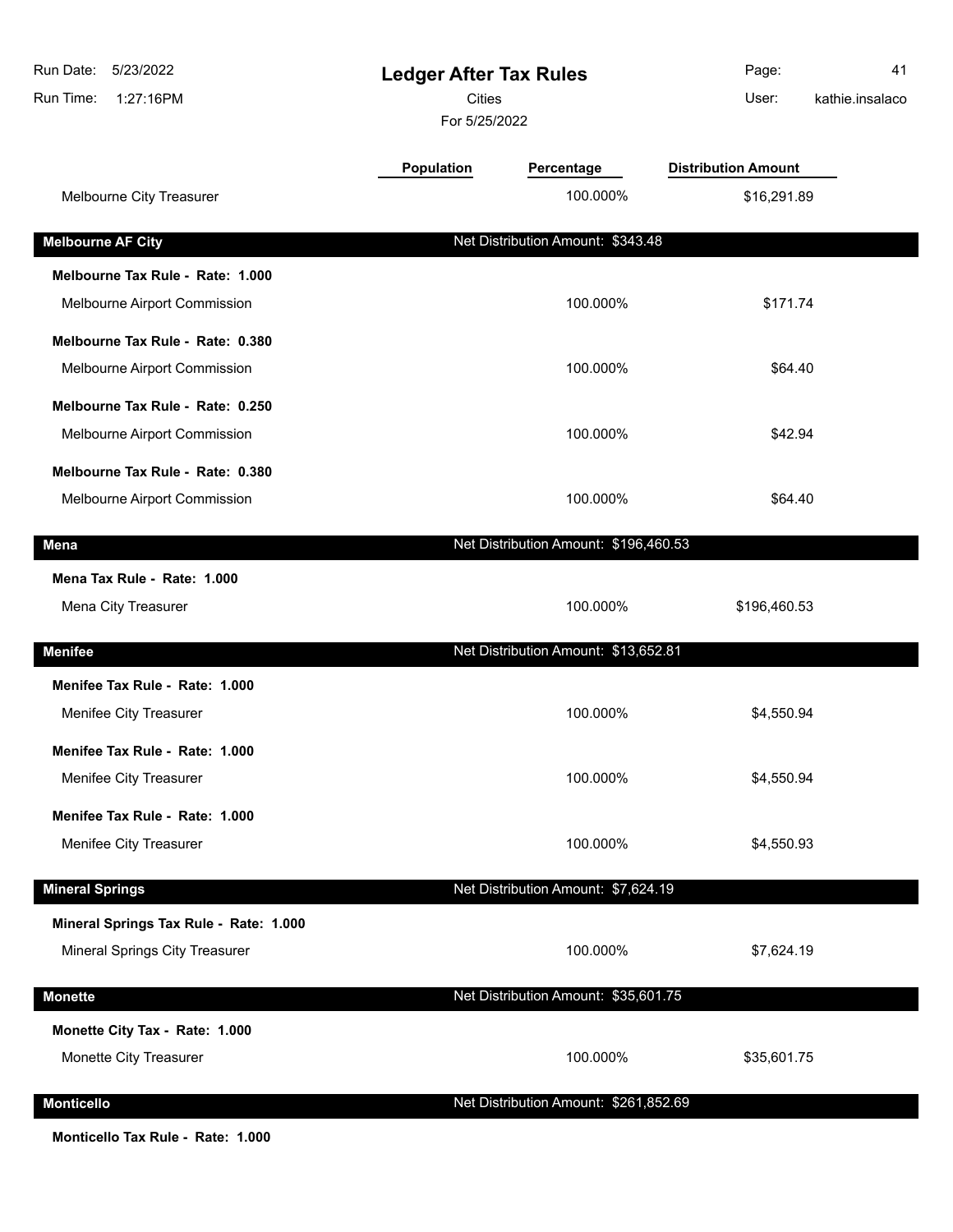| Run Date:<br>5/23/2022<br>Run Time:<br>1:27:16PM | <b>Ledger After Tax Rules</b><br><b>Cities</b><br>For 5/25/2022 |                                         | Page:<br>User:                             | 42<br>kathie.insalaco |
|--------------------------------------------------|-----------------------------------------------------------------|-----------------------------------------|--------------------------------------------|-----------------------|
| Monticello City Treasurer                        | Population                                                      | Percentage<br>100.000%                  | <b>Distribution Amount</b><br>\$261,852.69 |                       |
| <b>Monticello AF City</b>                        |                                                                 | Net Distribution Amount: \$263.92       |                                            |                       |
| Monticello Tax Rule - Rate: 1.000                |                                                                 |                                         |                                            |                       |
| Monticello City Treasurer                        |                                                                 | 100.000%                                | \$263.92                                   |                       |
| <b>Moorefield</b>                                |                                                                 | Net Distribution Amount: \$8,374.37     |                                            |                       |
| Moorefield Tax Rule - Rate: 2.000                |                                                                 |                                         |                                            |                       |
| Moorefield City Treasurer                        |                                                                 | 100.000%                                | \$8,374.37                                 |                       |
| Moro                                             |                                                                 | Net Distribution Amount: \$6,667.85     |                                            |                       |
| Moro Tax Rule - Rate: 1.000                      |                                                                 |                                         |                                            |                       |
| Moro City Treasurer                              |                                                                 | 100.000%                                | \$6,667.85                                 |                       |
| <b>Morrilton</b>                                 |                                                                 | Net Distribution Amount: \$195,261.34   |                                            |                       |
| Morrilton Tax Rule - Rate: 1.000                 |                                                                 |                                         |                                            |                       |
| Morrilton City Treasurer                         |                                                                 | 100.000%                                | \$195,261.34                               |                       |
| <b>Morrilton AF City</b>                         |                                                                 | Net Distribution Amount: \$57.25        |                                            |                       |
| Morrilton Tax Rule - Rate: 1.000                 |                                                                 |                                         |                                            |                       |
| Morrilton Municipal Airport                      |                                                                 | 100.000%                                | \$57.25                                    |                       |
| <b>Morrison Bluff</b>                            |                                                                 | Net Distribution Amount: \$4,444.49     |                                            |                       |
| Morrison Bluff Tax Rule - Rate: 1.000            |                                                                 |                                         |                                            |                       |
| Morrison Bluff City Treasurer                    |                                                                 | 100.000%                                | \$4,444.49                                 |                       |
| <b>Mount Ida</b>                                 |                                                                 | Net Distribution Amount: \$26,703.64    |                                            |                       |
| Mount Ida Tax Rule - Rate: 1.000                 |                                                                 |                                         |                                            |                       |
| Mount Ida City Treasurer                         |                                                                 | 100.000%                                | \$26,703.64                                |                       |
| <b>Mountain Home</b>                             |                                                                 | Net Distribution Amount: \$1,219,842.90 |                                            |                       |
| Mountain Home Tax Rule - Rate: 1.000             |                                                                 |                                         |                                            |                       |
| Mountain Home City Treasurer                     |                                                                 | 100.000%                                | \$574,043.72                               |                       |
| Mountain Home Tax Rule - Rate: 0.380             |                                                                 |                                         |                                            |                       |
| Mountain Home City Treasurer                     |                                                                 | 100.000%                                | \$215,266.39                               |                       |
| Mountain Home Tax Rule - Rate: 0.250             |                                                                 |                                         |                                            |                       |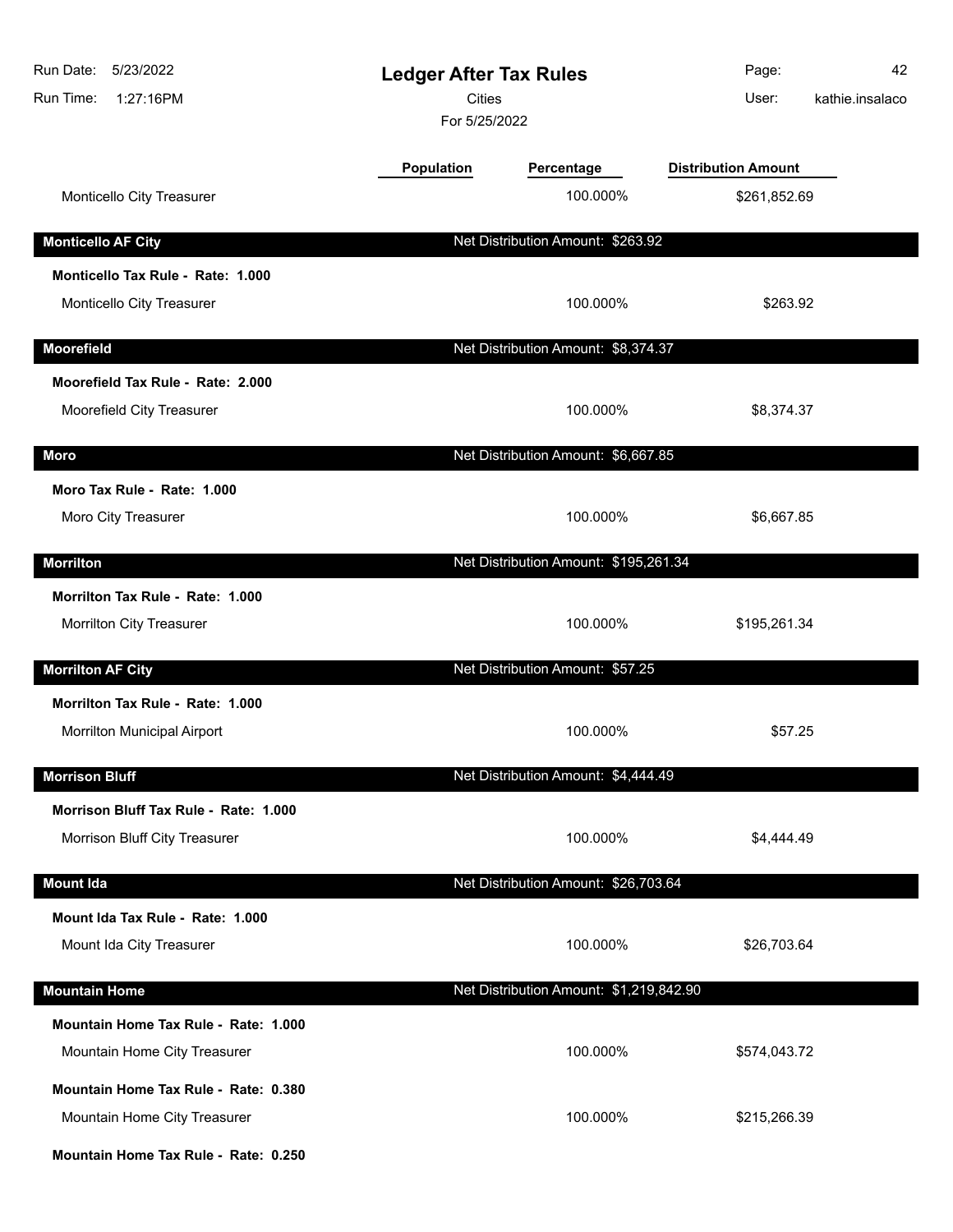| Run Date:<br>5/23/2022<br>Run Time:<br>1:27:16PM                   | <b>Ledger After Tax Rules</b><br><b>Cities</b><br>For 5/25/2022 |                                       | Page:<br>User:             | 43<br>kathie.insalaco |
|--------------------------------------------------------------------|-----------------------------------------------------------------|---------------------------------------|----------------------------|-----------------------|
|                                                                    | <b>Population</b>                                               | Percentage                            | <b>Distribution Amount</b> |                       |
| Mountain Home City Treasurer                                       |                                                                 | 100.000%                              | \$143,510.93               |                       |
| Mountain Home Tax Rule - Rate: 0.500                               |                                                                 |                                       |                            |                       |
| Mountain Home City Treasurer                                       |                                                                 | 100.000%                              | \$287,021.86               |                       |
| <b>Mountain View</b>                                               |                                                                 | Net Distribution Amount: \$229,720.52 |                            |                       |
| Mountain View Tax Rule - Rate: 1.000                               |                                                                 |                                       |                            |                       |
| Mountain View City Treasurer                                       |                                                                 | 100.000%                              | \$114,860.26               |                       |
| Mountain View Tax Rule - Rate: 1.000                               |                                                                 |                                       |                            |                       |
| Mountain View City Treasurer                                       |                                                                 | 100.000%                              | \$114,860.26               |                       |
| Mountainburg                                                       |                                                                 | Net Distribution Amount: \$16,409.81  |                            |                       |
| Mountainburg Tax Rule - Rate: 1.000<br>Mountainburg City Treasurer |                                                                 | 100.000%                              | \$6,563.92                 |                       |
| Mountainburg Tax Rule - Rate: 1.000<br>Mountainburg City Treasurer |                                                                 | 100.000%                              | \$6,563.92                 |                       |
| Mountainburg Tax Rule - Rate: 0.500<br>Mountainburg City Treasurer |                                                                 | 100.000%                              | \$3,281.97                 |                       |
| <b>Mulberry</b>                                                    |                                                                 | Net Distribution Amount: \$28,932.22  |                            |                       |
| Mulberry Tax Rule - Rate: 1.000                                    |                                                                 |                                       |                            |                       |
| Mulberry City Treasurer                                            |                                                                 | 100.000%                              | \$14,466.11                |                       |
| Mulberry Tax Rule - Rate: 0.500<br>Mulberry City Treasurer         |                                                                 | 100.000%                              | \$7,233.06                 |                       |
| Mulberry Tax Rule - Rate: 0.500                                    |                                                                 |                                       |                            |                       |
| Mulberry City Treasurer                                            |                                                                 | 100.000%                              | \$7,233.05                 |                       |
| <b>Murfreesboro</b>                                                |                                                                 | Net Distribution Amount: \$50,558.55  |                            |                       |
| Murfreesboro Tax Rule - Rate: 0.500                                |                                                                 |                                       |                            |                       |
| Murfreesboro City Treasurer                                        |                                                                 | 100.000%                              | \$16,852.85                |                       |
| Murfreesboro Tax Rule - Rate: 1.000<br>Murfreesboro City Treasurer |                                                                 | 100.000%                              | \$33,705.70                |                       |

**Nashville** Net Distribution Amount: \$147,033.91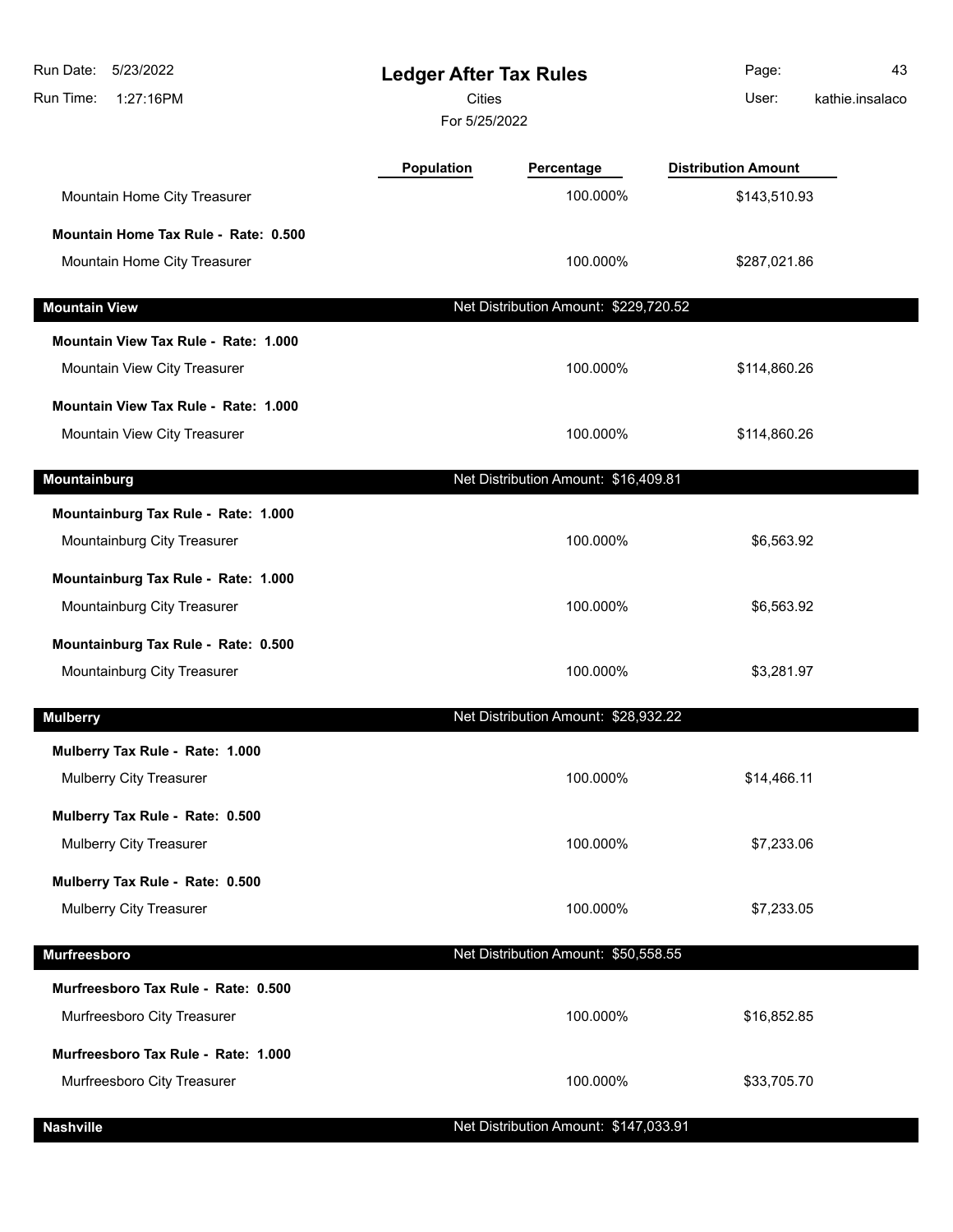| Run Date:<br>5/23/2022<br>Run Time:<br>1:27:16PM                                | <b>Ledger After Tax Rules</b><br><b>Cities</b><br>For 5/25/2022 |                                         | Page:<br>User:             | 44<br>kathie.insalaco |
|---------------------------------------------------------------------------------|-----------------------------------------------------------------|-----------------------------------------|----------------------------|-----------------------|
|                                                                                 | Population                                                      | Percentage                              | <b>Distribution Amount</b> |                       |
| Nashville Tax Rule - Rate: 1.000<br>Nashville City Treasurer                    |                                                                 | 100.000%                                | \$147,033.91               |                       |
| <b>Newport</b>                                                                  |                                                                 | Net Distribution Amount: \$265,786.93   |                            |                       |
| Newport Tax Rule - Rate: 0.500<br>Newport City Treasurer                        |                                                                 | 100.000%                                | \$88,595.64                |                       |
| Newport Tax Rule - Rate: 1.000<br>Newport City Treasurer                        |                                                                 | 100.000%                                | \$177,191.29               |                       |
| <b>Newport AF City</b>                                                          |                                                                 | Net Distribution Amount: \$87.33        |                            |                       |
| Newport Tax Rule - Rate: 0.500<br>Newport Municipal Airport                     |                                                                 | 100.000%                                | \$29.11                    |                       |
| Newport Tax Rule - Rate: 1.000<br>Newport Municipal Airport                     |                                                                 | 100.000%                                | \$58.22                    |                       |
| <b>Norfork</b>                                                                  |                                                                 | Net Distribution Amount: \$8,429.99     |                            |                       |
| Norfork Tax Rule - Rate: 1.000<br>Norfork City Treasurer                        |                                                                 | 100.000%                                | \$8,429.99                 |                       |
| Norman                                                                          |                                                                 | Net Distribution Amount: \$4,865.32     |                            |                       |
| Norman Tax Rule - Rate: 1.000<br>Norman City Treasurer                          |                                                                 | 100.000%                                | \$4,865.32                 |                       |
| <b>North Little Rock</b>                                                        |                                                                 | Net Distribution Amount: \$4,235,342.42 |                            |                       |
| North Little Rock Tax Rule - Rate: 1.000<br>North Little Rock City Treasurer    |                                                                 | 100.000%                                | \$2,117,671.21             |                       |
| North Little Rock Tax Rule - Rate: 0.500<br>North Little Rock City Treasurer    |                                                                 | 100.000%                                | \$1,058,835.61             |                       |
| North Little Rock Tax Rule - Rate: 0.500<br>North Little Rock City Treasurer    |                                                                 | 100.000%                                | \$1,058,835.60             |                       |
| <b>North Little Rock AF City</b>                                                |                                                                 | Net Distribution Amount: \$1,005.21     |                            |                       |
| North Little Rock Tax Rule - Rate: 0.750<br>North Little Rock Municipal Airport |                                                                 | 100.000%                                | \$376.95                   |                       |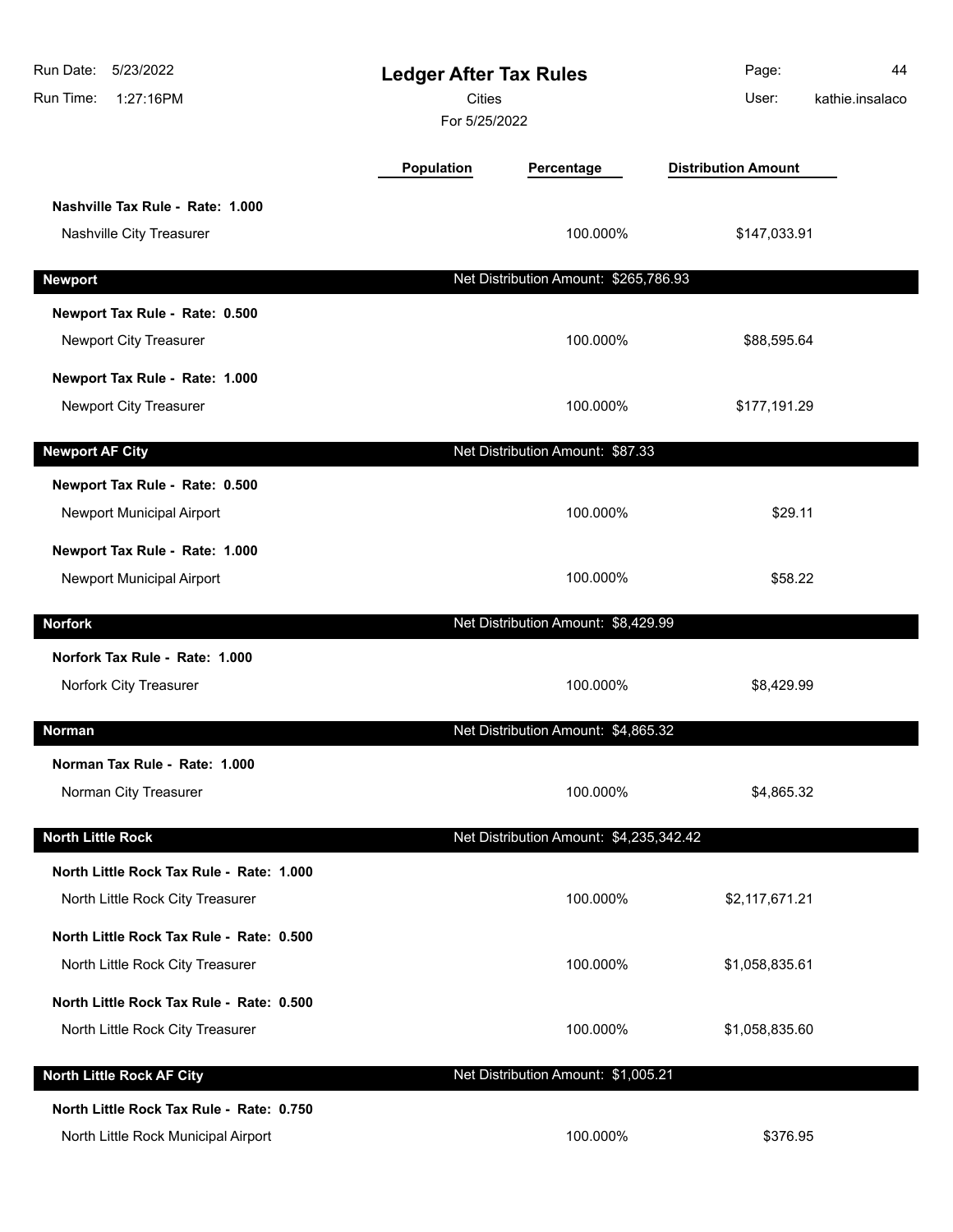| 5/23/2022<br>Run Date:<br>Run Time:<br>1:27:16PM                                | <b>Ledger After Tax Rules</b><br>Cities<br>For 5/25/2022 |                                       | Page:<br>User:             | 45<br>kathie.insalaco |
|---------------------------------------------------------------------------------|----------------------------------------------------------|---------------------------------------|----------------------------|-----------------------|
|                                                                                 | Population                                               | Percentage                            | <b>Distribution Amount</b> |                       |
| North Little Rock Tax Rule - Rate: 0.250<br>North Little Rock Municipal Airport |                                                          | 100.000%                              | \$125.65                   |                       |
| North Little Rock Tax Rule - Rate: 0.500<br>North Little Rock Municipal Airport |                                                          | 100.000%                              | \$251.30                   |                       |
| North Little Rock Tax Rule - Rate: 0.500<br>North Little Rock Municipal Airport |                                                          | 100.000%                              | \$251.31                   |                       |
| <b>Oak Grove</b>                                                                |                                                          | Net Distribution Amount: \$1,608.79   |                            |                       |
| Oak Grove Tax Rule - Rate: 1.000<br>Oak Grove City Treasurer                    |                                                          | 100.000%                              | \$1,608.79                 |                       |
| <b>Oak Grove Heights</b>                                                        |                                                          | Net Distribution Amount: \$22,441.88  |                            |                       |
| Oak Grove Heights Tax Rule - Rate: 1.000<br>Oak Grove Heights City Treasurer    |                                                          | 100.000%                              | \$22,441.88                |                       |
| Ola                                                                             |                                                          | Net Distribution Amount: \$27,193.20  |                            |                       |
| Ola Tax Rule - Rate: 1.000<br>Ola City Treasurer                                |                                                          | 100.000%                              | \$13,596.60                |                       |
| Ola Tax Rule - Rate: 1.000<br>Ola City Treasurer                                |                                                          | 100.000%                              | \$13,596.60                |                       |
| Oppelo                                                                          |                                                          | Net Distribution Amount: \$4,774.64   |                            |                       |
| Oppelo Tax Rule - Rate: 1.000<br>Oppelo City Treasurer                          |                                                          | 100.000%                              | \$4,774.64                 |                       |
| Osceola                                                                         |                                                          | Net Distribution Amount: \$132,681.16 |                            |                       |
| Osceola Tax Rule - Rate: 1.000<br>Osceola City Treasurer                        |                                                          | 100.000%                              | \$132,681.16               |                       |
| Oxford                                                                          |                                                          | Net Distribution Amount: \$4,011.99   |                            |                       |
| Oxford Tax Rule - Rate: 1.000<br><b>Oxford City Treasurer</b>                   |                                                          | 100.000%                              | \$4,011.99                 |                       |
| <b>Ozark</b>                                                                    |                                                          | Net Distribution Amount: \$208,981.15 |                            |                       |

**Ozark Tax Rule - Rate: 1.000**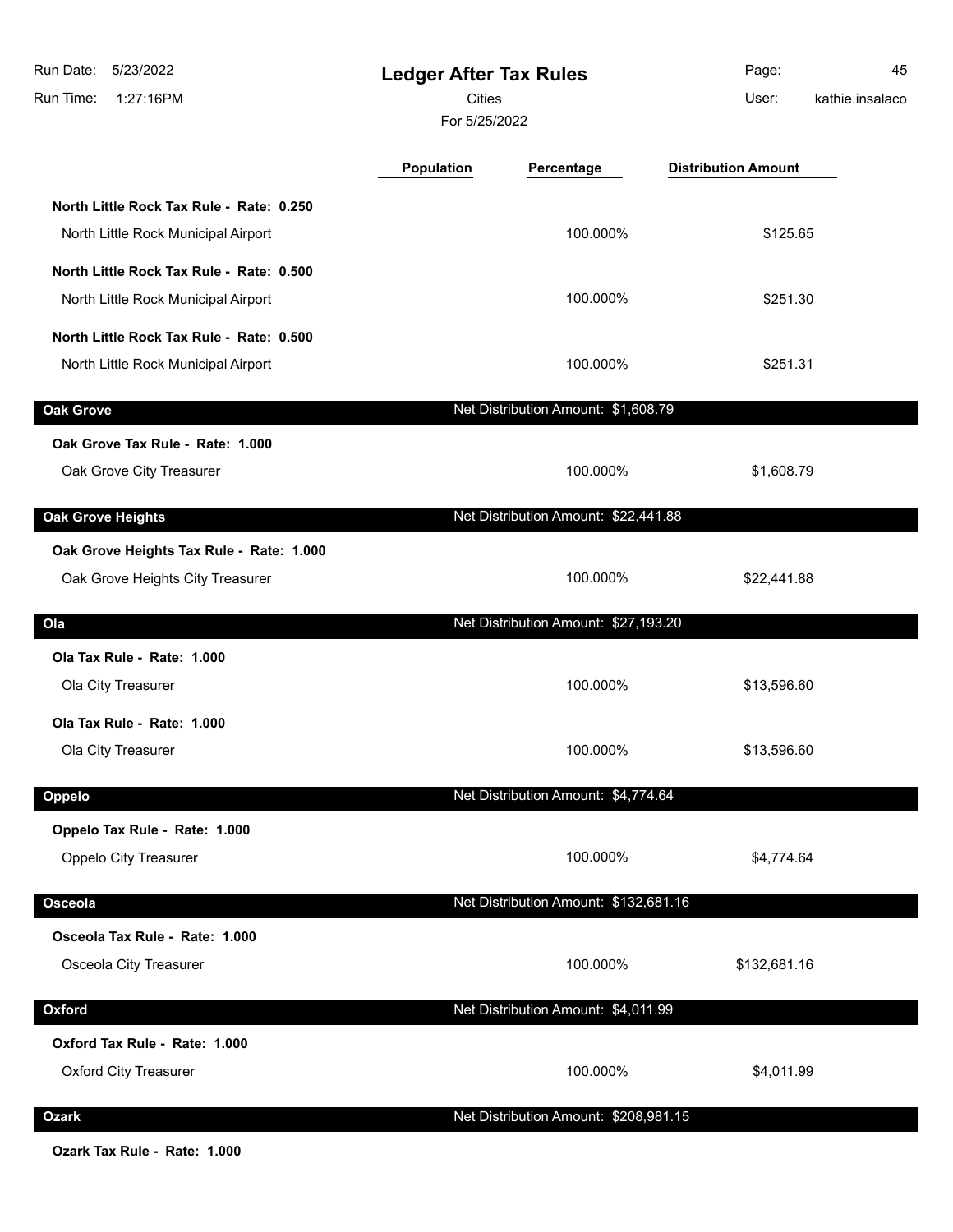| Run Date:<br>5/23/2022<br>Run Time:<br>1:27:16PM | <b>Ledger After Tax Rules</b><br><b>Cities</b><br>For 5/25/2022 |                                       | Page:<br>User:             | 46<br>kathie.insalaco |
|--------------------------------------------------|-----------------------------------------------------------------|---------------------------------------|----------------------------|-----------------------|
|                                                  | Population                                                      | Percentage                            | <b>Distribution Amount</b> |                       |
| Ozark City Treasurer                             |                                                                 | 100.000%                              | \$104,490.58               |                       |
| Ozark Tax Rule - Rate: 1.000                     |                                                                 |                                       |                            |                       |
| Ozark City Treasurer                             |                                                                 | 100.000%                              | \$104,490.57               |                       |
| <b>Ozark-Franklin AF Ozark</b>                   |                                                                 | Net Distribution Amount: \$29.93      |                            |                       |
| Ozark Tax Rule - Rate: 1.000                     |                                                                 |                                       |                            |                       |
| Ozark/Franklin County Airport                    |                                                                 | 100.000%                              | \$14.97                    |                       |
| Ozark Tax Rule - Rate: 1.000                     |                                                                 |                                       |                            |                       |
| Ozark/Franklin County Airport                    |                                                                 | 100.000%                              | \$14.96                    |                       |
| <b>Palestine</b>                                 |                                                                 | Net Distribution Amount: \$37,086.21  |                            |                       |
| Palestine Tax Rule - Rate: 1.000                 |                                                                 |                                       |                            |                       |
| Palestine City Treasurer                         |                                                                 | 100.000%                              | \$18,543.11                |                       |
| Palestine Tax Rule - Rate: 1.000                 |                                                                 |                                       |                            |                       |
| Palestine City Treasurer                         |                                                                 | 100.000%                              | \$18,543.10                |                       |
| Pangburn                                         |                                                                 | Net Distribution Amount: \$9,732.49   |                            |                       |
| Pangburn Tax Rule - Rate: 0.750                  |                                                                 |                                       |                            |                       |
| Pangburn City Treasurer                          |                                                                 | 100.000%                              | \$7,299.37                 |                       |
| Pangburn Tax Rule - Rate: 0.130                  |                                                                 |                                       |                            |                       |
| Pangburn City Treasurer                          |                                                                 | 100.000%                              | \$1,216.56                 |                       |
| Pangburn Tax Rule - Rate: 0.130                  |                                                                 |                                       |                            |                       |
| Pangburn City Treasurer                          |                                                                 | 100.000%                              | \$1,216.56                 |                       |
| Paragould                                        |                                                                 | Net Distribution Amount: \$438,360.99 |                            |                       |
| Paragould Tax Rule - Rate: 0.500                 |                                                                 |                                       |                            |                       |
| Paragould City Treasurer                         |                                                                 | 100.000%                              | \$292,240.66               |                       |
| Paragould Tax Rule - Rate: 0.250                 |                                                                 |                                       |                            |                       |
| Paragould City Treasurer                         |                                                                 | 100.000%                              | \$146,120.33               |                       |
| <b>Paris</b>                                     |                                                                 | Net Distribution Amount: \$87,452.01  |                            |                       |
| Paris Tax Rule - Rate: 0.500                     |                                                                 |                                       |                            |                       |
| Paris City Treasurer                             |                                                                 | 100.000%                              | \$29,150.67                |                       |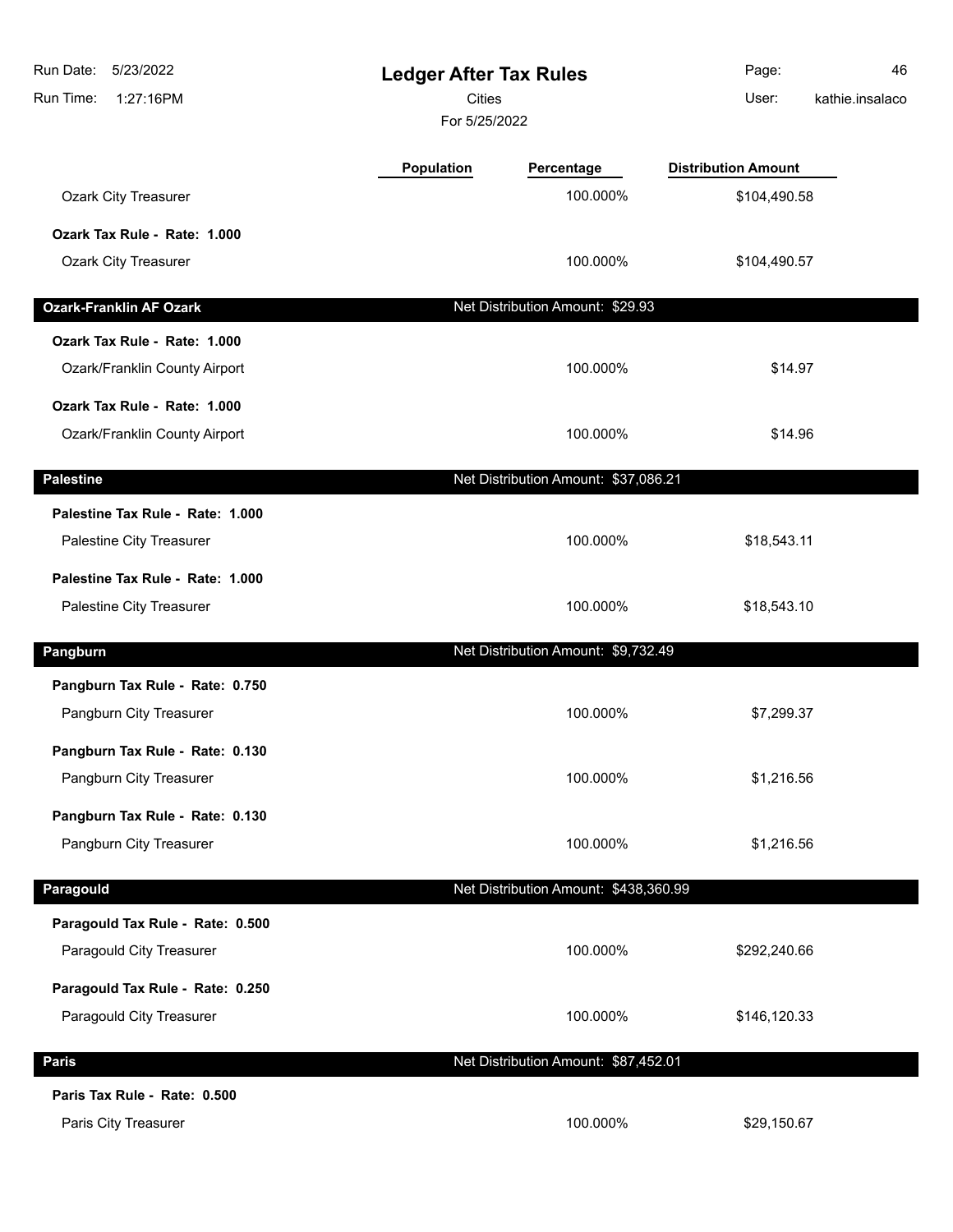| Run Date: 5/23/2022<br>Run Time:<br>1:27:16PM                   |            | <b>Ledger After Tax Rules</b><br><b>Cities</b><br>For 5/25/2022 |                            | 47<br>kathie.insalaco |
|-----------------------------------------------------------------|------------|-----------------------------------------------------------------|----------------------------|-----------------------|
|                                                                 | Population | Percentage                                                      | <b>Distribution Amount</b> |                       |
| Paris Tax Rule - Rate: 1.000<br>Paris City Treasurer            |            | 100.000%                                                        | \$58,301.34                |                       |
| <b>Parkdale</b>                                                 |            | Net Distribution Amount: \$1,264.97                             |                            |                       |
| Parkdale Tax Rule - Rate: 1.000<br>Parkdale City Treasurer      |            | 100.000%                                                        | \$1,264.97                 |                       |
| Parkin                                                          |            | Net Distribution Amount: \$7,171.77                             |                            |                       |
| Parkin Tax Rule - Rate: 1.000<br>Parkin City Treasurer          |            | 100.000%                                                        | \$7,171.77                 |                       |
| <b>Patmos</b>                                                   |            | Net Distribution Amount: \$126.25                               |                            |                       |
| Patmos Tax Rule - Rate: 1.000<br>Patmos City Treasurer          |            | 100.000%                                                        | \$126.25                   |                       |
| <b>Patterson</b>                                                |            | Net Distribution Amount: \$1,112.75                             |                            |                       |
| Patterson Tax Rule - Rate: 1.000<br>Patterson City Treasurer    |            | 100.000%                                                        | \$1,112.75                 |                       |
| Pea Ridge                                                       |            | Net Distribution Amount: \$292,496.43                           |                            |                       |
| Pea Ridge Tax Rule - Rate: 1.000<br>Pea Ridge City Treasurer    |            | 100.000%                                                        | \$146,248.22               |                       |
| Pea Ridge Tax Rule - Rate: 1.000<br>Pea Ridge Ciy Treasurer     |            | 100.000%                                                        | \$146,248.21               |                       |
| Perla                                                           |            | Net Distribution Amount: \$3,437.71                             |                            |                       |
| Perla Tax Rule - Rate: 1.000<br>Perla City Treasurer            |            | 100.000%                                                        | \$3,437.71                 |                       |
| <b>Perryville</b>                                               |            | Net Distribution Amount: \$28,950.66                            |                            |                       |
| Perryville Tax Rule - Rate: 1.000<br>Perryville City Treasurer  |            | 100.000%                                                        | \$28,950.66                |                       |
| Piggott                                                         |            | Net Distribution Amount: \$87,014.14                            |                            |                       |
| Piggott Tax Rule - Rate: 1.000<br><b>Piggott City Treasurer</b> |            | 100.000%                                                        | \$43,507.07                |                       |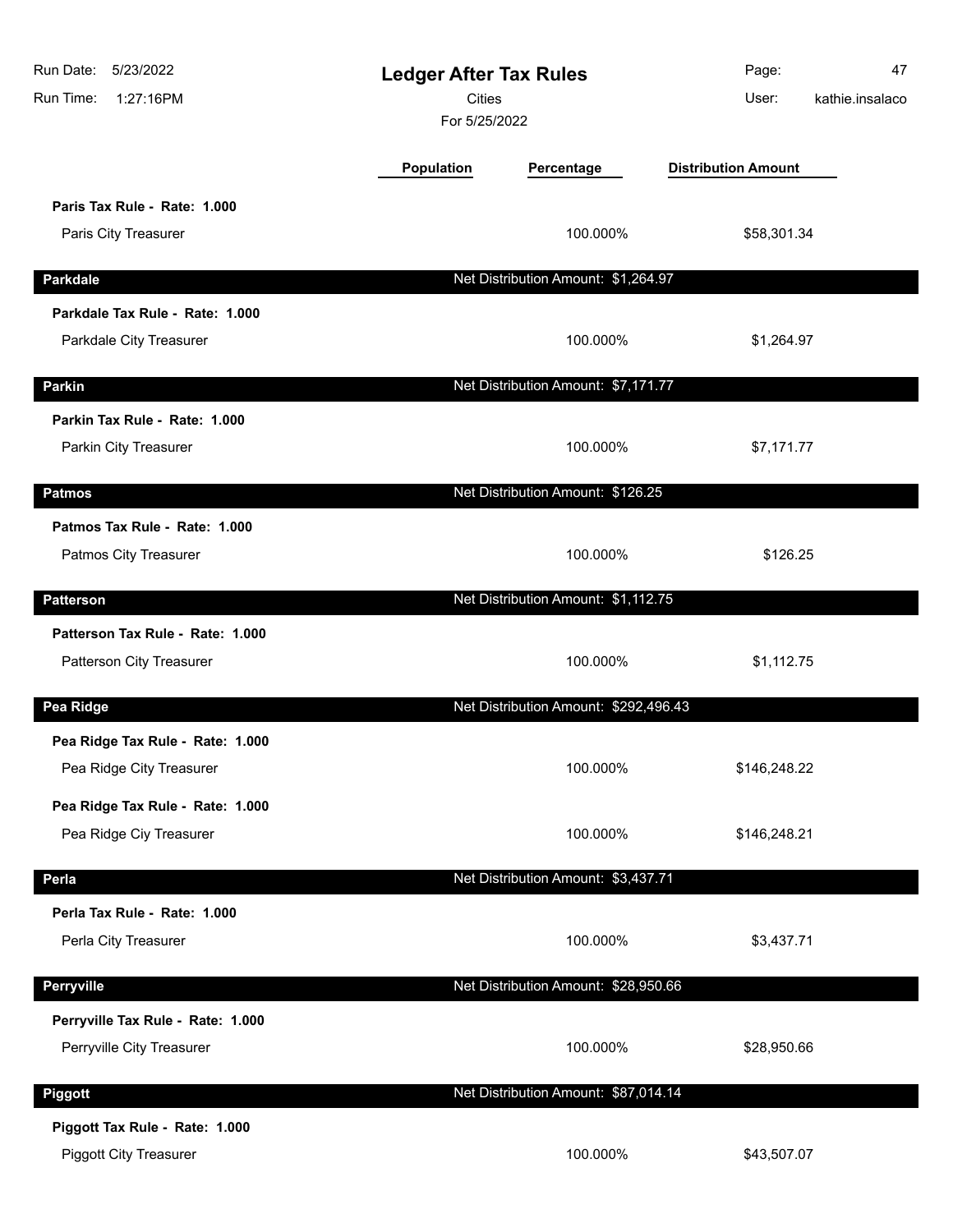| Run Date:<br>5/23/2022<br><b>Ledger After Tax Rules</b><br><b>Cities</b><br>Run Time:<br>1:27:16PM<br>For 5/25/2022 |                   |                                         | Page:<br>User:             | 48<br>kathie.insalaco |
|---------------------------------------------------------------------------------------------------------------------|-------------------|-----------------------------------------|----------------------------|-----------------------|
|                                                                                                                     | <b>Population</b> | Percentage                              | <b>Distribution Amount</b> |                       |
| Piggott Tax Rule - Rate: 1.000<br><b>Piggott City Treasurer</b>                                                     |                   | 100.000%                                | \$43,507.07                |                       |
| <b>Pine Bluff</b>                                                                                                   |                   | Net Distribution Amount: \$1,737,605.18 |                            |                       |
| Pine Bluff Tax Rule - Rate: 1.000                                                                                   |                   |                                         |                            |                       |
| Pine Bluff City Treasurer                                                                                           |                   | 100.000%                                | \$772,268.97               |                       |
| Pine Bluff Tax Rule - Rate: 0.630<br>Pine Bluff City Treasurer                                                      |                   | 100.000%                                | \$482,668.11               |                       |
| Pine Bluff Tax Rule - Rate: 0.630<br>Pine Bluff City Treasurer                                                      |                   | 100.000%                                | \$482,668.10               |                       |
| <b>Pineville</b>                                                                                                    |                   | Net Distribution Amount: \$3,355.04     |                            |                       |
| Pineville Tax Rule - Rate: 1.000<br>Pineville City Treasurer                                                        |                   | 100.000%                                | \$3,355.04                 |                       |
| <b>Plainview</b>                                                                                                    |                   | Net Distribution Amount: \$6,430.59     |                            |                       |
| Plainview Tax Rule - Rate: 1.000<br>Plainview City Treasurer                                                        |                   | 100.000%                                | \$4,287.06                 |                       |
| Plainview Tax Rule - Rate: 0.500<br>Plainview City Treasurer                                                        |                   | 100.000%                                | \$2,143.53                 |                       |
| <b>Pleasant Plains</b>                                                                                              |                   | Net Distribution Amount: \$13,279.81    |                            |                       |
| Pleasant Plains Tax Rule - Rate: 2.000<br>Pleasant Plains City Treasurer                                            |                   | 100.000%                                | \$13,279.81                |                       |
| Plumerville                                                                                                         |                   | Net Distribution Amount: \$16,746.05    |                            |                       |
| Plumerville Tax Rule - Rate: 1.000<br>Plumerville City Treasurer                                                    |                   | 100.000%                                | \$8,373.03                 |                       |
| Plumerville Tax Rule - Rate: 1.000<br>Plumerville City Treasurer                                                    |                   | 100.000%                                | \$8,373.02                 |                       |
| <b>Pocahontas</b>                                                                                                   |                   | Net Distribution Amount: \$373,482.45   |                            |                       |
| Pocahontas Tax Rule - Rate: 1.000<br>Pocahontas City Treasurer                                                      |                   | 100.000%                                | \$186,741.23               |                       |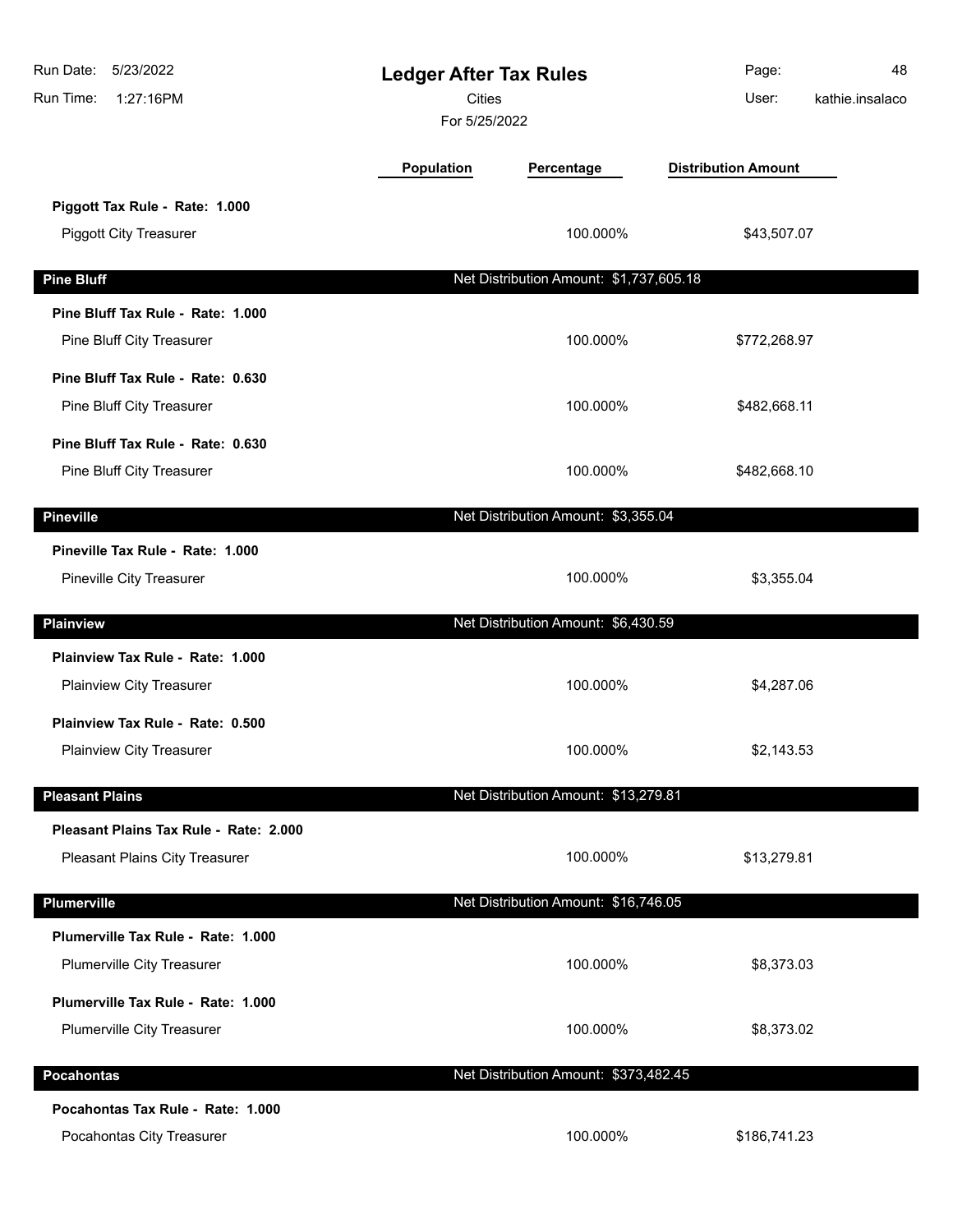| 5/23/2022<br>Run Date:<br>Run Time:<br>1:27:16PM                     | <b>Ledger After Tax Rules</b><br><b>Cities</b><br>For 5/25/2022 |                                       | Page:<br>User:             | 49<br>kathie.insalaco |
|----------------------------------------------------------------------|-----------------------------------------------------------------|---------------------------------------|----------------------------|-----------------------|
|                                                                      | <b>Population</b>                                               | Percentage                            | <b>Distribution Amount</b> |                       |
| Pocahontas Tax Rule - Rate: 0.500<br>Pocahontas City Treasurer       |                                                                 | 100.000%                              | \$93,370.61                |                       |
| Pocahontas Tax Rule - Rate: 0.500<br>Pocahontas City Treasurer       |                                                                 | 100.000%                              | \$93,370.61                |                       |
| <b>Pocahontas AF City</b>                                            |                                                                 | Net Distribution Amount: \$259.06     |                            |                       |
| Pocahontas Tax Rule - Rate: 1.000<br>Pocahontas Municipal Airport    |                                                                 | 100.000%                              | \$129.53                   |                       |
| Pocahontas Tax Rule - Rate: 0.500<br>Pocahontas Municipal Airport    |                                                                 | 100.000%                              | \$64.77                    |                       |
| Pocahontas Tax Rule - Rate: 0.500<br>Pocahontas Municipal Airport    |                                                                 | 100.000%                              | \$64.76                    |                       |
| Portia                                                               |                                                                 | Net Distribution Amount: \$5,151.44   |                            |                       |
| Portia Tax Rule - Rate: 1.000<br>Portia City Treasurer               |                                                                 | 100.000%                              | \$5,151.44                 |                       |
| <b>Portland</b>                                                      |                                                                 | Net Distribution Amount: \$8,684.22   |                            |                       |
| Portland Tax Rule - Rate: 1.000<br>Portland City Treasurer           |                                                                 | 100.000%                              | \$8,684.22                 |                       |
| <b>Pottsville</b>                                                    |                                                                 | Net Distribution Amount: \$56,134.20  |                            |                       |
| Pottsville Tax Rule - Rate: 1.000<br>Pottsville City Treasurer       |                                                                 | 100.000%                              | \$37,422.80                |                       |
| Pottsville Tax Rule - Rate: 0.500<br>Pottsville City Treasurer       |                                                                 | 100.000%                              | \$18,711.40                |                       |
| <b>Prairie Grove</b>                                                 |                                                                 | Net Distribution Amount: \$213,510.83 |                            |                       |
| Prairie Grove Tax Rule - Rate: 0.250<br>Prairie Grove City Treasurer |                                                                 | 100.000%                              | \$19,410.08                |                       |
| Prairie Grove Tax Rule - Rate: 1.000<br>Prairie Grove City Treasurer |                                                                 | 100.000%                              | \$77,640.30                |                       |
| Prairie Grove Tax Rule - Rate: 0.250                                 |                                                                 |                                       |                            |                       |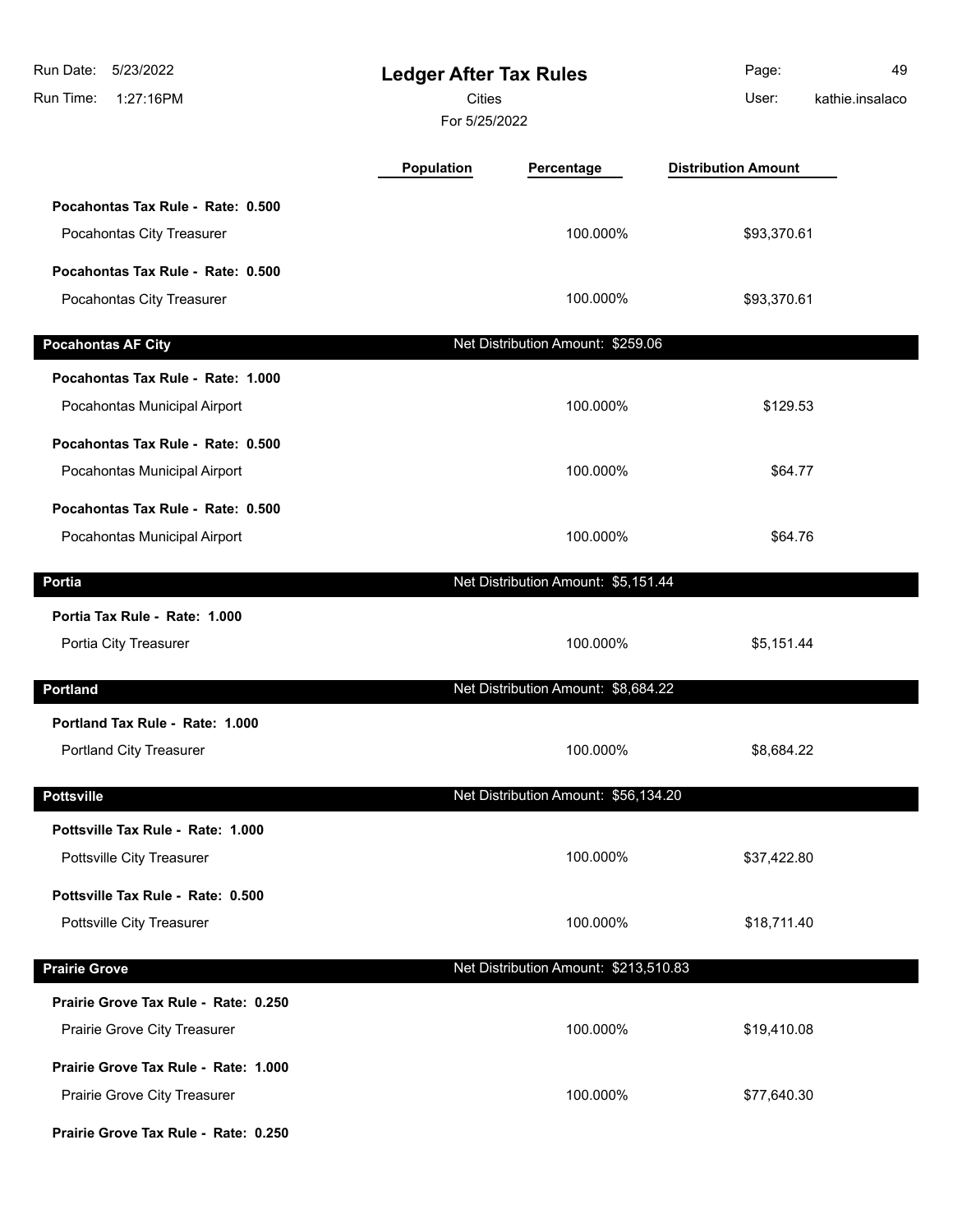**Ledger After Tax Rules** Run Time: 1:27:16PM 5/23/2022 Run Date: For 5/25/2022 **Cities Community Community Community** User: Page: 50 kathie.insalaco **Population Percentage Distribution Amount** Prairie Grove City Treasurer **100.000%** \$19,410.08 **Prairie Grove Tax Rule - Rate: 0.250** Prairie Grove City Treasurer **100.000%** \$19,410.08 **Prairie Grove Tax Rule - Rate: 0.500** Prairie Grove City Treasurer 100.000% \$38,820.15 **Prairie Grove Tax Rule - Rate: 0.500** Prairie Grove City Treasurer 100.000% \$38,820.14 **Prescott Net Distribution Amount: \$60,968.03 Prescott Tax Rule - Rate: 1.000** Prescott City Treasurer 100.000% \$60,968.03 **Pyatt Properties Amount: \$1,749.24 Pyatt Properties Amount: \$1,749.24 Pyatt Tax Rule - Rate: 0.500** Pyatt City Treasurer **100.000%** \$1,749.24 **Quitman Net Distribution Amount: \$33,048.88 Quitman Tax Rule - Rate: 1.000** Quitman City Treasurer 100.000% \$22,032.59 **Quitman Tax Rule - Rate: 0.500** Quitman City Treasurer 100.000% \$11,016.29 **Rector Rector Rector Rector Rector Rector Rector Rector Rector Rector Rector Rector Rector Rector Rector Rector Rector Rector Rector Rector Rep Rector Tax Rule - Rate: 1.000** Rector City Treasurer **100.000%** \$17,045.97 **Rector Tax Rule - Rate: 0.500**

Rector City Treasurer **100.000%** \$8,522.98

Rector City Treasurer **100.000%** \$8,522.98

**Redfield Redfield Net Distribution Amount: \$78,486.90** 

**Redfield Tax Rule - Rate: 1.000**

**Rector Tax Rule - Rate: 0.500**

Redfield City Treasurer 100.000% \$39,243.45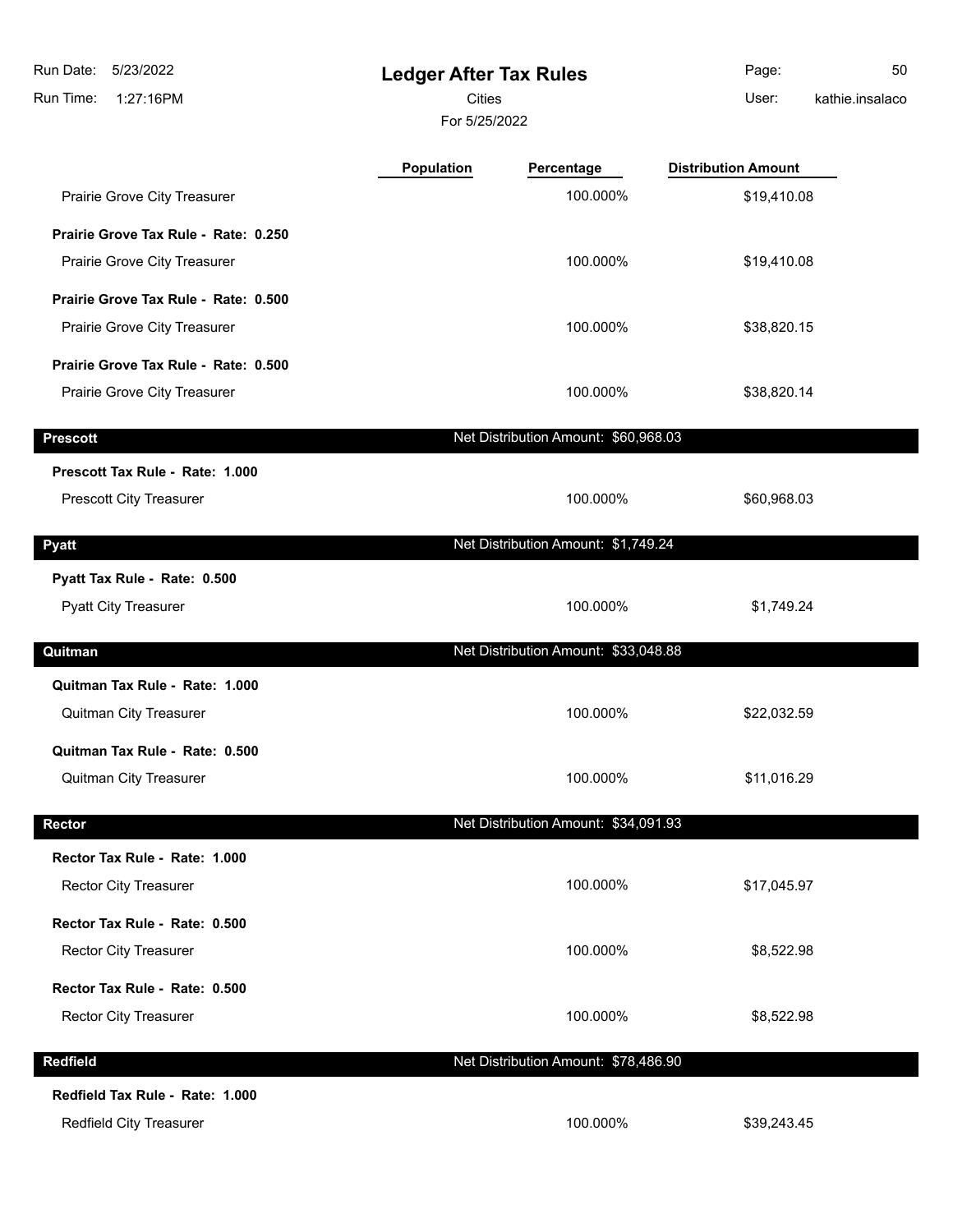| Run Date:<br>5/23/2022<br>Run Time:<br>1:27:16PM            | <b>Ledger After Tax Rules</b><br><b>Cities</b><br>For 5/25/2022 |                                         | Page:<br>User:             | 51<br>kathie.insalaco |
|-------------------------------------------------------------|-----------------------------------------------------------------|-----------------------------------------|----------------------------|-----------------------|
|                                                             | Population                                                      | Percentage                              | <b>Distribution Amount</b> |                       |
| Redfield Tax Rule - Rate: 1.000<br>Redfield City Treasurer  |                                                                 | 100.000%                                | \$39,243.45                |                       |
| <b>Rison</b>                                                |                                                                 | Net Distribution Amount: \$22,476.53    |                            |                       |
| Rison Tax Rule - Rate: 1.000<br><b>Rison City Treasurer</b> |                                                                 | 100.000%                                | \$22,476.53                |                       |
| <b>Rockport</b>                                             |                                                                 | Net Distribution Amount: \$26,706.25    |                            |                       |
| Rockport Tax Rule - Rate: 1.000<br>Rockport City Treasurer  |                                                                 | 100.000%                                | \$13,353.13                |                       |
| Rockport Tax Rule - Rate: 1.000<br>Rockport City Treasurer  |                                                                 | 100.000%                                | \$13,353.12                |                       |
| Roe                                                         |                                                                 | Net Distribution Amount: \$936.65       |                            |                       |
| Roe Tax Rule - Rate: 1.000<br>Roe City Treasurer            |                                                                 | 100.000%                                | \$936.65                   |                       |
| <b>Rogers</b>                                               |                                                                 | Net Distribution Amount: \$4,508,940.69 |                            |                       |
| Rogers Tax Rule - Rate: 1.000<br>Rogers City Treasurer      |                                                                 | 100.000%                                | \$2,254,470.35             |                       |
| Rogers Tax Rule - Rate: 1.000<br>Rogers City Treasurer      |                                                                 | 100.000%                                | \$2,254,470.34             |                       |
| <b>Rogers AF City</b>                                       |                                                                 | Net Distribution Amount: \$21,677.00    |                            |                       |
| Rogers Tax Rule - Rate: 1.000<br>Rogers Municipal Airport   |                                                                 | 100.000%                                | \$10,838.50                |                       |
| Rogers Tax Rule - Rate: 1.000<br>Rogers Municipal Airport   |                                                                 | 100.000%                                | \$10,838.50                |                       |
| <b>Rose Bud</b>                                             |                                                                 | Net Distribution Amount: \$29,940.16    |                            |                       |
| Rose Bud Tax Rule - Rate: 1.000<br>Rose Bud City Treasurer  |                                                                 | 100.000%                                | \$14,970.08                |                       |
| Rose Bud Tax Rule - Rate: 1.000<br>Rose Bud City Treasurer  |                                                                 | 100.000%                                | \$14,970.08                |                       |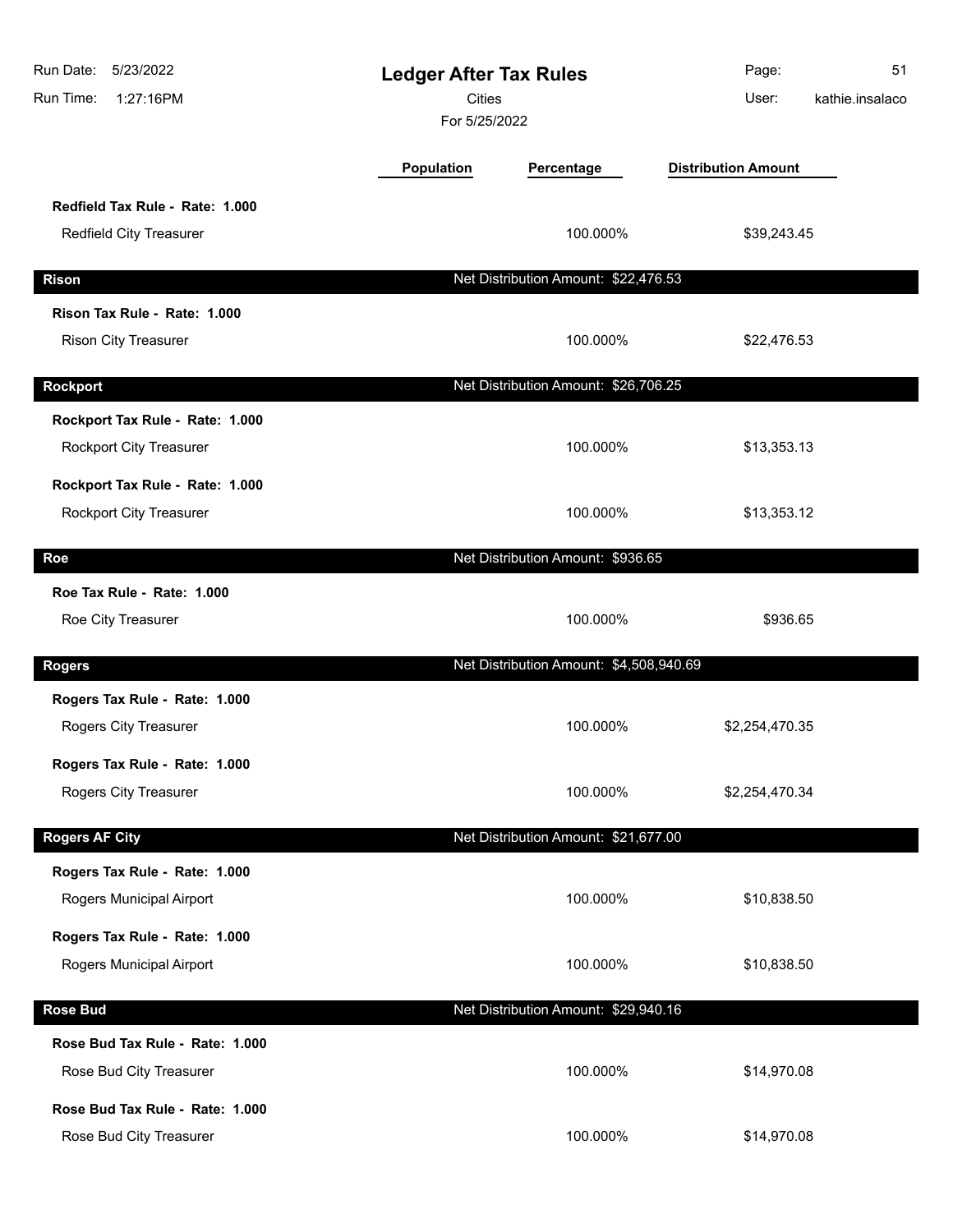| 5/23/2022<br>Run Date:<br>Run Time:<br>1:27:16PM | <b>Ledger After Tax Rules</b><br><b>Cities</b><br>For 5/25/2022 |                                         | Page:<br>User:             | 52<br>kathie.insalaco |
|--------------------------------------------------|-----------------------------------------------------------------|-----------------------------------------|----------------------------|-----------------------|
|                                                  | Population                                                      | Percentage                              | <b>Distribution Amount</b> |                       |
| <b>Rosston</b>                                   |                                                                 | Net Distribution Amount: \$23.12        |                            |                       |
| Rosston Tax Rule - Rate: 1.000                   |                                                                 |                                         |                            |                       |
| Rosston City Treasurer                           |                                                                 | 100.000%                                | \$23.12                    |                       |
| <b>Rudy</b>                                      |                                                                 | Net Distribution Amount: \$15,363.88    |                            |                       |
| Rudy Tax Rule - Rate: 0.500                      |                                                                 |                                         |                            |                       |
| Rudy City Treasurer                              |                                                                 | 100.000%                                | \$15,363.88                |                       |
| <b>Russellville</b>                              |                                                                 | Net Distribution Amount: \$1,490,529.15 |                            |                       |
| Russellville Tax Rule - Rate: 1.000              |                                                                 |                                         |                            |                       |
| <b>Russellville City Treasurer</b>               |                                                                 | 100.000%                                | \$993,686.10               |                       |
| Russellville Tax Rule - Rate: 0.500              |                                                                 |                                         |                            |                       |
| Russellville City Treasurer                      |                                                                 | 100.000%                                | \$496,843.05               |                       |
| <b>Russellville AF City</b>                      |                                                                 | Net Distribution Amount: \$502.60       |                            |                       |
| Russellville Tax Rule - Rate: 1.000              |                                                                 |                                         |                            |                       |
| Russellville Municipal Airport                   |                                                                 | 100.000%                                | \$335.07                   |                       |
| Russellville Tax Rule - Rate: 0.500              |                                                                 |                                         |                            |                       |
| Russellville Municipal Airport                   |                                                                 | 100.000%                                | \$167.53                   |                       |
| <b>Salem</b>                                     |                                                                 | Net Distribution Amount: \$28,646.54    |                            |                       |
| Salem Tax Rule - Rate: 1.000                     |                                                                 |                                         |                            |                       |
| Salem City Treasurer                             |                                                                 | 100.000%                                | \$28,646.54                |                       |
| <b>Salesville</b>                                |                                                                 | Net Distribution Amount: \$4,896.31     |                            |                       |
| Salesville Tax Rule - Rate: 1.000                |                                                                 |                                         |                            |                       |
| Salesville City Treasurer                        |                                                                 | 100.000%                                | \$4,896.31                 |                       |
| <b>Saline County AF Bryant</b>                   |                                                                 | Net Distribution Amount: \$1,069.25     |                            |                       |
| Bryant Tax Rule - Rate: 1.000                    |                                                                 |                                         |                            |                       |
| Saline County Airport Commission                 |                                                                 | 100.000%                                | \$356.42                   |                       |
| Bryant Tax Rule - Rate: 0.500                    |                                                                 |                                         |                            |                       |
| Saline County Airport Commission                 |                                                                 | 100.000%                                | \$178.21                   |                       |
| Bryant Tax Rule - Rate: 0.130                    |                                                                 |                                         |                            |                       |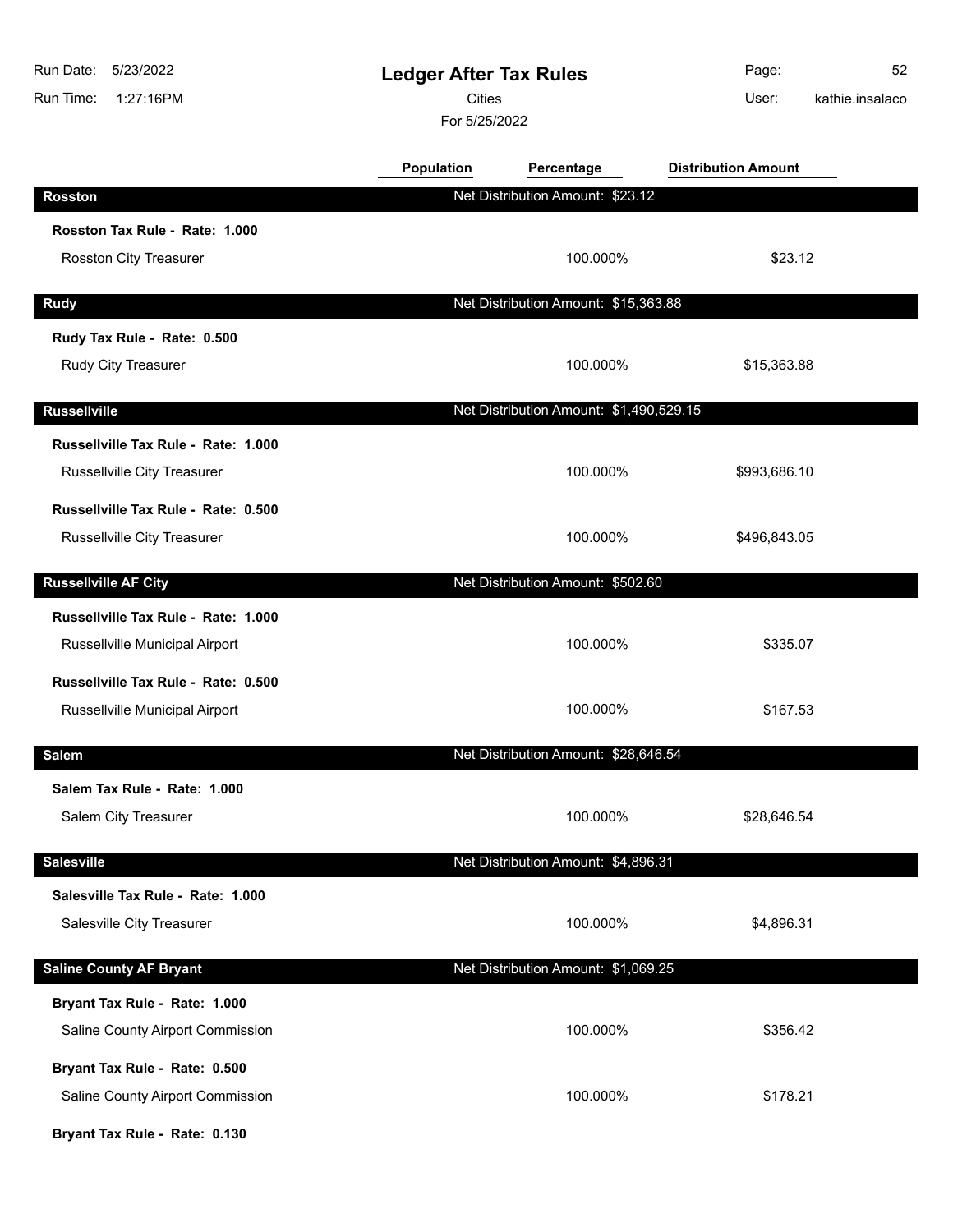| Run Date:<br>5/23/2022<br>Run Time:<br>1:27:16PM | <b>Ledger After Tax Rules</b><br><b>Cities</b><br>For 5/25/2022 |                                         | Page:<br>User:             | 53<br>kathie.insalaco |
|--------------------------------------------------|-----------------------------------------------------------------|-----------------------------------------|----------------------------|-----------------------|
|                                                  | Population                                                      | Percentage                              | <b>Distribution Amount</b> |                       |
| Saline County Airport Commission                 |                                                                 | 100.000%                                | \$44.55                    |                       |
| Bryant Tax Rule - Rate: 1.000                    |                                                                 |                                         |                            |                       |
| Saline County Airport Commission                 |                                                                 | 100.000%                                | \$356.42                   |                       |
| Bryant Tax Rule - Rate: 0.380                    |                                                                 |                                         |                            |                       |
| Saline County Airport Commission                 |                                                                 | 100.000%                                | \$133.65                   |                       |
| <b>Scranton</b>                                  |                                                                 | Net Distribution Amount: \$5,051.31     |                            |                       |
| Scranton Tax Rule - Rate: 1.000                  |                                                                 |                                         |                            |                       |
| <b>Scranton City Treasurer</b>                   |                                                                 | 100.000%                                | \$5,051.31                 |                       |
| <b>Searcy</b>                                    |                                                                 | Net Distribution Amount: \$1,192,719.55 |                            |                       |
| Searcy Tax Rule - Rate: 0.500                    |                                                                 |                                         |                            |                       |
| Searcy City Treasurer                            |                                                                 | 100.000%                                | \$397,573.18               |                       |
| Searcy Tax Rule - Rate: 1.000                    |                                                                 |                                         |                            |                       |
| Searcy City Treasurer                            |                                                                 | 100.000%                                | \$795,146.37               |                       |
| <b>Searcy City AF City</b>                       |                                                                 | Net Distribution Amount: \$1,005.21     |                            |                       |
| Searcy Tax Rule - Rate: 0.500                    |                                                                 |                                         |                            |                       |
| Searcy Municipal Airport                         |                                                                 | 100.000%                                | \$335.07                   |                       |
| Searcy Tax Rule - Rate: 1.000                    |                                                                 |                                         |                            |                       |
| Searcy Municipal Airport                         |                                                                 | 100.000%                                | \$670.14                   |                       |
| <b>Searcy County AF Marshall</b>                 |                                                                 | Net Distribution Amount: \$0.97         |                            |                       |
| Marshall Tax Rule - Rate: 0.500                  |                                                                 |                                         |                            |                       |
| Searcy County Airport Commission                 |                                                                 | 100.000%                                | \$0.97                     |                       |
| <b>Shannon Hills</b>                             |                                                                 | Net Distribution Amount: \$9,207.43     |                            |                       |
| Shannon Hills Tax Rule - Rate: 1.000             |                                                                 |                                         |                            |                       |
| Shannon Hills City Treasurer                     |                                                                 | 100.000%                                | \$9,207.43                 |                       |
| <b>Sharp County AF Cherokee Village</b>          |                                                                 | Net Distribution Amount: \$23.29        |                            |                       |
| Cherokee Village Tax Rule - Rate: 1.000          |                                                                 |                                         |                            |                       |
| Sharp County Regional Airport                    |                                                                 | 100.000%                                | \$23.29                    |                       |
| <b>Sheridan</b>                                  |                                                                 | Net Distribution Amount: \$314,347.94   |                            |                       |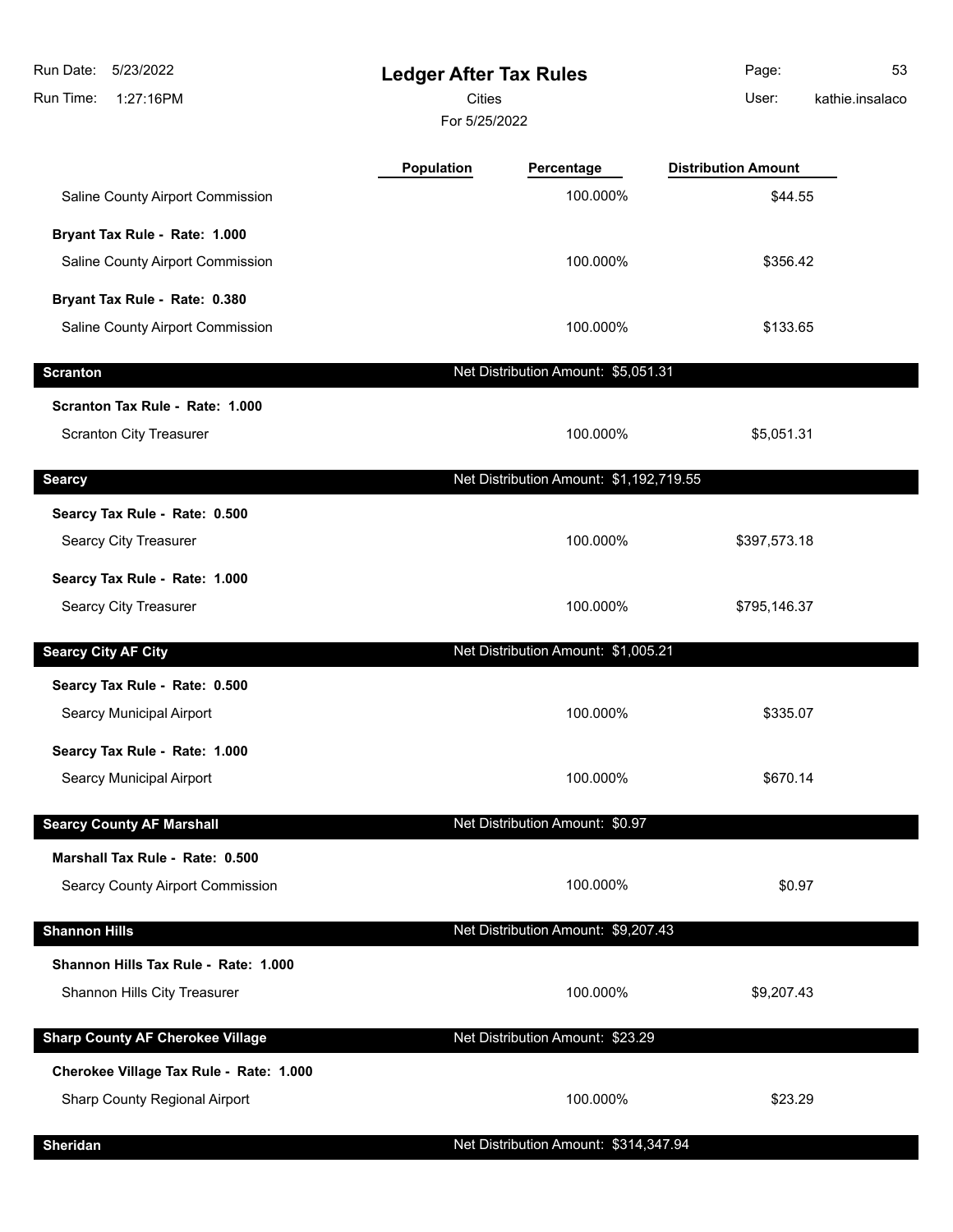| Run Date:<br>5/23/2022<br>Run Time:<br>1:27:16PM                       |            | <b>Ledger After Tax Rules</b><br><b>Cities</b><br>For 5/25/2022 |                            | 54<br>kathie.insalaco |
|------------------------------------------------------------------------|------------|-----------------------------------------------------------------|----------------------------|-----------------------|
|                                                                        | Population | Percentage                                                      | <b>Distribution Amount</b> |                       |
| Sheridan Tax Rule - Rate: 1.000<br>Sheridan City Treasurer             |            | 100.000%                                                        | \$157,173.97               |                       |
| Sheridan Tax Rule - Rate: 1.000<br>Sheridan City Treasurer             |            | 100.000%                                                        | \$157,173.97               |                       |
| <b>Sherrill</b>                                                        |            | Net Distribution Amount: \$1,006.75                             |                            |                       |
| Sherrill Tax Rule - Rate: 1.000<br>Sherrill City Treasurer             |            | 100.000%                                                        | \$1,006.75                 |                       |
| Sherwood                                                               |            | Net Distribution Amount: \$1,248,223.95                         |                            |                       |
| Sherwood Tax Rule - Rate: 1.000<br>Sherwood City Treasurer             |            | 100.000%                                                        | \$624,111.98               |                       |
| Sherwood Tax Rule - Rate: 0.250<br>Sherwood City Treasurer             |            | 100.000%                                                        | \$156,027.99               |                       |
| Sherwood Tax Rule - Rate: 0.750<br>Sherwood City Treasurer             |            | 100.000%                                                        | \$468,083.98               |                       |
| <b>Shirley</b>                                                         |            | Net Distribution Amount: \$4,647.63                             |                            |                       |
| Shirley Tax Rule - Rate: 1.000<br><b>Shirley City Treasurer</b>        |            | 100.000%                                                        | \$4,647.63                 |                       |
| <b>Siloam Springs</b>                                                  |            | Net Distribution Amount: \$1,018,494.37                         |                            |                       |
| Siloam Springs Tax Rule - Rate: 1.000<br>Siloam Springs City Treasurer |            | 100.000%                                                        | \$509,247.19               |                       |
| Siloam Springs Tax Rule - Rate: 0.380<br>Siloam Springs City Treasurer |            | 100.000%                                                        | \$190,967.69               |                       |
| Siloam Springs Tax Rule - Rate: 0.630<br>Siloam Springs City Treasurer |            | 100.000%                                                        | \$318,279.49               |                       |
| <b>Sparkman</b>                                                        |            | Net Distribution Amount: \$6,345.09                             |                            |                       |
| Sparkman Tax Rule - Rate: 1.000<br>Sparkman City Treasurer             |            | 100.000%                                                        | \$6,345.09                 |                       |
| <b>Springdale</b>                                                      |            | Net Distribution Amount: \$4,009,619.29                         |                            |                       |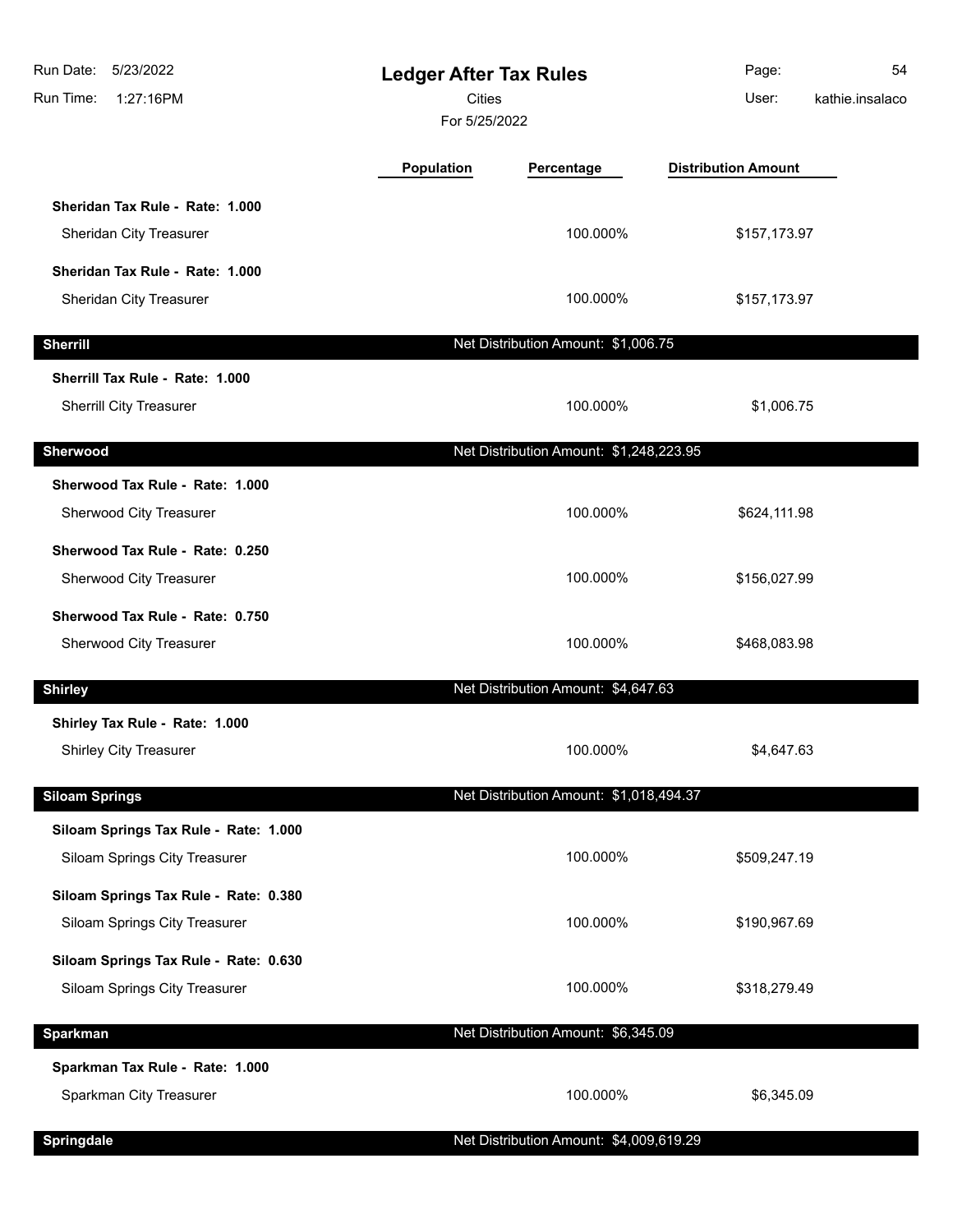| Run Date:<br>5/23/2022<br>Run Time:<br>1:27:16PM                  | <b>Ledger After Tax Rules</b><br><b>Cities</b><br>For 5/25/2022 |                                      | Page:<br>User:             | 55<br>kathie.insalaco |
|-------------------------------------------------------------------|-----------------------------------------------------------------|--------------------------------------|----------------------------|-----------------------|
|                                                                   | Population                                                      | Percentage                           | <b>Distribution Amount</b> |                       |
| Springdale Tax Rule - Rate: 1.000<br>Springdale City Treasurer    |                                                                 | 100.000%                             | \$2,004,809.65             |                       |
| Springdale Tax Rule - Rate: 1.000<br>Springdale City Treasurer    |                                                                 | 100.000%                             | \$2,004,809.64             |                       |
| <b>Springdale AF City</b>                                         |                                                                 | Net Distribution Amount: \$3,879.17  |                            |                       |
| Springdale Tax Rule - Rate: 1.000<br>Springdale Municipal Airport |                                                                 | 100.000%                             | \$1,939.59                 |                       |
| Springdale Tax Rule - Rate: 1.000<br>Springdale Municipal Airport |                                                                 | 100.000%                             | \$1,939.58                 |                       |
| Springtown                                                        |                                                                 | Net Distribution Amount: \$627.13    |                            |                       |
| Springtown Tax Rule - Rate: 1.000<br>Springtown City Treasurer    |                                                                 | 100.000%                             | \$627.13                   |                       |
| <b>St. Charles</b>                                                |                                                                 | Net Distribution Amount: \$2,347.81  |                            |                       |
| St. Charles Tax Rule - Rate: 2.000<br>St. Charles City Treasurer  |                                                                 | 100.000%                             | \$2,347.81                 |                       |
| St. Paul                                                          |                                                                 | Net Distribution Amount: \$4,445.33  |                            |                       |
| St. Paul Tax Rule - Rate: 2.000<br>St. Paul City Treasurer        |                                                                 | 100.000%                             | \$4,445.33                 |                       |
| <b>Stamps</b>                                                     |                                                                 | Net Distribution Amount: \$21,169.08 |                            |                       |
| Stamps Tax Rule - Rate: 1.000<br><b>Stamps City Treasurer</b>     |                                                                 | 100.000%                             | \$21,169.08                |                       |
| <b>Star City</b>                                                  |                                                                 | Net Distribution Amount: \$60,485.66 |                            |                       |
| Star City Tax Rule - Rate: 1.000<br><b>Star City Treasurer</b>    |                                                                 | 100.000%                             | \$48,388.53                |                       |
| Star City Tax Rule - Rate: 0.250<br><b>Star City Treasurer</b>    |                                                                 | 100.000%                             | \$12,097.13                |                       |
| <b>Stephens</b>                                                   |                                                                 | Net Distribution Amount: \$7,122.14  |                            |                       |

**Stephens Tax Rule - Rate: 1.000**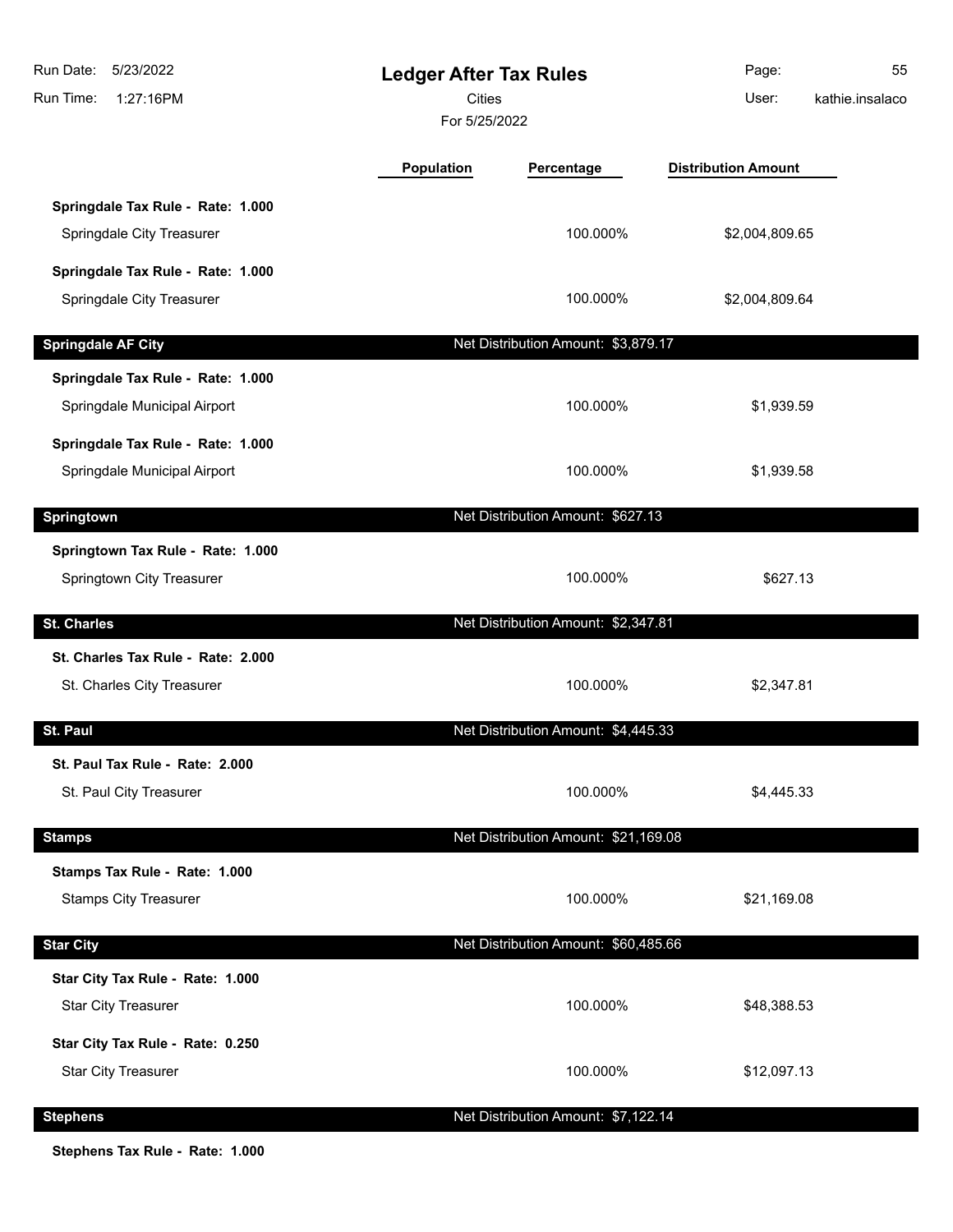| 5/23/2022<br>Run Date:<br>Run Time:<br>1:27:16PM | <b>Ledger After Tax Rules</b><br><b>Cities</b><br>For 5/25/2022 |                                       | Page:<br>User:             | 56<br>kathie.insalaco |
|--------------------------------------------------|-----------------------------------------------------------------|---------------------------------------|----------------------------|-----------------------|
|                                                  | Population                                                      | Percentage                            | <b>Distribution Amount</b> |                       |
| <b>Stephens City Treasurer</b>                   |                                                                 | 100.000%                              | \$7,122.14                 |                       |
| <b>Strong</b>                                    |                                                                 | Net Distribution Amount: \$12,182.78  |                            |                       |
| Strong Tax Rule - Rate: 1.000                    |                                                                 |                                       |                            |                       |
| <b>Strong City Treasurer</b>                     |                                                                 | 100.000%                              | \$12,182.78                |                       |
| <b>Stuttgart</b>                                 |                                                                 | Net Distribution Amount: \$798,932.08 |                            |                       |
| Stuttgart Tax Rule - Rate: 1.000                 |                                                                 |                                       |                            |                       |
| <b>Stuttgart City Treasurer</b>                  |                                                                 | 100.000%                              | \$266,310.69               |                       |
| Stuttgart Tax Rule - Rate: 1.000                 |                                                                 |                                       |                            |                       |
| <b>Stuttgart City Treasurer</b>                  |                                                                 | 100.000%                              | \$266,310.69               |                       |
| Stuttgart Tax Rule - Rate: 1.000                 |                                                                 |                                       |                            |                       |
| <b>Stuttgart City Treasurer</b>                  |                                                                 | 100.000%                              | \$266,310.70               |                       |
| <b>Subiaco</b>                                   |                                                                 | Net Distribution Amount: \$9,804.93   |                            |                       |
| Subiaco Tax Rule - Rate: 1.000                   |                                                                 |                                       |                            |                       |
| Subiaco City Treasurer                           |                                                                 | 100.000%                              | \$9,804.93                 |                       |
| <b>Sulphur Springs</b>                           |                                                                 | Net Distribution Amount: \$3,657.86   |                            |                       |
| Sulphur Springs Tax Rule - Rate: 1.000           |                                                                 |                                       |                            |                       |
| Sulphur Springs City Treasurer                   |                                                                 | 100.000%                              | \$3,657.86                 |                       |
| <b>Summit</b>                                    |                                                                 | Net Distribution Amount: \$6,495.53   |                            |                       |
| Summit Tax Rule - Rate: 1.000                    |                                                                 |                                       |                            |                       |
| Summit City Treasurer                            |                                                                 | 100.000%                              | \$6,495.53                 |                       |
| <b>Sunset</b>                                    |                                                                 | Net Distribution Amount: \$8,912.79   |                            |                       |
| Sunset Tax Rule - Rate: 3.000                    |                                                                 |                                       |                            |                       |
| <b>Sunset City Treasurer</b>                     |                                                                 | 100.000%                              | \$8,912.79                 |                       |
| <b>Swifton</b>                                   |                                                                 | Net Distribution Amount: \$6,055.99   |                            |                       |
| Swifton Tax Rule - Rate: 1.000                   |                                                                 |                                       |                            |                       |
| Swifton City Treasurer                           |                                                                 | 100.000%                              | \$6,055.99                 |                       |
| <b>Taylor</b>                                    |                                                                 | Net Distribution Amount: \$13,176.41  |                            |                       |

**Taylor Tax Rule - Rate: 1.000**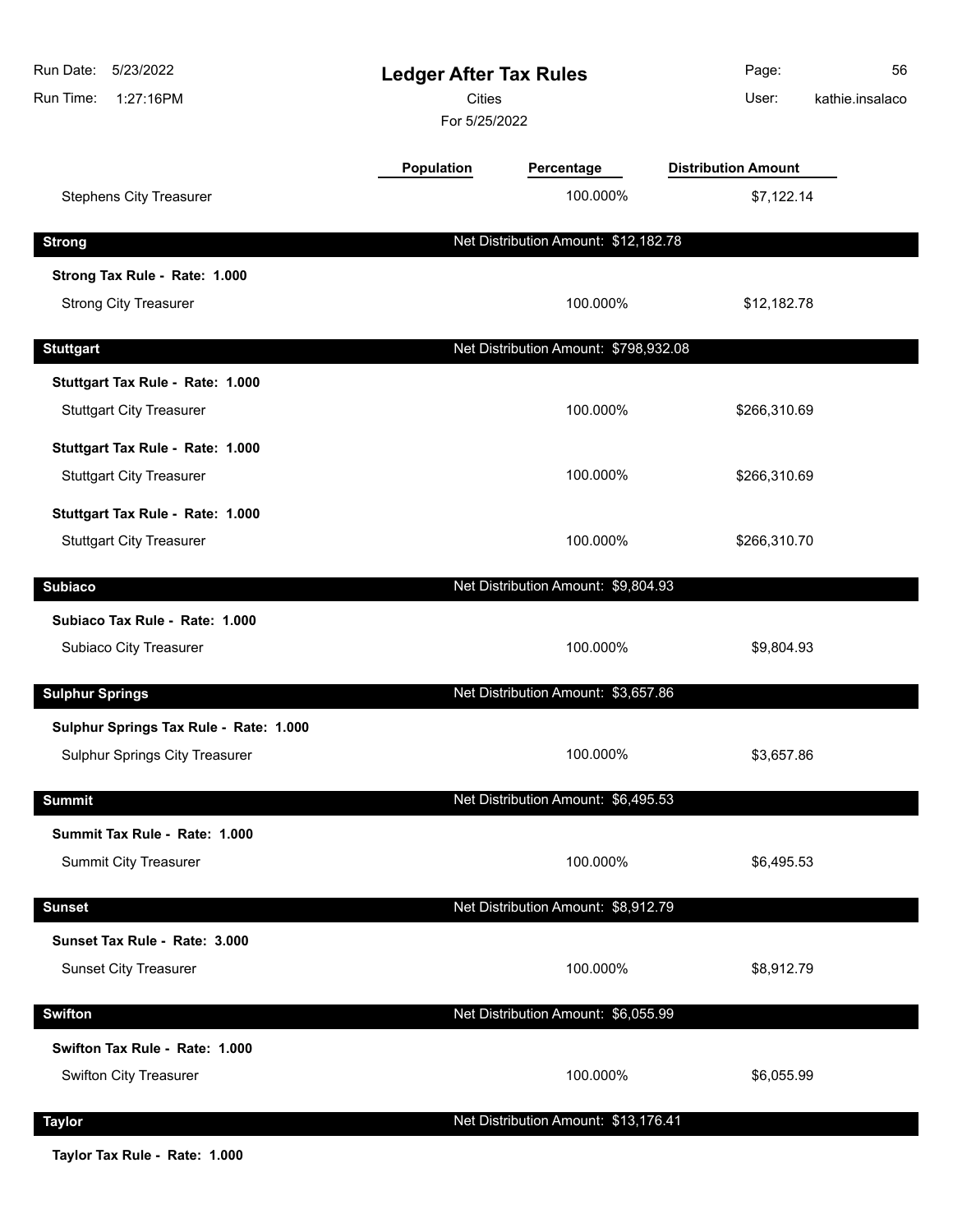| Run Date:<br>5/23/2022<br>Run Time:<br>1:27:16PM | <b>Ledger After Tax Rules</b><br><b>Cities</b><br>For 5/25/2022 |                                       | Page:<br>User:             | 57<br>kathie.insalaco |
|--------------------------------------------------|-----------------------------------------------------------------|---------------------------------------|----------------------------|-----------------------|
|                                                  | Population                                                      | Percentage                            | <b>Distribution Amount</b> |                       |
| <b>Taylor City Treasurer</b>                     |                                                                 | 100.000%                              | \$6,588.21                 |                       |
| Taylor Tax Rule - Rate: 1.000                    |                                                                 |                                       |                            |                       |
| <b>Taylor City Treasurer</b>                     |                                                                 | 100.000%                              | \$6,588.20                 |                       |
| <b>Texarkana</b>                                 |                                                                 | Net Distribution Amount: \$609,585.30 |                            |                       |
| Texarkana Tax Rule - Rate: 1.000                 |                                                                 |                                       |                            |                       |
| Texarkana City Treasurer                         |                                                                 | 100.000%                              | \$609,585.30               |                       |
| <b>Texarkana AF City</b>                         |                                                                 | Net Distribution Amount: \$4,496.66   |                            |                       |
| Texarkana Tax Rule - Rate: 1.000                 |                                                                 |                                       |                            |                       |
| Texarkana City Treasurer                         |                                                                 | 100.000%                              | \$2,997.77                 |                       |
| Texarkana Tax Rule - Rate: 0.250                 |                                                                 |                                       |                            |                       |
| Texarkana Regional Airport                       |                                                                 | 100.000%                              | \$749.44                   |                       |
| Texarkana Tax Rule - Rate: 0.250                 |                                                                 |                                       |                            |                       |
| Texarkana Regional Airport                       |                                                                 | 100.000%                              | \$749.45                   |                       |
| <b>Texarkana Special</b>                         |                                                                 | Net Distribution Amount: \$275,447.27 |                            |                       |
| Texarkana Special Tax Rule - Rate: 0.250         |                                                                 |                                       |                            |                       |
| Texarkana City Treasurer                         |                                                                 | 100.000%                              | \$137,723.64               |                       |
| Texarkana Special Tax Rule - Rate: 0.250         |                                                                 |                                       |                            |                       |
| Texarkana City Treasurer                         |                                                                 | 100.000%                              | \$137,723.63               |                       |
| <b>Thornton</b>                                  |                                                                 | Net Distribution Amount: \$1,469.20   |                            |                       |
| Thornton Tax Rule - Rate: 1.000                  |                                                                 |                                       |                            |                       |
| Thornton City Treasurer                          |                                                                 | 100.000%                              | \$1,469.20                 |                       |
| <b>Tontitown</b>                                 |                                                                 | Net Distribution Amount: \$486,919.75 |                            |                       |
| Tontitown Tax Rule - Rate: 1.000                 |                                                                 |                                       |                            |                       |
| Tontitown City Treasurer                         |                                                                 | 100.000%                              | \$177,061.73               |                       |
| Tontitown Tax Rule - Rate: 1.000                 |                                                                 |                                       |                            |                       |
| Tontitown City Treasurer                         |                                                                 | 100.000%                              | \$177,061.73               |                       |
| Tontitown Tax Rule - Rate: 0.750                 |                                                                 |                                       |                            |                       |
| Tontitown City Treasurer                         |                                                                 | 100.000%                              | \$132,796.29               |                       |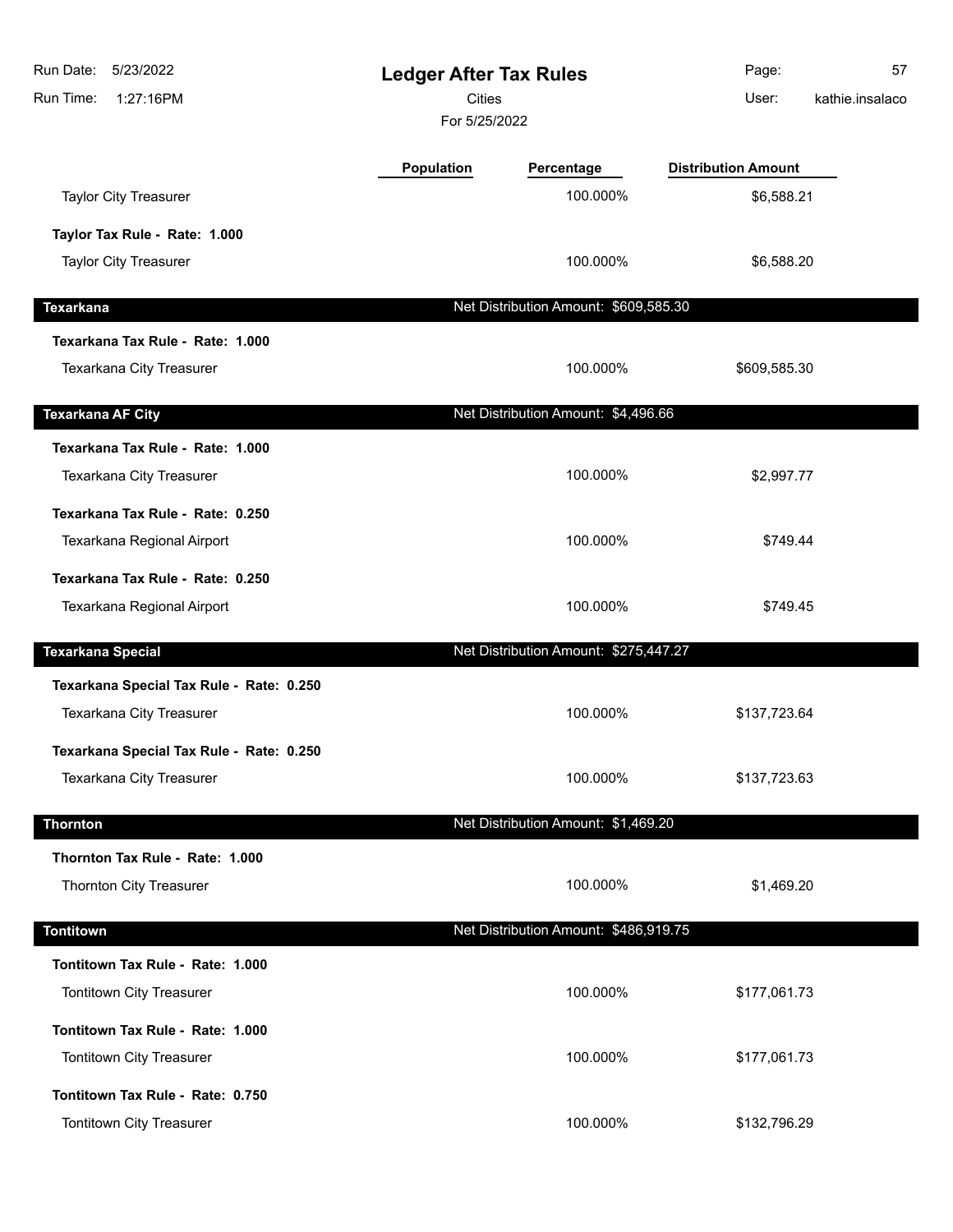## **Ledger After Tax Rules**

Cities **User:** 

For 5/25/2022

Page: 58 kathie.insalaco

|                                    | <b>Population</b> | Percentage                            | <b>Distribution Amount</b> |  |
|------------------------------------|-------------------|---------------------------------------|----------------------------|--|
| <b>Trumann</b>                     |                   | Net Distribution Amount: \$243,432.77 |                            |  |
| Trumann Tax Rule - Rate: 1.000     |                   |                                       |                            |  |
| Trumann City Treasurer             |                   | 100.000%                              | \$121,716.39               |  |
| Truman Tax Rule - Rate: 1.000      |                   |                                       |                            |  |
| Trumann City Treasurer             |                   | 100.000%                              | \$121,716.38               |  |
| <b>Tuckerman</b>                   |                   | Net Distribution Amount: \$13,653.79  |                            |  |
| Tuckerman Tax Rule - Rate: 1.000   |                   |                                       |                            |  |
| Tuckerman City Treasurer           |                   | 100.000%                              | \$10,923.03                |  |
| Tuckerman Tax Rule - Rate: 0.250   |                   |                                       |                            |  |
| <b>Tuckerman City Treasurer</b>    |                   | 100.000%                              | \$2,730.76                 |  |
| <b>Turrell</b>                     |                   | Net Distribution Amount: \$11,917.56  |                            |  |
| Turrell Tax Rule - Rate: 2.000     |                   |                                       |                            |  |
| <b>Turrell City Treasurer</b>      |                   | 100.000%                              | \$11,917.56                |  |
| Tyronza                            |                   | Net Distribution Amount: \$3,442.29   |                            |  |
| Tyronza Tax Rule - Rate: 1.000     |                   |                                       |                            |  |
| Tyronza City Treasurer             |                   | 100.000%                              | \$3,442.29                 |  |
| Van Buren                          |                   | Net Distribution Amount: \$735,376.05 |                            |  |
| Van Buren Tax Rule - Rate: 1.000   |                   |                                       |                            |  |
| Van Buren City Treasurer           |                   | 100.000%                              | \$490,250.70               |  |
| Van Buren Tax Rule - Rate: 0.500   |                   |                                       |                            |  |
| Van Buren City Treasurer           |                   | 100.000%                              | \$245,125.35               |  |
| Vandervoort                        |                   | Net Distribution Amount: \$529.08     |                            |  |
| Vandervoort Tax Rule - Rate: 1.000 |                   |                                       |                            |  |
| Vandervoort City Treasurer         |                   | 100.000%                              | \$529.08                   |  |
| Vilonia                            |                   | Net Distribution Amount: \$156,655.88 |                            |  |
| Vilonia Tax Rule - Rate: 0.500     |                   |                                       |                            |  |
| Vilonia City Treasurer             |                   | 100.000%                              | \$28,482.89                |  |
|                                    |                   |                                       |                            |  |

**Vilonia Tax Rule - Rate: 1.000**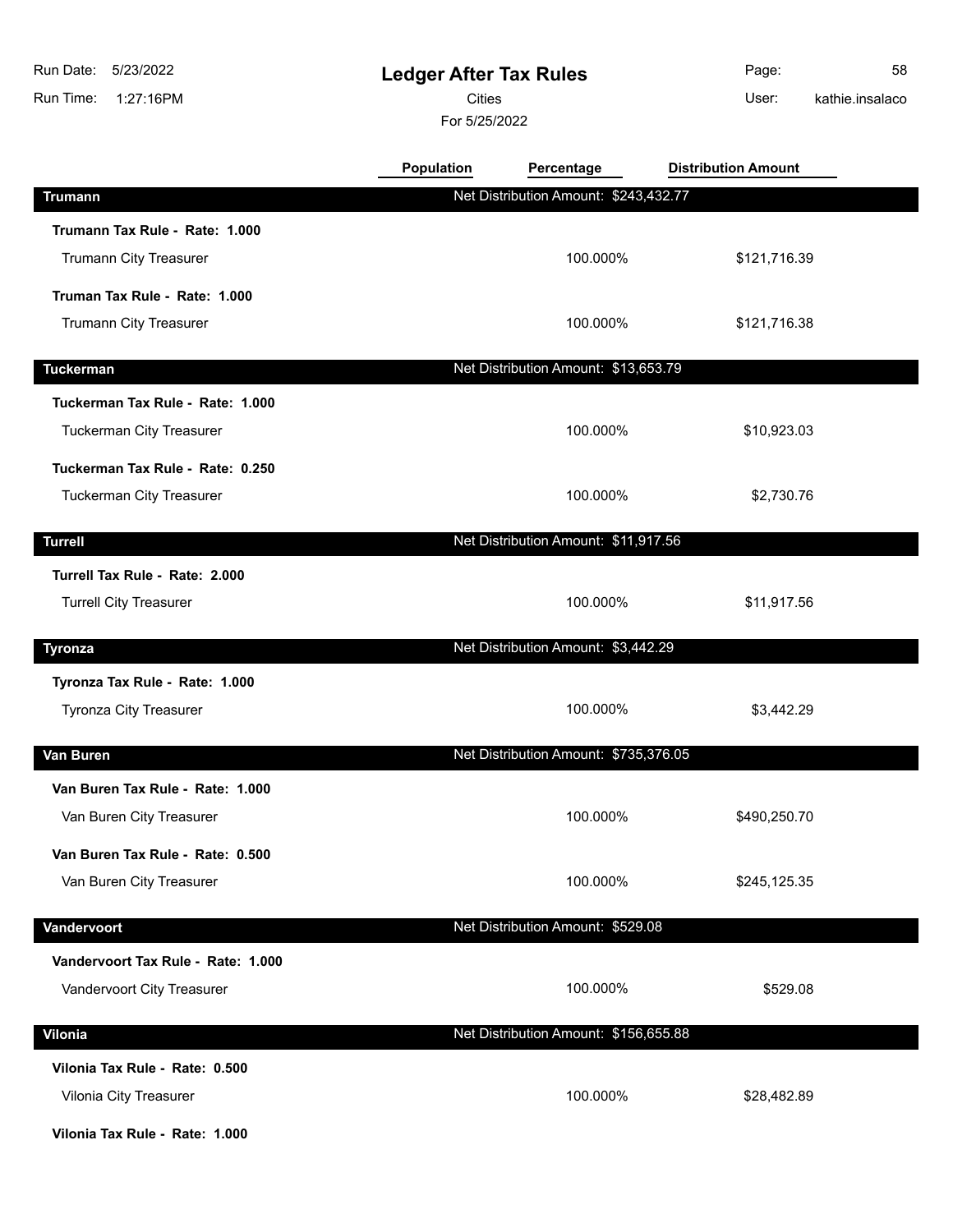**Ledger After Tax Rules** Run Time: 1:27:16PM 5/23/2022 Run Date: For 5/25/2022 Cities User:

Page: 59

kathie.insalaco

|                                   | Population | Percentage                            | <b>Distribution Amount</b> |  |
|-----------------------------------|------------|---------------------------------------|----------------------------|--|
| Vilonia City Treasurer            |            | 100.000%                              | \$56,965.77                |  |
| Vilonia Tax Rule - Rate: 0.500    |            |                                       |                            |  |
| Vilonia City Treasurer            |            | 100.000%                              | \$28,482.89                |  |
| Vilonia Tax Rule - Rate: 0.500    |            |                                       |                            |  |
| Vilonia City Treasurer            |            | 100.000%                              | \$28,482.89                |  |
| Vilonia Tax Rule - Rate: 0.250    |            |                                       |                            |  |
| Vilonia City Treasurer            |            | 100.000%                              | \$14,241.44                |  |
| <b>Viola</b>                      |            | Net Distribution Amount: \$9,829.60   |                            |  |
| Viola Tax Rule - Rate: 1.000      |            |                                       |                            |  |
| Viola City Treasurer              |            | 100.000%                              | \$4,914.80                 |  |
| Viola Tax Rule - Rate: 1.000      |            |                                       |                            |  |
| Viola City Treasurer              |            | 100.000%                              | \$4,914.80                 |  |
| Wabbaseka                         |            | Net Distribution Amount: \$1,933.47   |                            |  |
| Wabbaseka Tax Rule - Rate: 1.000  |            |                                       |                            |  |
| Wabbaseka City Treasurer          |            | 100.000%                              | \$966.74                   |  |
| Wabbaseka Tax Rule - Rate: 1.000  |            |                                       |                            |  |
| Wabbaseka City Treasurer          |            | 100.000%                              | \$966.73                   |  |
| Waldenburg                        |            | Net Distribution Amount: \$7,225.14   |                            |  |
| Waldenburg Tax Rule - Rate: 1.000 |            |                                       |                            |  |
| <b>Waldenburg City Treasurer</b>  |            | 100.000%                              | \$4,816.76                 |  |
| Waldenburg Tax Rule - Rate: 0.500 |            |                                       |                            |  |
| <b>Waldenburg City Treasurer</b>  |            | 100.000%                              | \$2,408.38                 |  |
| Waldron                           |            | Net Distribution Amount: \$112,975.76 |                            |  |
| Waldron Tax Rule - Rate: 0.500    |            |                                       |                            |  |
| <b>Waldron City Treasurer</b>     |            | 100.000%                              | \$28,243.94                |  |
| Waldron Tax Rule - Rate: 0.500    |            |                                       |                            |  |
| <b>Waldron City Treasurer</b>     |            | 100.000%                              | \$28,243.94                |  |
| Waldron Tax Rule - Rate: 1.000    |            |                                       |                            |  |
| <b>Waldron City Treasurer</b>     |            | 100.000%                              | \$56,487.88                |  |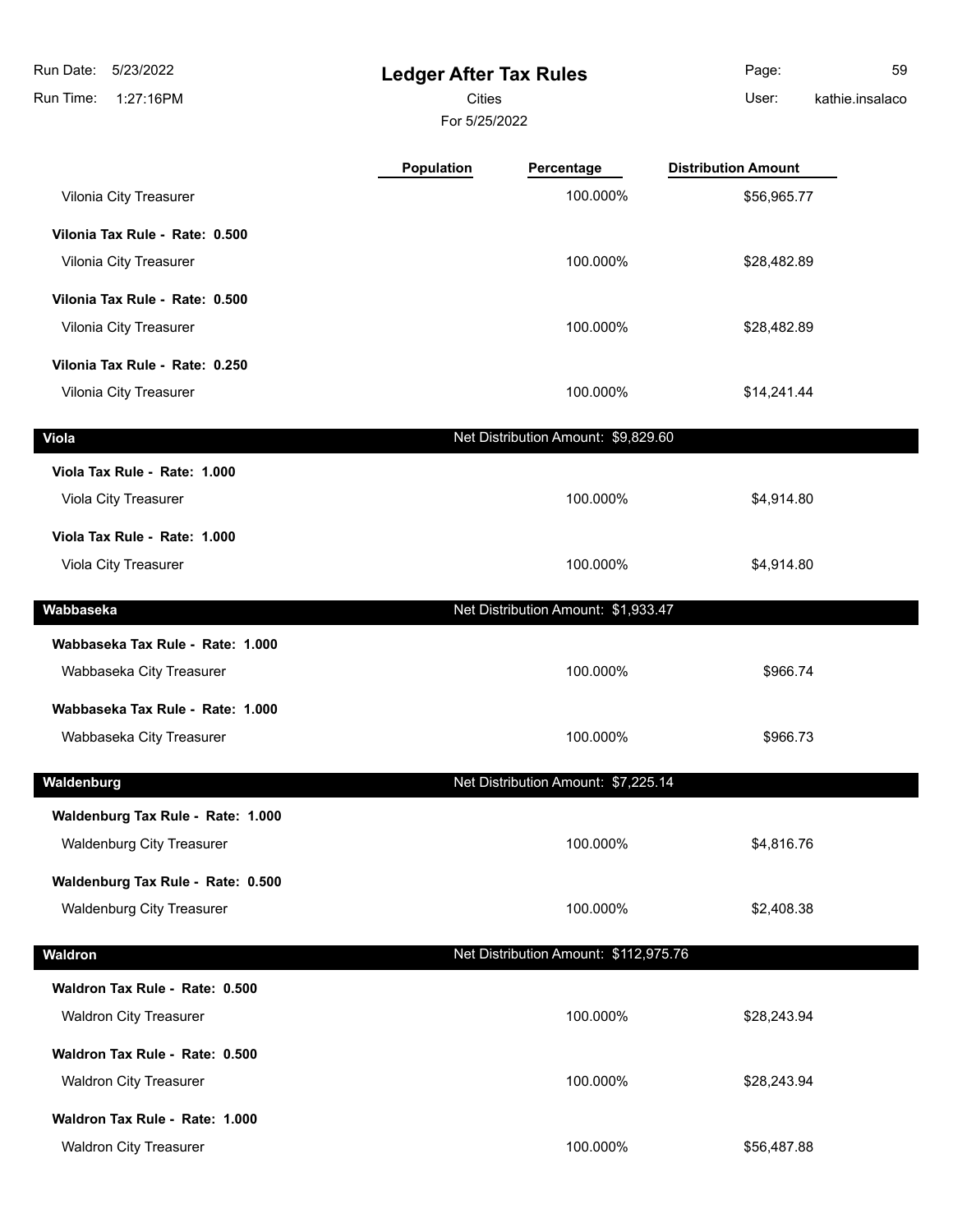| Run Date:<br>5/23/2022<br>Run Time:<br>1:27:16PM | <b>Ledger After Tax Rules</b><br><b>Cities</b><br>For 5/25/2022 |                                       | Page:<br>60<br>kathie.insalaco<br>User: |
|--------------------------------------------------|-----------------------------------------------------------------|---------------------------------------|-----------------------------------------|
|                                                  | <b>Population</b>                                               | Percentage                            | <b>Distribution Amount</b>              |
| <b>Walnut Ridge</b>                              |                                                                 | Net Distribution Amount: \$196,721.41 |                                         |
| Walnut Ridge Tax Rule - Rate: 1.000              |                                                                 |                                       |                                         |
| Walnut Ridge City Treasurer                      |                                                                 | 100.000%                              | \$98,360.71                             |
| Walnut Ridge Tax Rule - Rate: 0.630              |                                                                 |                                       |                                         |
|                                                  |                                                                 | 100.000%                              | \$61,475.44                             |
| Walnut Ridge City Treasurer                      |                                                                 | 20.000%                               | \$12,295.09                             |
| Walnut Ridge City Treasurer                      |                                                                 | 80.000%                               | \$49,180.35                             |
| Walnut Ridge Tax Rule - Rate: 0.380              |                                                                 |                                       |                                         |
| <b>Walnut Ridge City Treasurer</b>               |                                                                 | 100.000%                              | \$36,885.26                             |
| <b>Walnut Ridge AF City</b>                      |                                                                 | Net Distribution Amount: \$0.97       |                                         |
| Walnut Ridge Tax Rule - Rate: 1.000              |                                                                 |                                       |                                         |
| Walnut Ridge Regional Airport                    |                                                                 | 100.000%                              | \$0.49                                  |
| Walnut Ridge Tax Rule - Rate: 0.630              |                                                                 |                                       |                                         |
|                                                  |                                                                 | 100.000%                              | \$0.30                                  |
| Walnut Ridge Regional Airport                    |                                                                 | 20.000%                               | \$0.06                                  |
| Walnut Ridge Regional Airport                    |                                                                 | 80.000%                               | \$0.24                                  |
| Walnut Ridge Tax Rule - Rate: 0.380              |                                                                 |                                       |                                         |
| Walnut Ridge Regional Airport                    |                                                                 | 100.000%                              | \$0.18                                  |
| <b>Ward</b>                                      |                                                                 | Net Distribution Amount: \$74,818.17  |                                         |
| Ward Tax Rule - Rate: 1.000                      |                                                                 |                                       |                                         |
| Ward City Treasurer                              |                                                                 | 100.000%                              | \$37,409.09                             |
| Ward Tax Rule - Rate: 1.000                      |                                                                 |                                       |                                         |
| Ward City Treasurer                              |                                                                 | 100.000%                              | \$37,409.08                             |
| Warren                                           |                                                                 | Net Distribution Amount: \$100,498.42 |                                         |
| Warren Tax Rule - Rate: 1.000                    |                                                                 |                                       |                                         |
| Warren City Treasurer                            |                                                                 | 100.000%                              | \$100,498.42                            |
| Washington                                       |                                                                 | Net Distribution Amount: \$1,907.33   |                                         |
| Washington Tax Rule - Rate: 1.000                |                                                                 |                                       |                                         |
| <b>Washington City Treasurer</b>                 |                                                                 | 100.000%                              | \$1,907.33                              |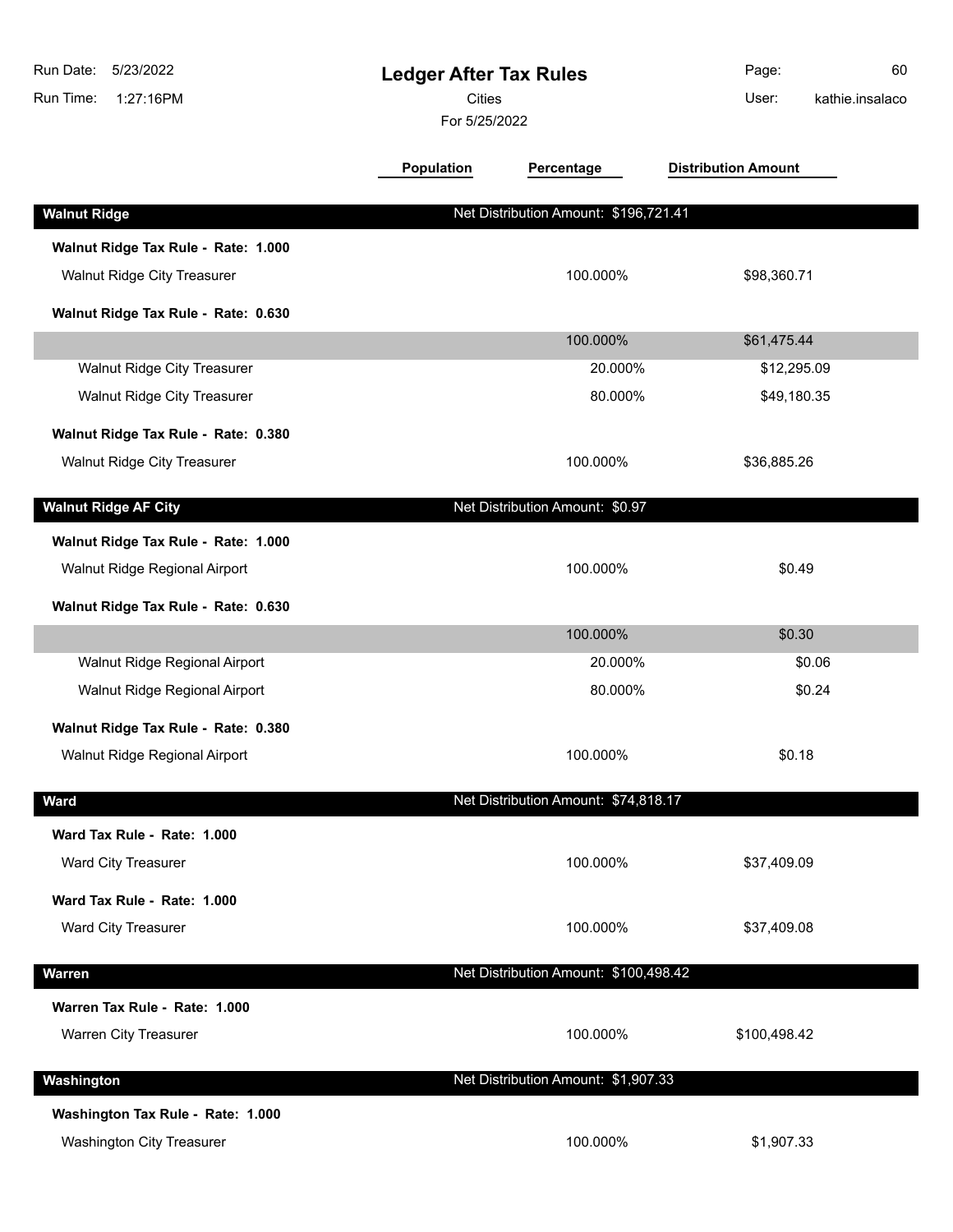| Run Date:<br>5/23/2022<br>Run Time:<br>1:27:16PM | <b>Ledger After Tax Rules</b><br><b>Cities</b><br>For 5/25/2022 |                                       | Page:<br>User:             | 61<br>kathie.insalaco |
|--------------------------------------------------|-----------------------------------------------------------------|---------------------------------------|----------------------------|-----------------------|
|                                                  | <b>Population</b>                                               | Percentage                            | <b>Distribution Amount</b> |                       |
| Weiner                                           |                                                                 | Net Distribution Amount: \$21,647.86  |                            |                       |
| Weiner Tax Rule - Rate: 1.000                    |                                                                 |                                       |                            |                       |
| Weiner City Treasurer                            |                                                                 | 100.000%                              | \$21,647.86                |                       |
| <b>West Fork</b>                                 |                                                                 | Net Distribution Amount: \$88,542.24  |                            |                       |
| West Fork Tax Rule - Rate: 1.000                 |                                                                 |                                       |                            |                       |
| West Fork City Treasurer                         |                                                                 | 100.000%                              | \$29,514.08                |                       |
| West Fork Tax Rule - Rate: 1.000                 |                                                                 |                                       |                            |                       |
| West Fork City Treasurer                         |                                                                 | 100.000%                              | \$29,514.08                |                       |
| West Fork Tax Rule - Rate: 0.630                 |                                                                 |                                       |                            |                       |
| West Fork City Treasurer                         |                                                                 | 100.000%                              | \$18,446.30                |                       |
| West Fork Tax Rule - Rate: 0.380                 |                                                                 |                                       |                            |                       |
| West Fork City Treasurer                         |                                                                 | 100.000%                              | \$11,067.78                |                       |
| <b>West Memphis</b>                              |                                                                 | Net Distribution Amount: \$850,782.58 |                            |                       |
| West Memphis Tax Rule - Rate: 1.000              |                                                                 |                                       |                            |                       |
| West Memphis City Treasurer                      |                                                                 | 100.000%                              | \$567,188.39               |                       |
| West Memphis Tax Rule - Rate: 0.500              |                                                                 |                                       |                            |                       |
| West Memphis City Treasurer                      |                                                                 | 100.000%                              | \$283,594.19               |                       |
| <b>West Memphis AF City</b>                      |                                                                 | Net Distribution Amount: \$1,399.14   |                            |                       |
| West Memphis Tax Rule - Rate: 1.000              |                                                                 |                                       |                            |                       |
| West Memphis City Treasurer                      |                                                                 | 100.000%                              | \$932.76                   |                       |
| West Memphis Tax Rule - Rate: 0.500              |                                                                 |                                       |                            |                       |
| West Memphis Municipal Airport                   |                                                                 | 100.000%                              | \$466.38                   |                       |
| <b>Western Grove</b>                             |                                                                 | Net Distribution Amount: \$5,694.73   |                            |                       |
| Western Grove Tax Rule - Rate: 1.000             |                                                                 |                                       |                            |                       |
| Western Grove City Treasurer                     |                                                                 | 25.000%                               | \$1,423.68                 |                       |
| Western Grove City Treasurer                     |                                                                 | 25.000%                               | \$1,423.68                 |                       |
| Western Grove City Treasurer                     |                                                                 | 50.000%                               | \$2,847.37                 |                       |
| Wheatley                                         |                                                                 | Net Distribution Amount: \$4,489.09   |                            |                       |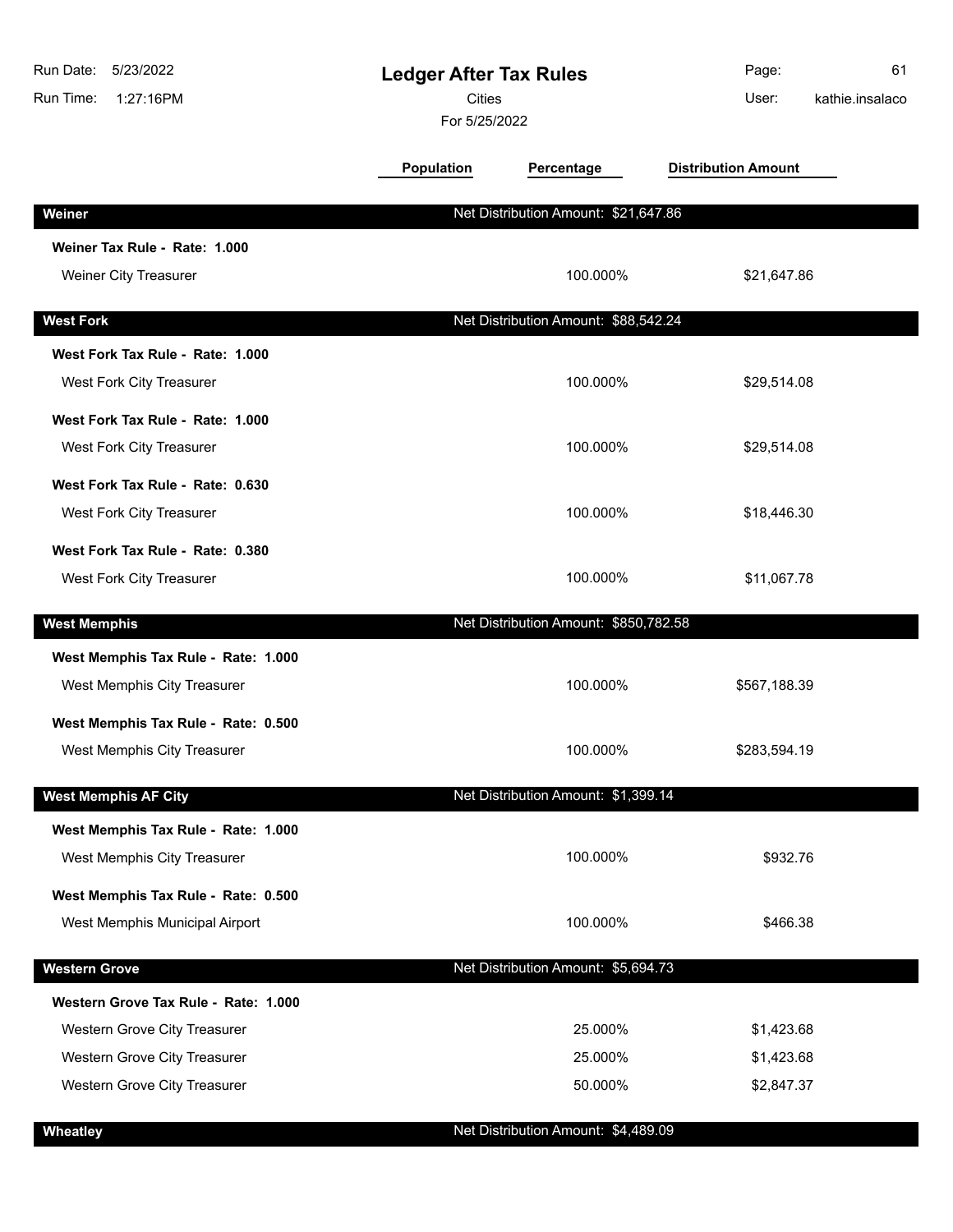| Run Date: 5/23/2022<br>1:27:16PM<br>Run Time:                                  | <b>Ledger After Tax Rules</b><br><b>Cities</b><br>For 5/25/2022 |                                       | Page:<br>User:             | 62<br>kathie.insalaco |
|--------------------------------------------------------------------------------|-----------------------------------------------------------------|---------------------------------------|----------------------------|-----------------------|
|                                                                                | <b>Population</b>                                               | Percentage                            | <b>Distribution Amount</b> |                       |
| Wheatley Tax Rule - Rate: 1.000<br><b>Wheatley City Treasurer</b>              |                                                                 | 100.000%                              | \$4,489.09                 |                       |
| <b>White Hall</b>                                                              |                                                                 | Net Distribution Amount: \$105,199.11 |                            |                       |
| White Hall Tax Rule - Rate: 1.000<br>White Hall City Treasurer                 |                                                                 | 100.000%                              | \$105,199.11               |                       |
| <b>Wickes</b>                                                                  |                                                                 | Net Distribution Amount: \$10,987.10  |                            |                       |
| Wickes Tax Rule - Rate: 1.000<br><b>Wickes City Treasurer</b>                  |                                                                 | 100.000%                              | \$10,987.10                |                       |
| Widener                                                                        |                                                                 | Net Distribution Amount: \$3,749.64   |                            |                       |
| Widener Tax Rule - Rate: 1.750<br><b>Widener City Treasurer</b>                |                                                                 | 100.000%                              | \$3,749.64                 |                       |
| <b>Wiederkehr Village</b>                                                      |                                                                 | Net Distribution Amount: \$2,997.63   |                            |                       |
| Wiederkehr Village Tax Rule - Rate: 1.000<br>Wiederkehr Village City Treasurer |                                                                 | 100.000%                              | \$2,997.63                 |                       |
| Wilmot                                                                         |                                                                 | Net Distribution Amount: \$4,200.21   |                            |                       |
| Wilmot Tax Rule - Rate: 1.000<br><b>Wilmot City Treasurer</b>                  |                                                                 | 100.000%                              | \$2,100.11                 |                       |
| Wilmot Tax Rule - Rate: 1.000<br><b>Wilmot City Treasurer</b>                  |                                                                 | 100.000%                              | \$2,100.10                 |                       |
| Wilson                                                                         |                                                                 | Net Distribution Amount: \$10,793.64  |                            |                       |
| Wilson Tax Rule - Rate: 1.000<br><b>Wilson City Treasurer</b>                  |                                                                 | 100.000%                              | \$10,793.64                |                       |
| <b>Wilton</b>                                                                  |                                                                 | Net Distribution Amount: \$863.57     |                            |                       |
| Wilton Tax Rule - Rate: 1.000<br>Wilton City Treasurer                         |                                                                 | 100.000%                              | \$863.57                   |                       |
| Winslow                                                                        |                                                                 | Net Distribution Amount: \$10,051.37  |                            |                       |
| Winslow Tax Rule - Rate: 2.000<br><b>Winslow City Treasurer</b>                |                                                                 | 100.000%                              | \$10,051.37                |                       |